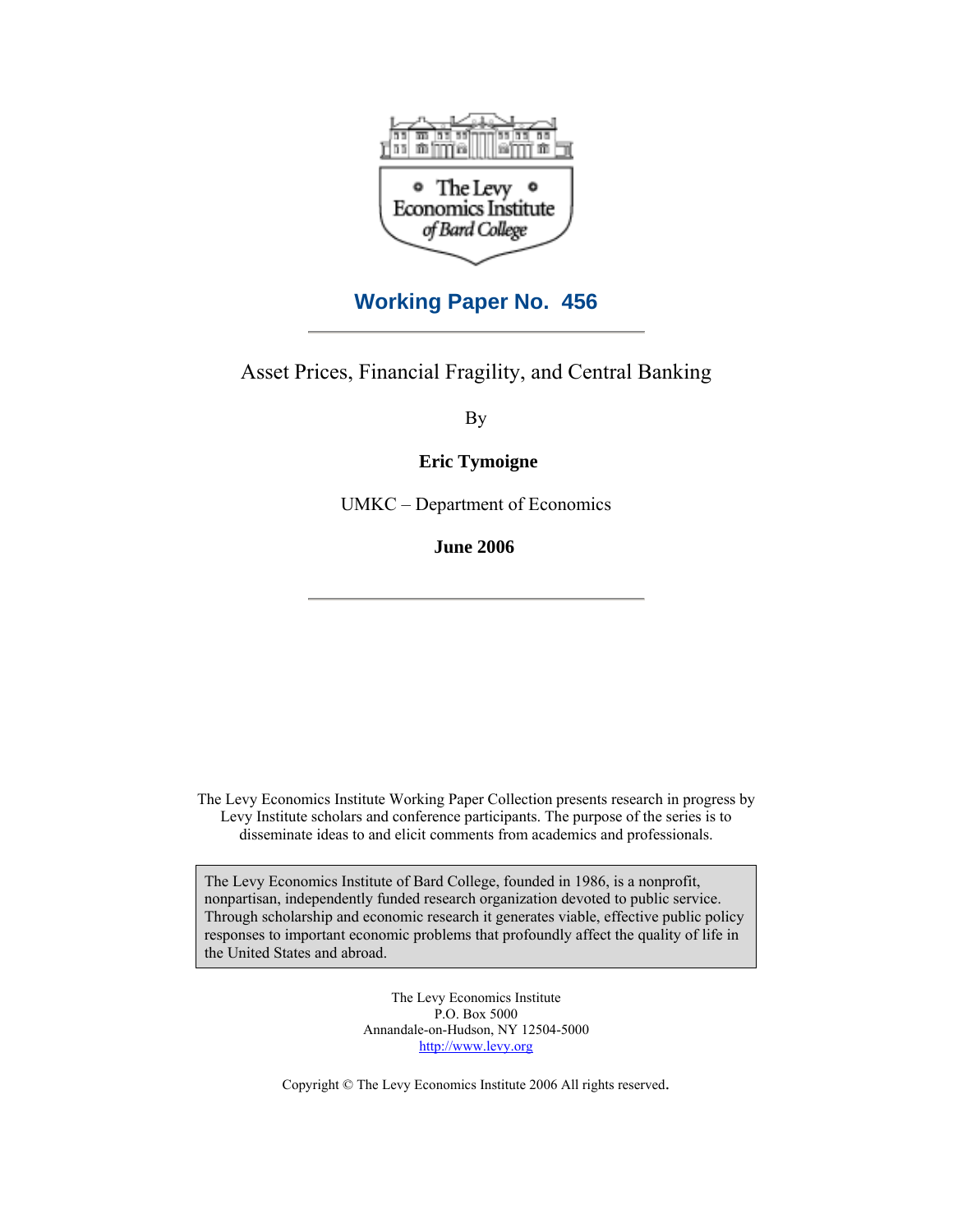# **ABSTRACT**

The paper reviews the current literature on the subject in both the New Consensus and the Post Keynesian framework. It shows that both approaches give to central banks a wrong goal (inflation, distribution, curbing speculation, etc.) and a wrong instrument (interest rate rule). The paper claims that central banks should focus their attention on maintaining financial stability and leave other problems to public institutions better suited for this task. In doing so they should develop new tools of intervention and leave policy interest rates unchanged, close to or at zero percent. Central banks have been created to deal with financial matters (government finance and financial stability) and should stick to this. Central banks, then, have a large amount of improvements to make, both as reformers and as guides for the financial community. Their main instrument should be an analysis of the financial fragility of the financial system and of the different economic sectors. In this context, it is shown that the notion of "bubble" does not matter for policy purposes, and that the current regulatory system lacks an institution that is able to deal effectively with solvency crisis.

JEL classifications: E5, E6, E44

Keywords: Bubble, Asset Prices, Financial Fragility, Central Banking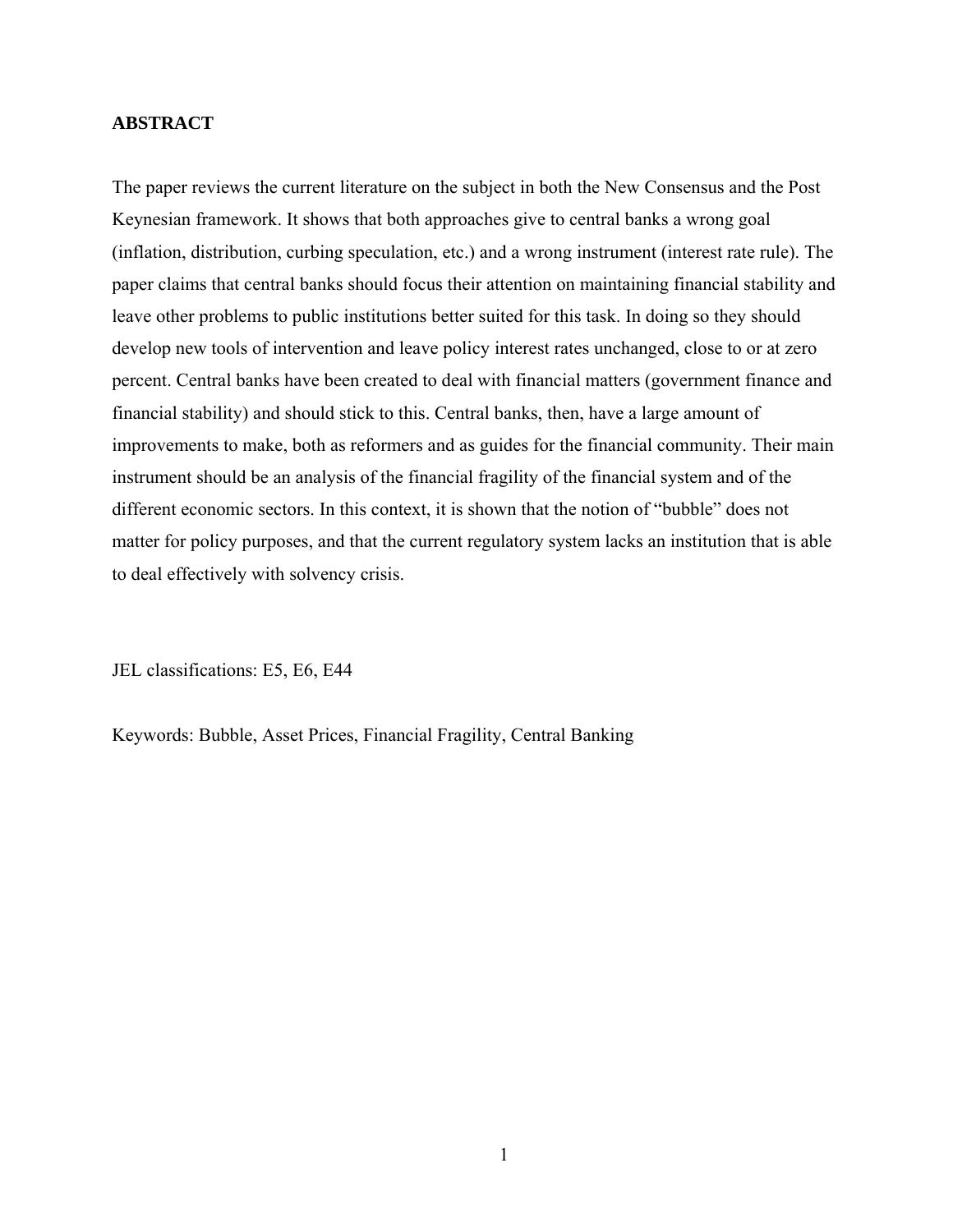For most contemporaneous economists, the main goal of a central bank should be price stability, meaning a low and stable inflation rate. Financial management, regulation, and supervision are "additional" concerns that come about rarely and are the "prophetical" element or "extension" of monetary policy (Greenspan 1996). This role of central banking has always been more or less strongly shared, but, with the emergence of the New Neoclassical Synthesis in academia, outputprice stability has become the overriding goal. In this context, the recent bubble period of the 1990s has raised concerns in the New Consensus about what a central bank can do in the management of asset prices and financial matters.

The Post Keynesian tradition, because of a different theoretical framework, has been more aware of the importance of the financial side of the economy. However, the policy proposals that come out of this framework are sometimes surprisingly similar to the New Neoclassical Synthesis. True, the goals are usually different — going from distribution, or demand management to speculation management, but the end results is still a proposition of a sort of interest-rate rule in which expectations of inflation may be important, leading to a kind of inflation targeting framework. However, other Post Keynesians include the central bank in the broader goal of promoting a stable full-employment environment and give to it the role of ensuring financial stability. This difference of view regarding the appropriate goals also applies in terms of instrument of intervention.

The position taken in this paper is that financial stability should be the unique goal of a central bank and that inflation, distribution, employment, and other public institutions should deal with growth. Central banks have been created to take care of financial matters, not price stabilization, distribution, or the fine-tuning of economic activity, and it is only recently that their role has been dramatically changed (Goodhart 1988). This leads us to also reject the use of interest rates by the central bank as a good operating tool. A more direct intervention in the financial sector is necessary.

The first part of the paper reviews the position of the New Consensus on the matter. The second part reviews the Post Keynesian position. The third part criticizes the use of interest rate in the Post Keynesian approach (a criticism of the use of interest rate in the New Consensus has been provided elsewhere (Tymoigne 2005)), and looks at the implication of taking financial stability as the main goal for a central bank.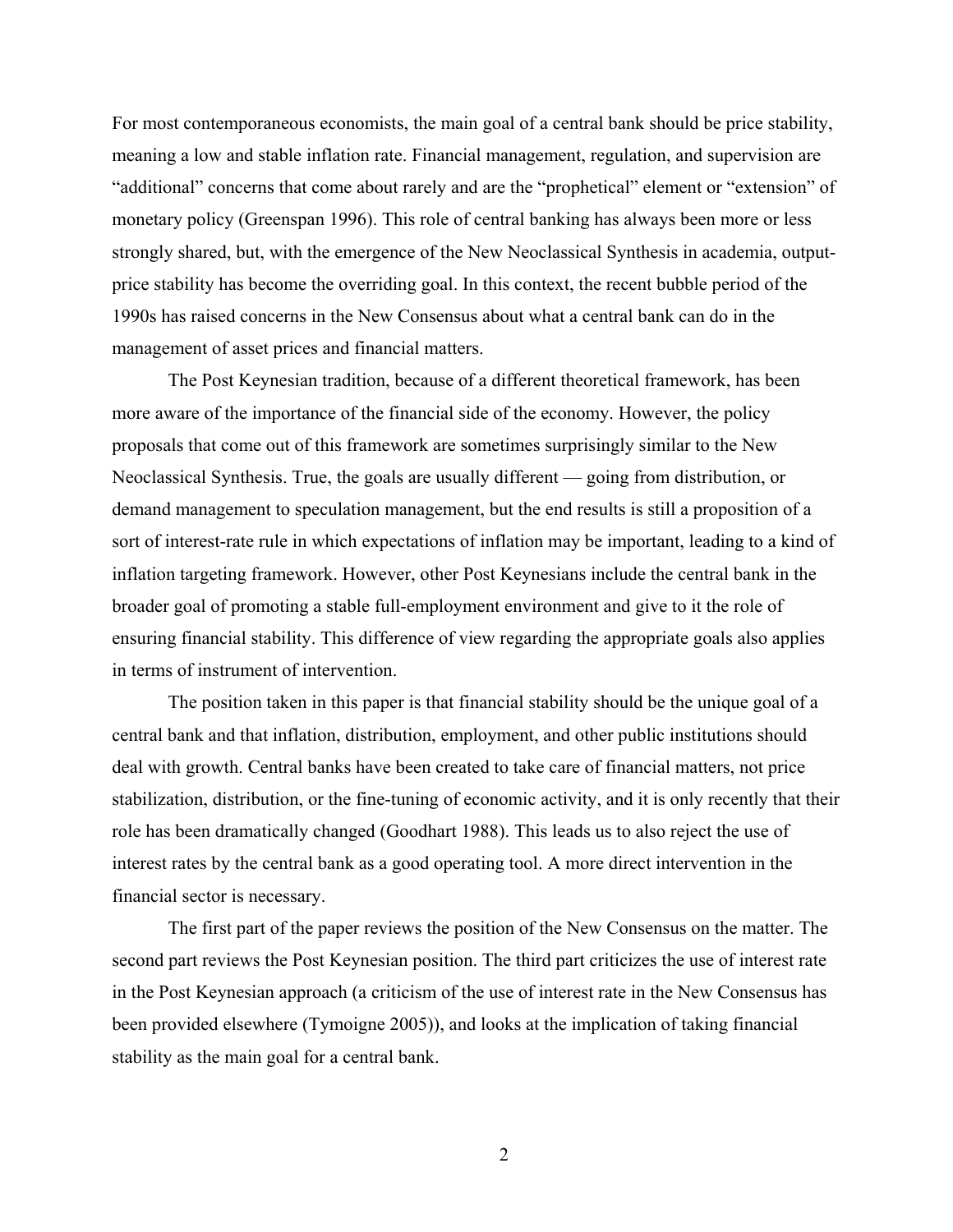## **1. THE NEW CONSENSUS**

Both the long-term neutrality of money and the existence of frictions in the markets are essential for the New Consensus. They provide a justification for the role given to the central bank in the short-term and long-term management of inflation. Because real rates of return are assumed to be what matter for entrepreneurs and financial market participants, who are at the center of the economic dynamics, inflation should be the central preoccupation of the government. Because excessive monetary creation is the main source of inflation, monetary authorities have to be given the objective to manage inflation by managing the money supply directly (money-supply targeting) or indirectly (interest-rate targeting). Once monetary authorities have been able to maintain a low and stable level of inflation, they must not concentrate their policy on other objectives like, for example, promoting economic growth. Indeed, once the government has compensated for possible frictions, the economy naturally tends toward its optimal growth rate. If the government tries to intervene, it will generate inflationary pressures and, therefore, fluctuations in the expected real rates relative to the required real rate.

### **1.1. The Role of Monetary Policy in the New Consensus**

This leads to a monetary-policy framework called "Inflation Targeting" which is characterized by "the announcement of official target ranges for the inflation rate at one or more horizons, and by explicit acknowledgement that low and stable inflation is the overriding goal of monetary policy" (Bernanke and Mishkin 1997). Practically, this means that Inflation Targeting is a framework of decisions for central bankers — discretion is still possible to accommodate for output stabilization, financial stability, and exchange rate problems, but it is a "constrained discretion" (Bernanke and Mishkin 1997). This can be done, for example, by allowing short-term inflation to be off-target or by having a wider range for the inflation target. Another way to accommodate for short-term problems is by having a definition of inflation that excludes supply shocks, volatile prices, and other distorting elements — central banks usually use an adjusted-CPI for their decisions (Bernanke and Mishkin 1997).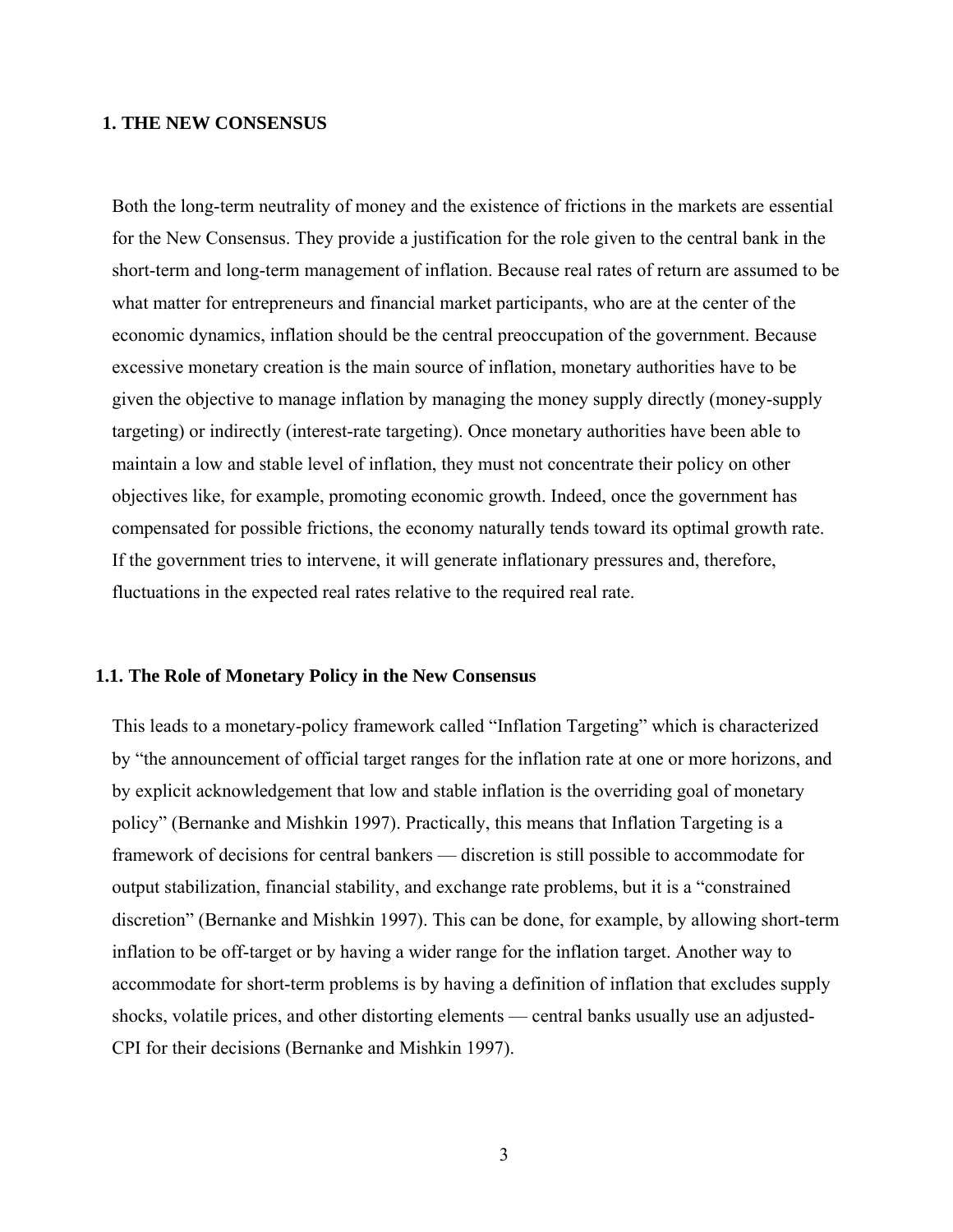The aim of the central bank is, then, to target inflation by trying to control expectations of inflation in order to stabilize real interest rates. Remember that, in the context of Fisher's first approximation, at the macroeconomic level, it is assumed that at equilibrium:

$$
r^* = i - E(\pi)
$$

Required real rate and real rates are equal. Thus, a central bank should change its short-term interest rates each time its long-term expectations of inflation change, even if today there is no sign of inflation at all:

Monetary authorities need to be brave in the face of uncertainty, and be prepared to vary interest rates earlier and more violently than their natural caution would normally entertain. (Goodhart 1992)

By changing its short-term rate, the central bank will directly affect the other short-term rates and indirectly affect (*via* expectations of future monetary policy decisions) long-term rates, allowing *i* to compensate for changes in  $E(\pi)$ .

# **1.2. Inflation Targeting, Asset Prices and Financial Fragility**

This literature can be divided in three different parts that, overall, argue that asset prices should not be included in the daily concerns of central bankers if they do not improve the expectations of output-price inflation and economic growth. The first part of the literature studies the relationship between price stability and financial stability. The second part of the literature wonders if it is necessary to include asset prices in the daily considerations of central bankers (or in the monetary policy rule if no discretion is allowed). The third part of the literature goes beyond the simple inflation-targeting framework and studies the appropriate use of asset prices by the central bank for financial stability.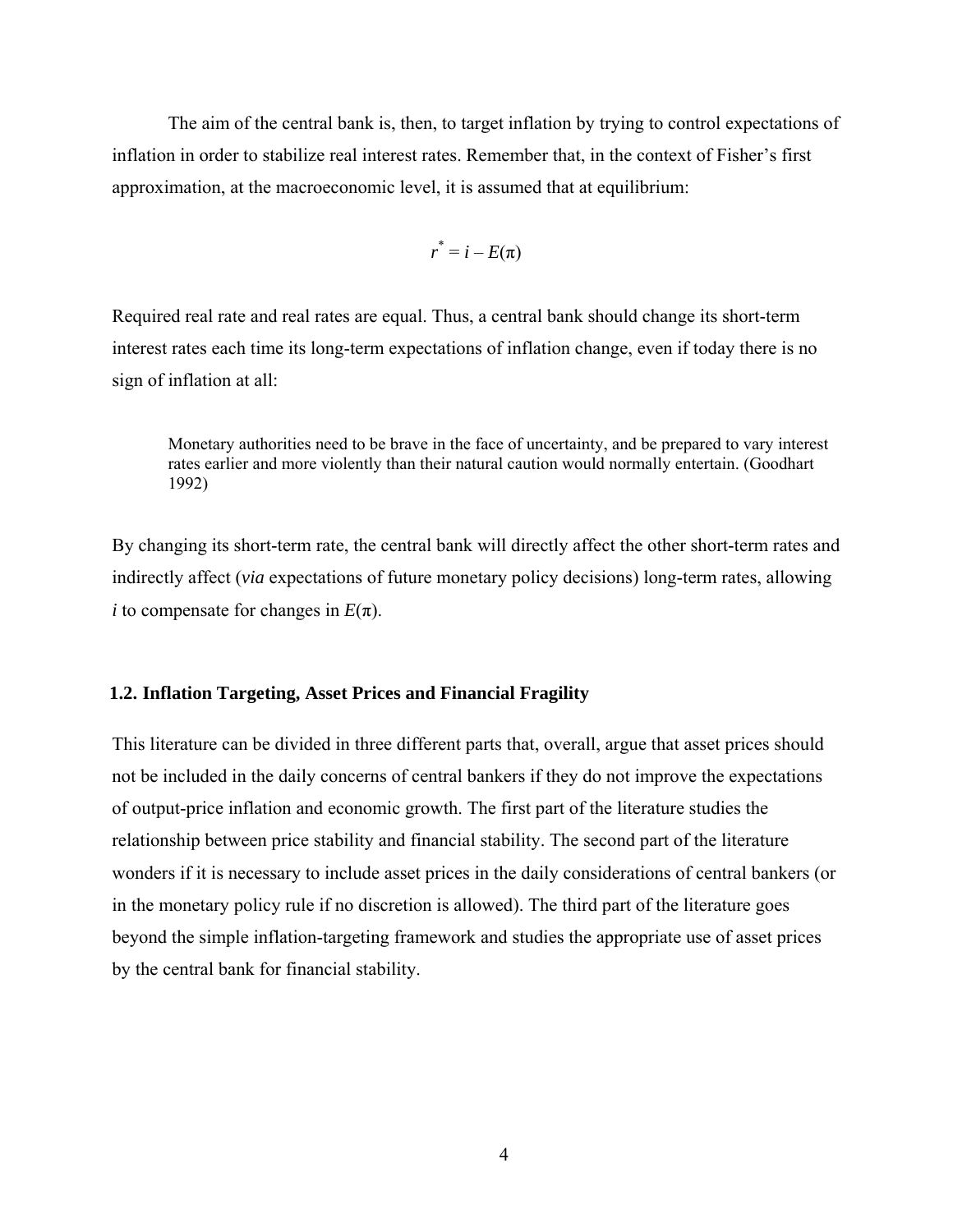#### *1.2.1. Price Stability and Financial Stability*

There are two positions in the New Consensus regarding the relationship between price stability and financial stability. The first one argues that price stability guarantees financial stability, so that monetary policy should not be preoccupied with financial stability, and so asset prices, in its daily operations. Only when financial crisis occurs, which is very rare according to those authors, should the central bank intervene by acting as lender of last resort. The second position argues that price stability can trigger financial instability; therefore, the central bank needs to be aware of the financial condition of the economic system in its daily operations. In the latter case, asset prices have an active role to play in the monetary-policy making.

**Price Stability Generates Financial Stability:** Schwartz (1988, 1998) has recently been the main advocate of this position. Relying on an earlier work with Friedman (Friedman and Schwartz 1963), she argues that inflation is the major threat to financial stability, especially for the banking sector. More precisely, she argues that high *unexpected* changes in the rate of inflation or price level generate financial instability:

The reason that price instability confounds financial stability is related to the way financial institutions conduct their credit analysis. […] The lender bases both the estimate of a would-be borrower's balance sheet ratios and the valuation of collateral on his presumption of the continuation for the life of the loan of the current price level or inflation rate. Unexpected changes in the price level or inflation rate can invalidate the assumptions on which the loan was based. […] The original price level and inflation rate assumptions are no longer valid. The change in monetary policy makes rate of return calculations on the yield of projects, based on the initial price assumptions of both lenders and borrowers, unrealizable. Borrowers lose the sums they have invested. Lenders have to contend with loses on loans. (Schwarz 1998)

In this framework, Schwartz states that both lenders and borrowers live in the same state of uncertainty when they evaluate a project, so "asymmetric information is not the problem confronting lenders and borrowers" (Schwarz 1998). The problem is that monetary authorities vainly try to stimulate the economy above its natural path which generates inflation. By generating persistent high inflation, the central bank encourages optimistic expectations of nominal income by lenders and borrowers. Thus, the economy becomes more sensitive to changes in the inflation rate and, during a period of high inflation, even disinflation can be harmful by decreasing the amount of nominal income gains and by increasing the real burden of debt. This is true for both entrepreneurs and bankers whose "perceptions of credit and interest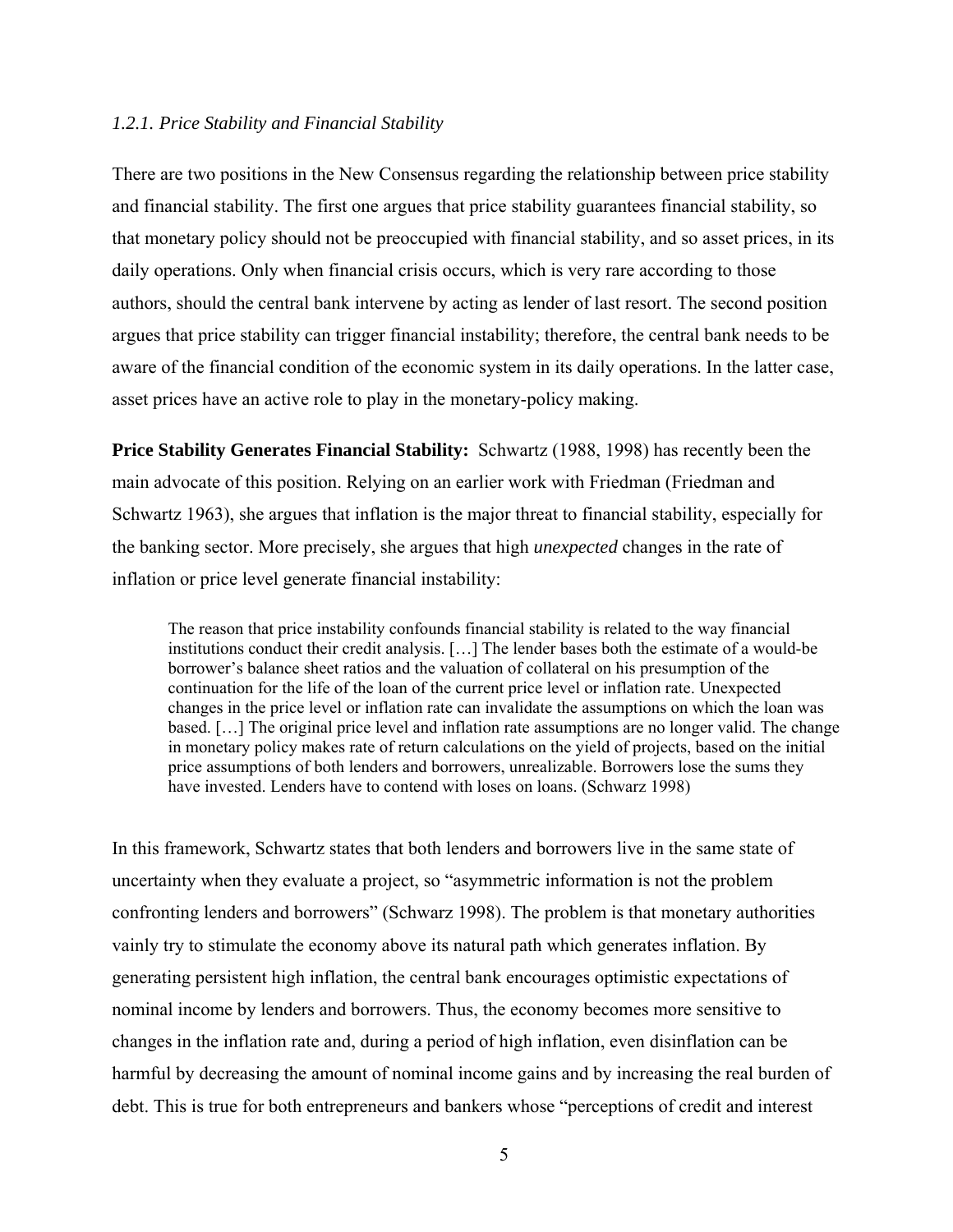rate risk on both the upswings and the downswings of price movement" are distorted (Schwartz 1988).

Therefore, by promoting price stability, the central bank "will do more for financial stability than reforming deposit insurance or reregulating" (Schwarz 1998). Of course, the price stability policy should be done for a low level of inflation because "the variability of changes in relative prices seems to rise as the overall rate of inflation rises" (Schwartz 1998). By doing this, central banks will promote economic growth and financial stability by decreasing the variability of the nominal rate of interest and by making it easier for banks to access the creditworthiness of borrowers. Thus, lending booms induced by high inflation, and recessions induced by unexpected deflation or disinflation, have less chance to occur.

Bordo, Dueker, and Wheelock (2000) and Bordo and Wheelock (1998) have tested the "Schwartz Hypothesis" that (expected) price stability promotes financial stability. They find a positive "association," not causation, between price instability and financial instability (meaning bank panics) and go on to argue that:

This circumstantial evidence is largely consistent with the Schwartz Hypothesis. At a minimum, the historical association of severe financial instability with fluctuations in the price level would seem to support the arguments of those who favor a price stability mandate for monetary policy. (Bordo and Wheelock 1998)

Bernanke and Gertler share this view and state that "central banks should view price stability and financial stability as highly complementary and mutually consistent objectives" (Bernanke and Gertler 1999).

**Price Stability May Trigger Financial Instability:** While adhering to the inflation-targeting framework, some authors have criticized the preceding view. They show that the relationship between price stability and financial stability is not as simple as the preceding view argues.

McGee (2000) and Bean (2003) show that output-price stability and solid growth may lead to the development of bullish expectations in the financial market. The latter, by generating optimistic views about the future and by increasing the value of collateral, may trigger a credit boom that reinforces the bullish financial market. Thus, even if the central bank is successful in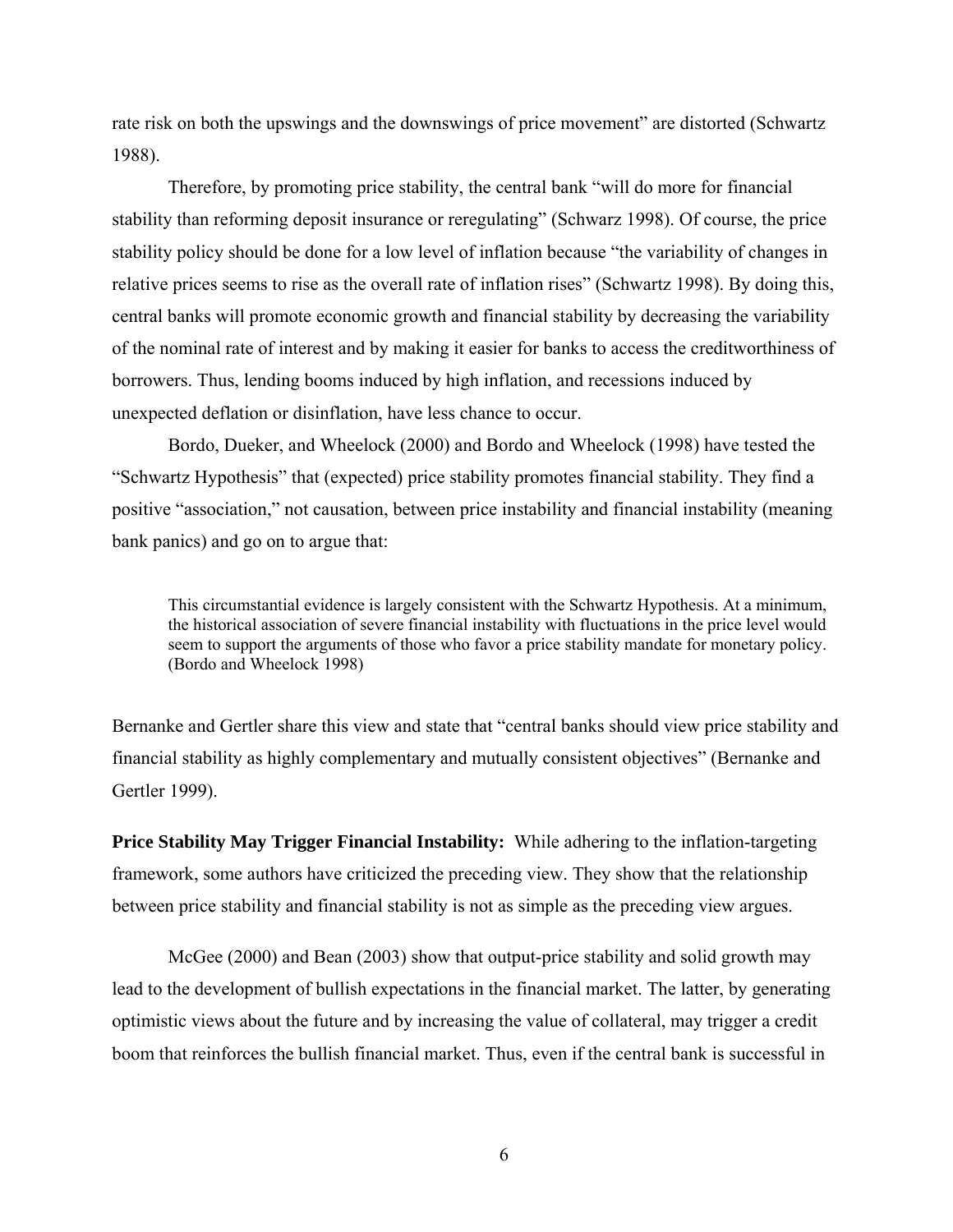stabilizing prices, it may not be successful in creating financial stability and, on the contrary, may promote financial instability.

Borio and Lowe (2002, 2003) give four reasons why financial stability may not result from price stability. First, a successful monetary policy can improve the optimism of economic agents by improving the possibility of long-term planning. This optimism will transfer to asset prices, particularly real estates, which will transfer to the credit market. The boom in the credit market, by generating looser creditworthiness criteria, may trigger financial instability in the future when borrowers cannot meet their expectations. Second, a positive supply-side shock for example, an increase in productivity — may increase profitability and optimism about the future. Then "the combination of rising asset prices, strong economic growth and low inflation can lead to overly optimistic expectations in the future, […] [generating] increases in asset and credit markets significantly beyond those justified by the original improvement in productivity" (Borio and Lowe 2002). Third, and this is quite problematic in the Inflation Targeting framework, a highly credible monetary policy may anchor inflation expectations so well that wages and prices of long-term contracts may not respond as fast to demand pressures. This price stickiness may improve the profitability of some enterprises if they can increase their sale prices. In addition, a high confidence in the capacity of the central bank to maintain price stability while limiting economic downturns will decrease the uncertainty about the future and so increase the willingness to borrow and to lend, as well as raise asset prices. In the end, the economic system is more fragile. Finally, related to the previous ideas, inflation expectations may manifest themselves first in lending contracts, even if there is no sign of inflation today: "inflationary pressures first become evident in asset markets, rather than goods markets" (Borio and Lowe 2002). This increases the dependency of borrowers and lenders on the realization of a certain level of inflation. Therefore, in total, if the financial imbalances of the economy are high, the possibility of financial instability triggered by price stability is highly possible.

# *1.2.2. Should Monetary Policy Take into Account Asset Prices?*

The first debate about the role of asset prices for monetary-policy implementation concerns their importance for inflation and output growth smoothing — should the central bank react, by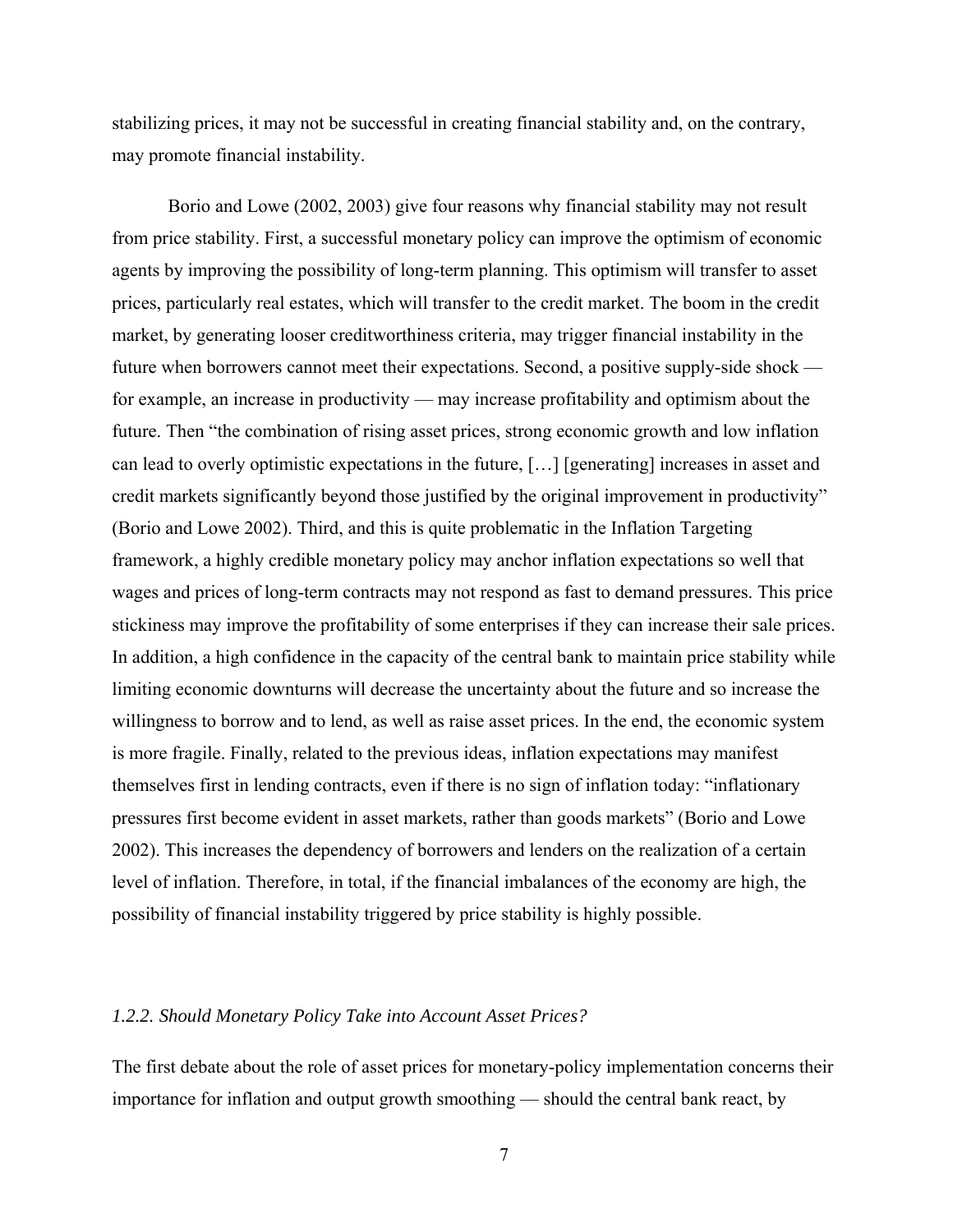increasing or decreasing its interest rate, to asset price rises and declines? The answer to this is unanimous among the New Consensus and is summarized by Bernanke and Gertler (1999). There would be two reasons to include asset prices in the decision process of central bankers. First, if misalignments (bubbles) can be identified accurately by the central bank and second, if these misalignments affect current and future inflation or output growth. If asset prices are not driven by fundamentals and if, *via* the transmission mechanisms, they provide relevant information about future inflation and future growth, then it may be useful to include them in the reaction function to "restore the optimal price level" and growth rate (Smet 1997). In 1997, the Bank of International Settlement concluded that asset prices are good indicators of future inflation and output growth. However, for the BIS, they should not be included in the reaction function but should be used as additional indicators for policy formulation. This may be seen as a middle position in the current state of the debate — some authors argue for an inclusion in the reaction function, others are for a "benign neglect" regarding asset prices.

**Inclusion of Asset Prices in the Reaction Function of the Central Bank:** The first side of the debate argues that inflation targeting would be improved by the inclusion of asset prices in the reaction function of a central bank. This is so because asset-price misalignments, even if they are hard to measure, are measurable by central banks, and because asset prices are reliable indicators of future inflation. Then, the inclusion of asset prices can be done *via* a broader measure of inflation, or *via* a direct inclusion in the reaction function.

Alchian and Klein (1973) were early to argue that asset prices are relevant to improve the measure of expected output-price inflation. Goodhart (1992, 1993) and Goodhart and Hofmann (2000) argue that there is a positive correlation between asset prices and CPI and that the former, especially housing prices, help to predict inflation. Thus, by including asset prices in a broader measure of inflation, called Financial Condition Index, the central bank can improve its inflation targeting and potential output targeting. By tightening or relaxing its policy earlier than in a traditional monetary policy, the central bank will dampen inflation pressures (Goodhart and Hofmann 2001). This policy suggests that the variations of interest rate be larger than current monetary policy, so it would be necessary to protect the banking system (Goodhart 1993). In 2000, the International Monetary Fund published a report that reaches the same conclusion — by including asset prices in a broader measure of inflation, inflation targeting is improved.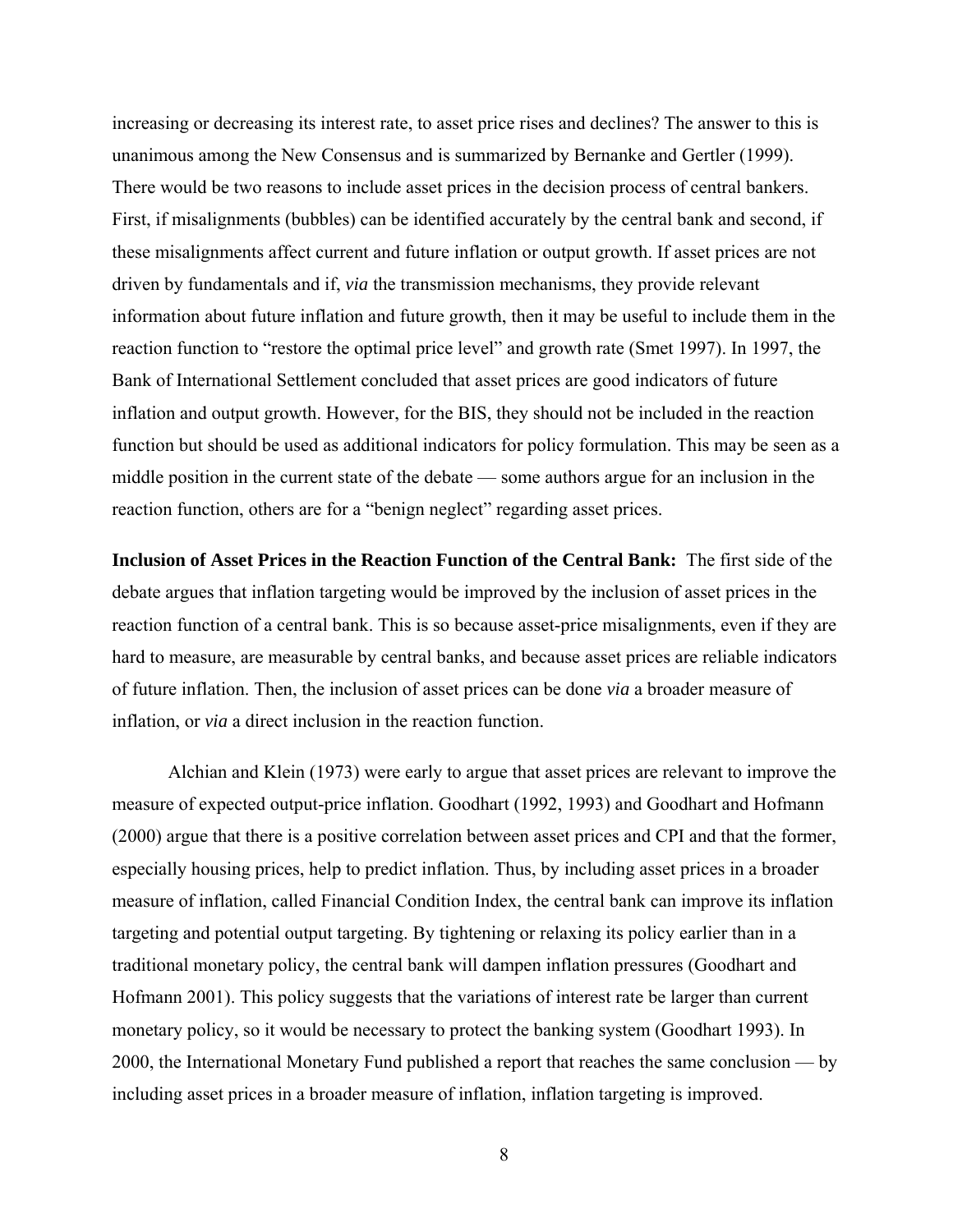The latter position implies that it would be redundant to include asset prices as an additional element in the reaction function of central banks because they would be already included in the inflation measure. However, another group of economists argue that asset prices have their own place in the reaction function. They agree with the preceding authors that asset prices help to predict inflation (Bryan, Cecchetti, and O'Sullivan 2002), especially housing prices, but they want to go further. This position has first been put forward in a 2000 report of the Centre for Economic Policy Research written by Cecchetti, Genberg, Lispky and Wadhanwani, and has been emphasized again in several papers (Cecchetti 2003; Cecchetti et al. 2003). These authors argue that Inflation Targeting is improved by taking into account expected inflation and asset-price misalignments. They recognize that the calculation of price misalignments is difficult, but they consider that they are not harder to calculate than, for example, potential output. In this context, the central bank should react to all asset prices if they are misaligned (Cecchetti et al. 2000). This does not mean that the central bank should target asset prices or try to burst asset bubbles; it only means that the central bank should automatically move its interest rates to respond to asset-price misalignments, with the objective to improve inflation targeting and nothing else. By doing so, the central bank will reduce the variability of inflation and output (Cecchetti et al. 2000). Of course, the central bank should not respond to changes in asset prices if they reflect changes in fundamentals.<sup>1</sup> However, contrary to Goodhart, they do not argue that the Fed should rapidly move its interest rates: "A crucial element of our proposal is that interest rates would move gradually in response to deviations of asset prices from perceived fundamentals" (Cecchetti et al. 2000). Interest rates should move more widely, but not too fast.

**Benign Neglect Toward Asset Prices:** The other side of the debate regarding the role of asset prices in the normal policy decisions of the central bank views the inclusion of those as counterproductive or unnecessary. This is the dominant view in the New Consensus. The authors holding this position agree that asset prices should be included if they have the potential to improve inflation forecasting and output growth forecasting, but they find either that asset prices do not help to improve inflation forecasting or that the inclusion of asset prices is not relevant

 $\overline{a}$ 

<sup>&</sup>lt;sup>1</sup> And, if the central bank cannot distinguish the nature of the increase in asset prices (fundamental or speculation), it should not react to the rise (Cecchetti 2003).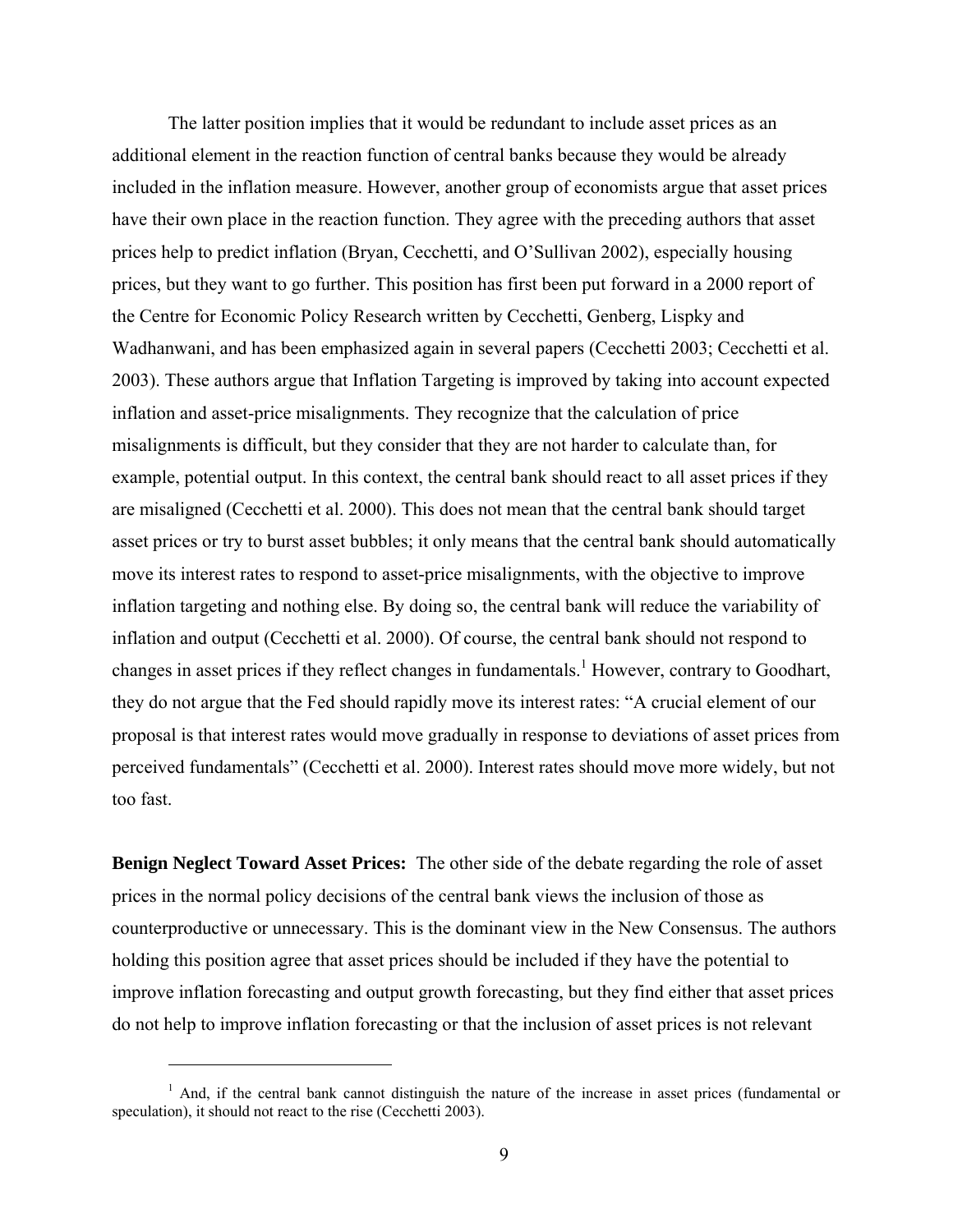(the loss is not lower) if appropriate weights are put on inflation and output in the reaction function.

Borio, Kennedy, and Prowse (1994), Shiratsuka (1999), Stock and Watson (2000), and Filardo (2000) conclude that aggregate asset-prices indexes, or individual asset prices, are not reliable leading indicators for inflation or output growth. The authors usually can find a predictive capacity, but "the strength and regularity of the relationship are open to question" (Borio et al. 1994):

Some asset prices predict either inflation or output growth in some countries in some periods. Which series predict what, when and where is, however, hard to predict: good forecasting performance by an indicator in one period seems to be unrelated to whether it is a useful indicator in a later period. (Stock and Watson 2000)

One explanation provided by those studies is that the predictive capacity of asset prices depends on the institutional context (Spaventa 1998) and on the nature of asset-price growth. If one asset represents a big part of the portfolio of households, it has more chance to generate a wealth effect, and the growth of asset prices that reflects productivity growth will not trigger any inflation. Thus, the main conclusion of these studies is that "hard and fast rules are clearly inappropriate; considerable judgment is called for" (Borio et al. 1994).

At the theoretical level, Goodfriend (1998a, 2000, 2003) argues that equity prices are a misleading indicator for inflation forecasting, a role already fulfilled by the spot-rate yield curve (Goodfriend 1998b). More generally, a preemptive monetary policy is, for him, usually in conflict with taking into account asset prices. This is so because in order to prevent inflation, a central bank may have to increase its interest rate, even if asset prices are decreasing and there are no signs of inflation because of credibility or productivity concerns. Another point of Goodfriend's argument (Goodfriend 2000) is that the capacity of the central bank to affect longterm rates rests on the relative inertia of its policy. If a central bank moves its short-term rate too frequently and too widely, it will lose control of the yield curve. As shown above, the proponents of an inclusion of asset prices agree that wider fluctuations in short-term rates will be necessary.

Putting aside the case of financial crisis, Bernanke and Gertler (1999, 2001), Artus (2000), Bullard and Schaling (2000), and Fuhrer and Moore (1992) argue that the improvement of inflation targeting is insignificant, nil, or even negative by adding asset prices into the reaction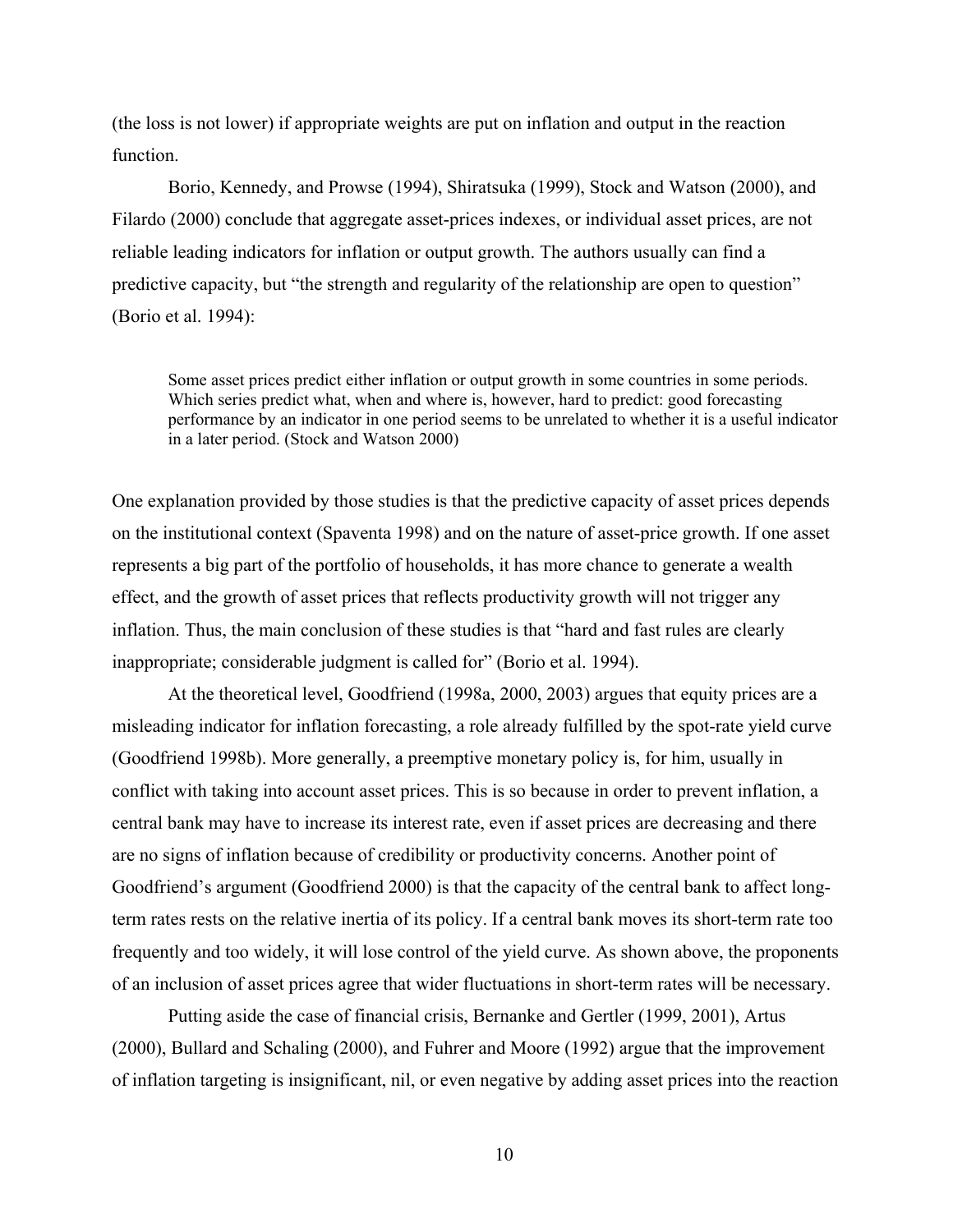function of the central bank. Gilchrist and Leahy (2002) summarize the position by arguing that asset prices should not be included in an inflation index or be used to forecast inflation, and by showing that strong inflation targeting by the central bank leads to an efficient response to a shock. Bernanke and Gertler (1999, 2001) argue that a flexible inflation targeting that is aggressive enough provides both price stability and financial stability. This is so because, first, this policy has a strong focus on the stabilization of aggregate demand and, therefore, it already includes the possibility of a wealth effect. Second, as Schwarz argues, is that the absence of disinflation or deflation promotes financial stability. Third, lower inflation decreases interest rates and asset prices, and so limits the balance-sheet effects of asset prices — lower debt burden, lower sensitivity of balance sheets to asset prices. Fourth, the simple knowledge of economic agents that the central bank will react to asset prices if they affect output-price inflation limits the possibility of overreactions and bubbles. This result is similar to Furher and Moore (1992), who show that the higher the weight on asset prices, the lower the control of inflation by the central bank. Bernanke and Gertler claim that Cecchetti et al. have their result because they made special assumptions — they assumed that the central bank can know if stock markets are driven by fundamentals or not, and they assumed that the central bank knows when the bubble will burst.

# *1.2.3. Asset Prices and Financial Stability: Beyond Inflation Targeting*

The last debate that exists in the New Consensus concerns the role of the central bank with regard to asset prices when an asset-price bubble is present and when the financial system is fragile. The former debate wonders if the central bank should try to prick a bubble and under what conditions it could do so. The second part of the debate argues that it is not asset-price bubble that really matters, but rather the fragility of the financial system.

**Bubbles and Central Banking:** Bubbles can be very harmful for the economy when they burst because they generate a shift in expectations and a decrease in the value of collateral that increases the asymmetry of information between borrowers and lenders, and also lead to a credit crunch and a recession. This concern led Kent and Lowe (1997) to wonder if, knowing that the bursting of the bubble may have significant effects on the financial system and so the economy,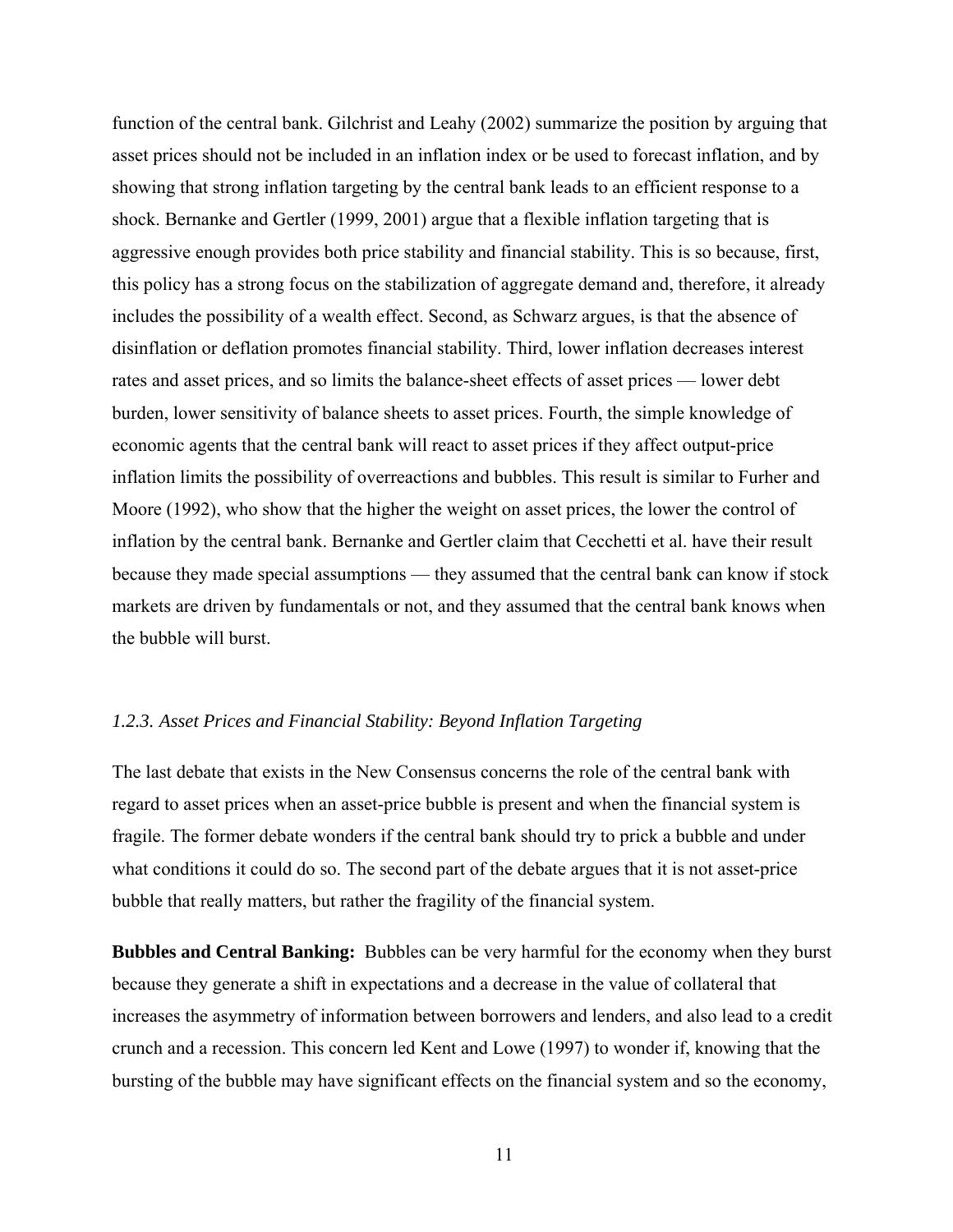it may be preferable to burst the bubble early. A central bank can, then, increase its interest rate in order to increase the chance of collapse of the bubble. This may lead to a small contraction or stagnation but "it reduces the probability of the much larger medium-term swings in output and inflation that would eventuate if bubble was allowed to continue unchecked." (Kent and Lowe 1997). Cecchetti et al. (2000) agree with this position, and, as shown earlier, argue that the central bank can get information about asset-price misalignments. Finally, Gruen, Plumb and Stone (2003) and Bordo and Jeanne (2002) show that the bursting of the bubble is desirable under some circumstances but not others. They argue in favor of the central bank intervention to prick when:

The asset price bubble is small enough […] [that is to say, if] the probability that the bubble will burst of its own accord over the next year is assessed to be small; the bubble's probability of bursting is quite interest sensitive; efficiency losses associated with the bubble rise strongly with the bubble's size; or, the bubble's demise is expected to occur gradually over an extended period, rather than in a sudden burst. (Bordo and Jeanne 2002)

This, of course, implies that the central bank can quickly measure misalignments and can assess the impact of the burst on the economy. If the bubble is too strong and rational, meaning that the expectations of future growth are well anchored in the financial market actors' minds so that many of their economic decisions are based on them, large variations in interest rates will be necessary to burst the bubble and this is not recommended. Indeed, large variations in interest rates are harmful for economic activity, especially when financial imbalances are high.

The majority of the authors in the New Consensus (including central bankers) do not agree with the preceding position. The main argument put forward is that financial markets are efficient, so it is very daring for a central bank to claim that it knows better than the market. It is impossible for a central bank to know when there is a bubble before the market and, if the market knows that there is a bubble, it will correct the misalignment automatically (Mishkin 1988; Goodfriend 1998a, 2000; Issing 1998; Cogley 1999). Bernanke (2002) argues that "safe popping," that is to say, a bursting by the central bank that is not too harmful for the economy, is not feasible by using interest rates; large variations in interest rates are always needed and so harmful consequences will follow for the economy. Borio and Lowe (2002, 2003) and Ferguson (2005) argue that bubbles are too difficult to measure and, because asset prices have an impact on the wealth of economic agents, involve political interests. The latter put strong political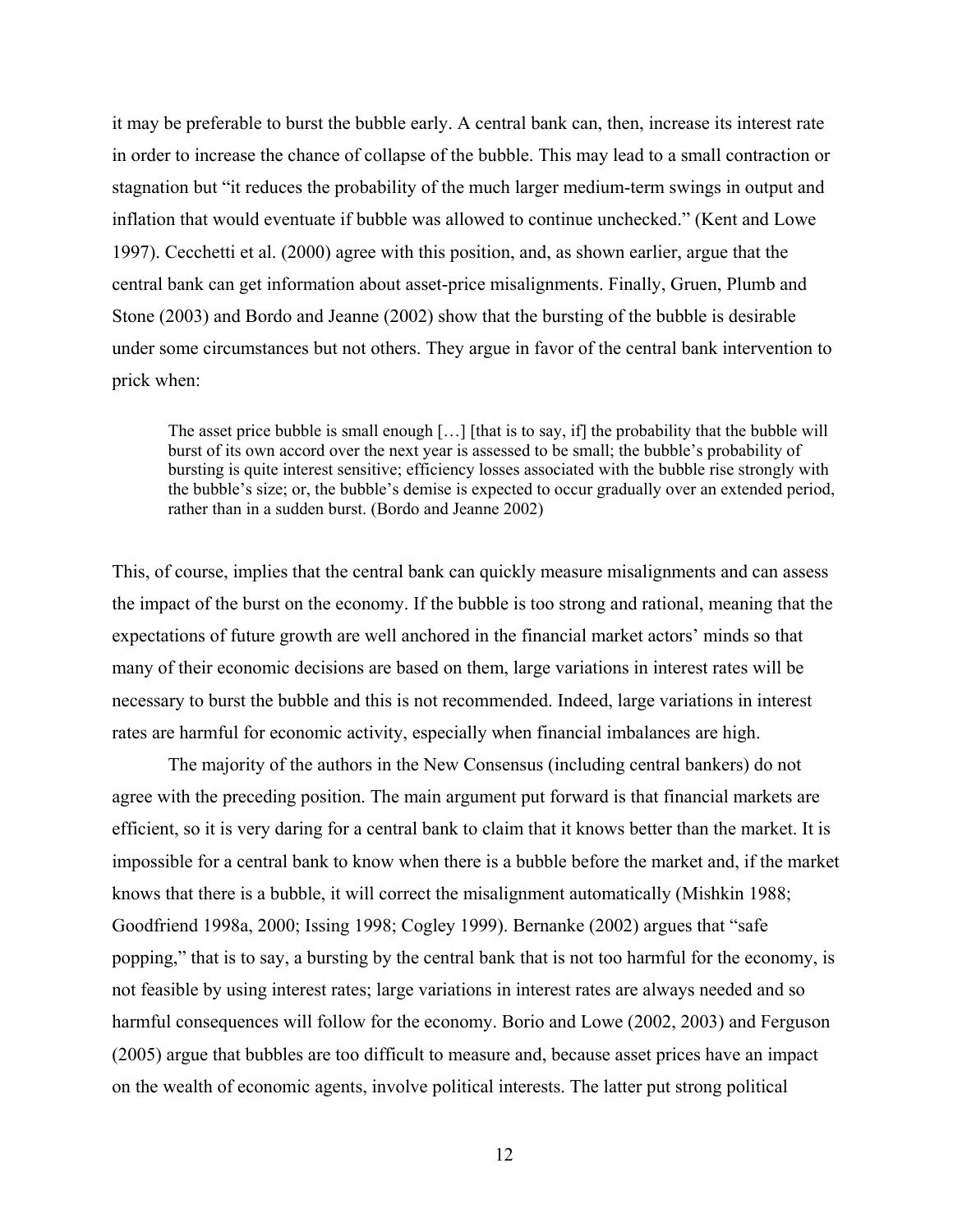pressures on the central bank, so even if they know that there is a bubble, central bankers will not try to burst it (Mishkin 1988).

**Financial Fragility and Asset Prices:** The final discussion in the New Consensus concerns the relationship between financial fragility and asset prices. As shown at the end of the preceding discussion, the sensitivity of the economy to asset prices is an important matter. Borio and Lowe (2002, 2003) and Mussa (2003) argue that the level of asset prices does not matter or is an inappropriate target. Indeed, what is really important are the "financial imbalances" of the economy, measured in another way than the bubble. These imbalances can be checked by looking at the growth of credit, the growth of investment and the rapid growth (not level) of asset prices. To these different measures, it is possible to attribute thresholds based on historical values that will define if there is an unsustainable boom in the economy. The role of the central bank should be to respond to both inflation forecasting and financial imbalances:

Under such a regime the central bank might opt for higher interest rates than are justified simply on the basis of the short-term inflation outlook if there are clear signs of financial imbalances, such as if credit growth is rapid and asset prices are rising quickly. (Borio and Lowe 2003)

Bordo and Jeanne (2002) and Bean (2003) concur that financial imbalances are important for the daily policy of a central bank, even if they do not agree exactly on the way to implement this view — Bean, contrary to Bordo and Jeanne, argues that this is compatible with a flexible inflation targeting framework. The inclusion of financial asset prices should, then, not be done by including them in a rule, but as "additional" concerns for the central bank (Bean 2003).

Many authors agree with the idea that financial fragility matters (Mishkin and White 2002, 2003; Bernanke and Gertler 1990; Gertler 1998; Illing 2001; Schwartz 2003), however, they may not agree with the implications that Borio and Lowe draw from their results. Indeed, some of them argue that the central bank is not able to measure those financial imbalances quickly and accurately. A better solution would be to let the financial imbalances grow and burst, and to concentrate the efforts on the protection of the private sector, especially the financial system, from those bursts (Mishkin and White 2002, 2003). In addition, the central bank, by acting as lender of last resort, will promote an orderly decline.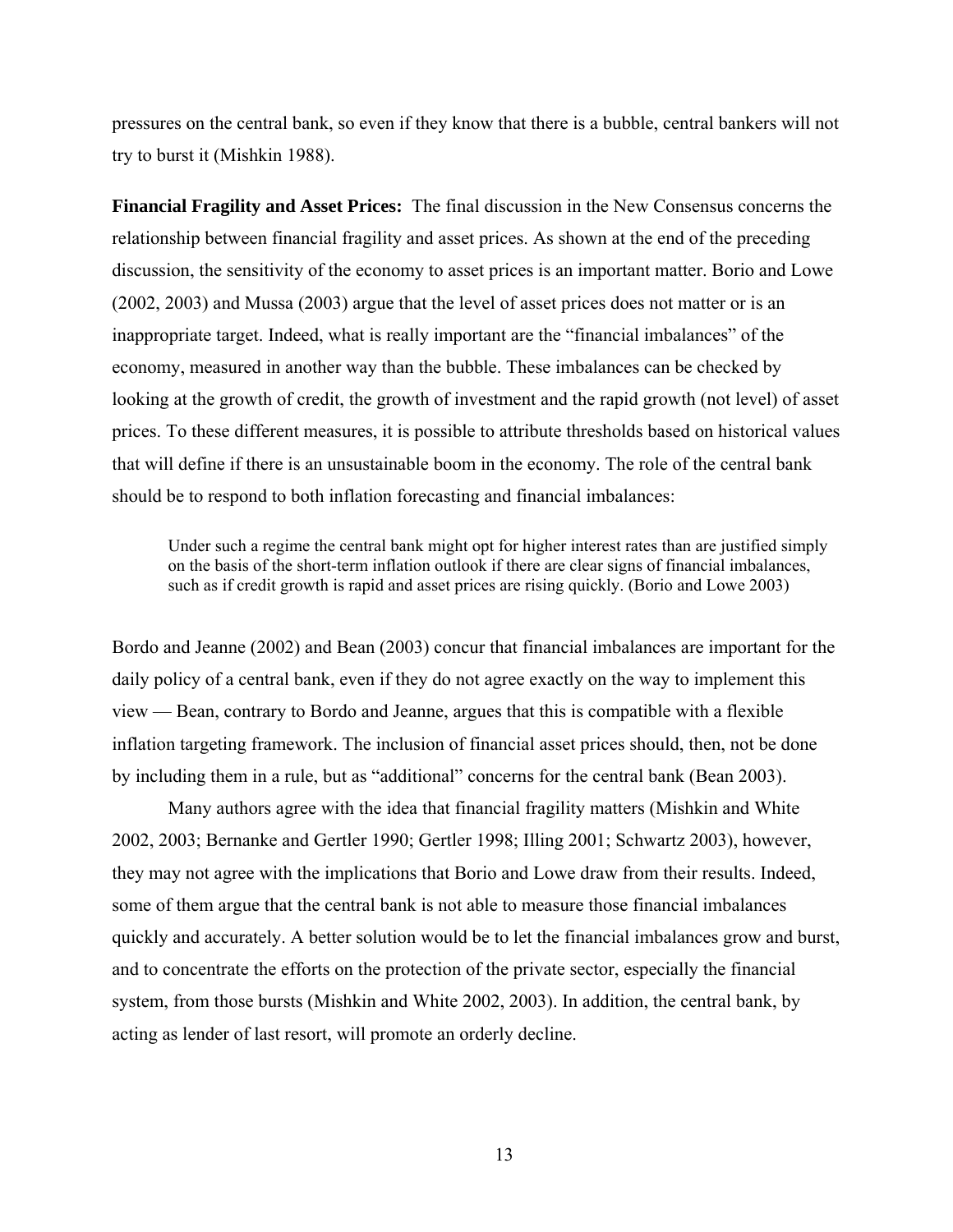# **2. THE POST KEYNESIAN APPROACH**

The Monetary Production Economy framework is the one used by Post Keynesians to analyze the capitalist economy. In this framework, nominal value matters, uncertainty is prevalent, and money is central to the working of the economic system. In this context, rationality is not individualist but social and conventions become a central anchor upon which decisions are based. This implies that psychological, social, political, and cultural factors assume a great importance in the dynamics of the economic system. Minsky summarized these dynamics via his financial instability hypothesis — a capitalist economic system is intrinsically unstable and business cycles are the endogenous result of the working of this system. No asymmetries or frictions are necessary. Therefore, public policy should be very active, not only to promote economic stability, but also full employment.

### **2.1. The Role of Monetary Policy in the Post Keynesian Framework**

Given the preceding, the main role of a central bank is not to promote price stability or full employment, roles that should be left to fiscal or income policies:

Both full employment *and* relatively stable prices are the responsibility of fiscal policy. (Wray 1995)

Monetary [policy] […] should not be concerned with price level problems *per se*. (Davidson 1968)

A central bank has only a very indirect effect on inflation because it cannot control the supply of reserves and the supply of money and, most importantly, because inflation does not necessarily have monetary origins. In addition, the impact of a central bank on aggregate profit is also very indirect because it goes through investment, where the most important determining variable is not the long-term rate (Keynes 1936; Fazzari et al. 1988):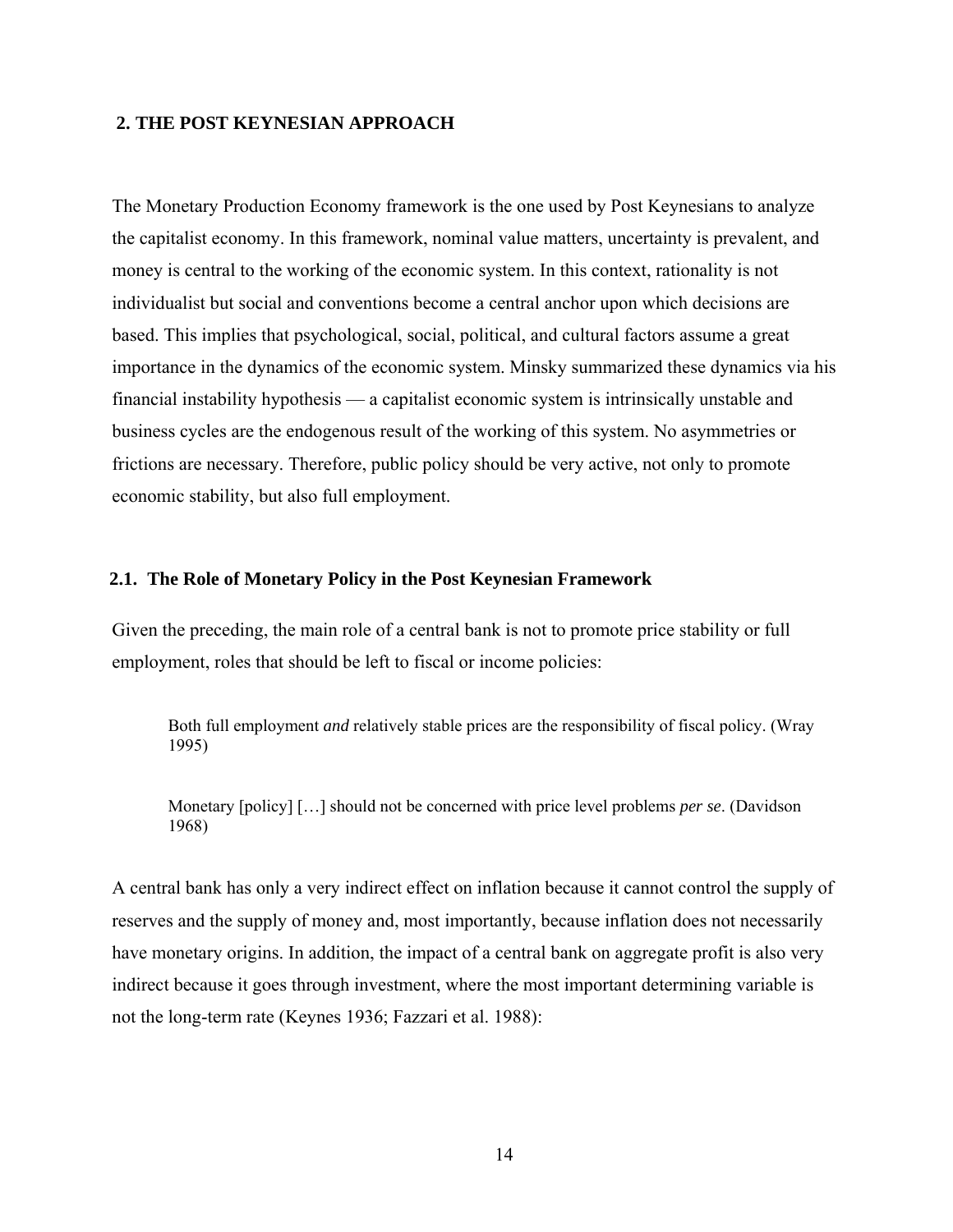It is not quite correct that I attach primary importance to the rate of interest […] I should regard state intervention to encourage investment as probably a more important factor than low rates of interest taken in isolation. (Keynes 1943)

Therefore, the main role of a central bank is to promote financial stability, not low inflation, which can be done in several ways (Minsky 1975a, 1986; Kregel 1984, 1992a; Wray 1990, 1992, 1995, 1996a, 1996b, 1996c, 1997a, 1998a, 1998b).

First, the central bank should be ready to intervene as lender of last resort anytime it is necessary in order to guarantee the liquidity of the positions of economic agents. This is done by buying or discounting eligible papers at a low rate of interest. As Kregel said:

It [is] not simply the conversion of the bills into money that provided the possibility of liquidation, but the conversion at particular prices relative to other assets. […] The Bank of England thus provided liquidity not so much by purchasing or rediscounting these bills, but by doing so at their prior prices and at market interest rates. (Kregel 1984)

Second, during normal periods, the central bank can promote financial stability by assuring interest-rate stability. The central bank should not change its interest rate targets often because interest rates are not effective tools to affect investment, and because they generate financial instability by affecting the stability of long-term rates and other short-term rates and so the liquidity of balance-sheets positions (Hannsgen 2005), but also cash-flow positions and positionmakings sources. Third, the interest rates should be fixed at a level promoting full employment in order to have a smooth coordination between the central bank and the Treasury (Davidson 1968; Minsky 1986; Kregel 1984, 1992a; Wray 1998a). Fourth, selective credit controls (Kaldor 1982; Wray 1991a; Rousseas 1994; Lavoie 1996a) and supervision should be developed in order to promote aggregate and micro financial stability (Wray 1995; Minsky 1975b; Shull 1993; Guttentag and Herring 1988). Fifth, Palley (2000, 2003, 2004) recently proposed to develop an asset-based reserve requirement system. He argues that it would help to manage the financial side of the economy and to manage bubbles by influencing the relative cost of the assets held by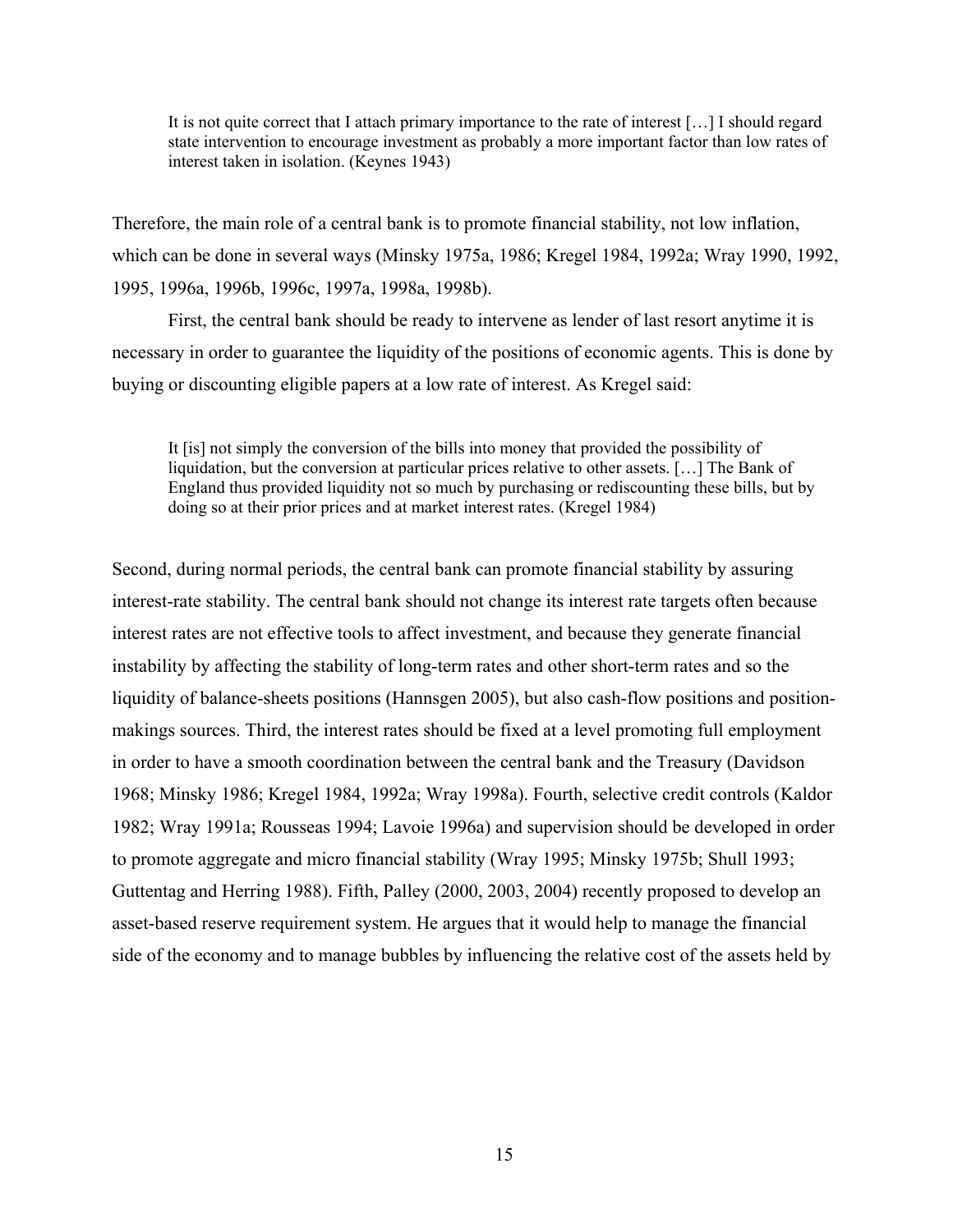financial institutions.<sup>2</sup> In the end, because the main influence of monetary policy is on the price of existing assets and so on the liquidity of positions (not on economic growth or inflation), monetary policy should be oriented toward promoting financial stability and complementing the full employment policy of the Treasury by fixing low and stable interest rates.

However, not all Post Keynesians agree with this conclusion and some of them want a more active involvement of the central bank in the management of economic growth and/or distribution. Starting with the latter, Smithin, Lavoie, and Seccareccia are for an involvement of the central bank in the setting of real rates to limit the unequal distribution of income between lenders and borrowers. For reasons mainly related to the absence of or minimal fiscal policy<sup>3</sup>, Dalziel (2002, 2001), and Fontana and Palacio-Vera (2002, 2005) welcome the importance of the central bank as a main element in the fine-tuning of the economy. All the preceding authors, following Moore (1988), argue that the demand for loans is downward sloped, therefore, if the central bank reduces the cost of its reserves, the loan rates fixed by banks will decrease and so the demand for loans will increase automatically. Thus, by lowering and increasing its interest rate, a central bank can influence the demand for credit and so, economic activity. For reasons developed in the last section, one can doubt the relevance of these positions. The main role of a central bank is to provide financial stability.

# **2.2. Asset Prices, Financial Fragility and Monetary Policy**

Two topics can be found in the literature — the relationship between full employment, price stability, and financial fragility, and the role of monetary policy in the valuation process of asset prices.

 $\overline{a}$ 

 $2^2$  One, however, may be skeptical about the effectiveness of an asset-based reserve requirement system. Previously, similar experiences were unsuccessful, either through reserve requirements on deposits (from the own acknowledgment of FOMC members) (Tymoigne 2006, chapter 6), or via margin requirements (Ferguson 2000; Fortune 2000; Greenspan 2002), in constraining the behaviors of the financial system participants — financial institutions do not wait for reserves to buy securities and may be able to transfer the cost of reserves on their sources of profit (Moore 1988; Moore 1991; Lavoie 1992). Given this possibility of transfer, one may argue that higher reserve requirements may actually trigger higher inflation if financial institution consumers also pass higher financial costs to their sources of cash-flow.

<sup>&</sup>lt;sup>3</sup> Discussion with Giuseppe Fontana.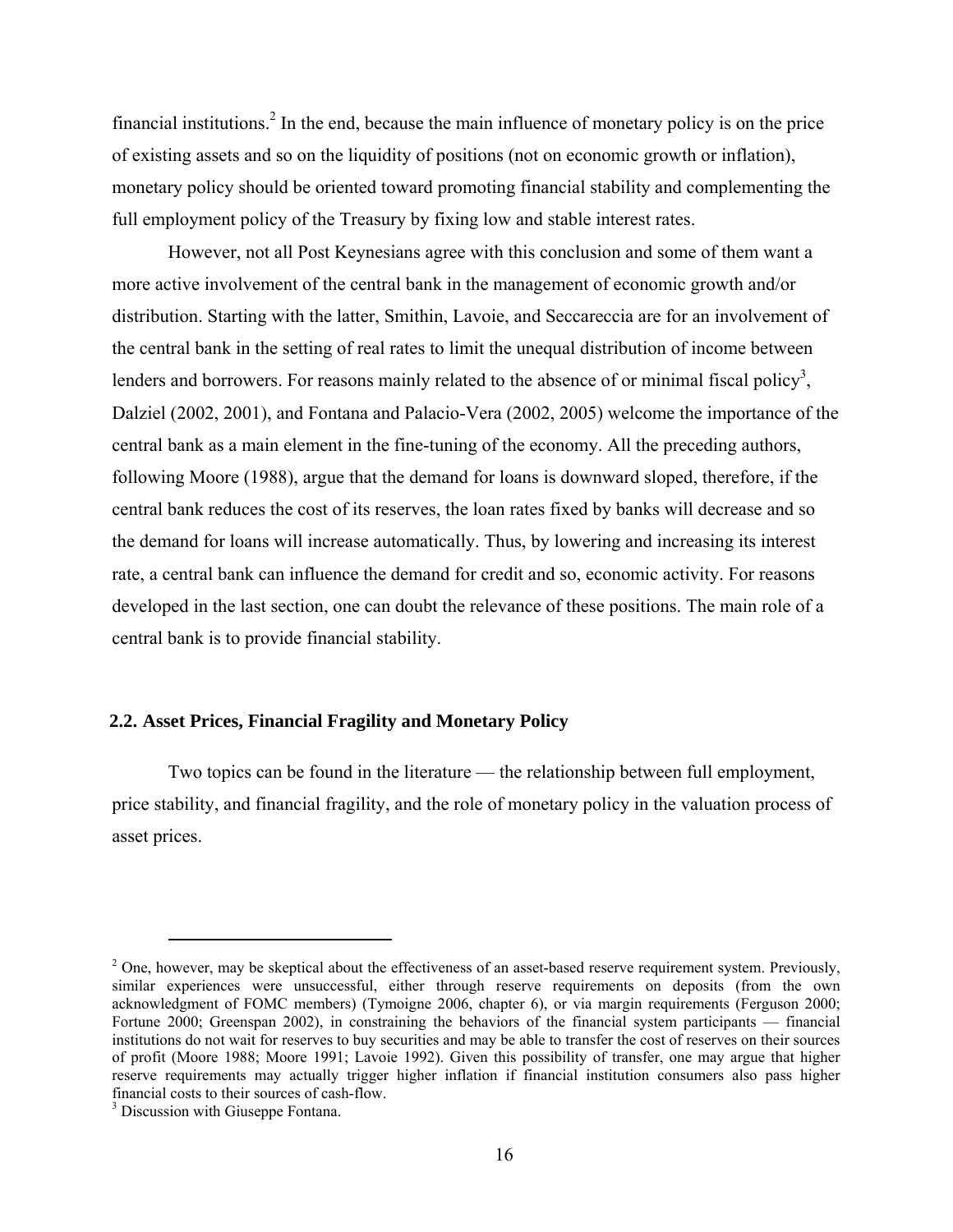### *2.2.1. Financial Fragility, Full Employment, and Inflation*

Post Keynesians have shown that financial stability, price stability, and full employment are highly complementary. By promoting a stable financial structure, the central bank will promote price stability and will make it easier to reach and to maintain full employment. By guaranteeing full employment and price stability, a stable financial structure will be promoted, at least until a certain point. As Minsky remarked, there are no definitive solutions to the management of a capitalist system because each period of stability may lead to instability.

**Full Employment and Financial Fragility:** Following Keynes' statement that capitalism is flawed because it fails to provide full employment and because it generates unequal and arbitrary distribution of resources, the main policy goals of the government should be, for Post Keynesians, to ensure full employment and to correct for arbitrary inequalities. The government can do so by acting directly through an employer of last resort program and indirectly (by promoting full employment in the private sector) through policies that promote financial stability.

Without a stable financial structure, it is impossible to maintain full employment in a market economy (Minsky 1975a, 1978). Indeed, when the financial structure is fragile, it may have detrimental consequences on the employment and production once there is a problem that leads to instability. A debt-deflation, or even only a strong recession, may develop, leaving both actual balance sheets and expectations about the future badly affected, which is bad for the dynamism of the private sector.

Second, full employment promotes financial stability because it stabilizes the liquidity preference of individuals by decreasing economic uncertainty:

If the level of government investment is sufficiently high and sufficiently stable to provide full employment, liquidity will be automatically provided to the system *via* stable incomes and stable sales receipts which assure that debts can be liquidated through the sale of assets. […] The best way to reduce liquidity demands is by assuring that they are provided by the steady full employment cash flows of firms and incomes of households. (Kregel 1984)

Indeed, a steady inflow of cash makes it easier for the private sector to plan ahead to fulfill its debt obligations and limits its needs to go into debt (Minsky 1962, 1986). Of course, if the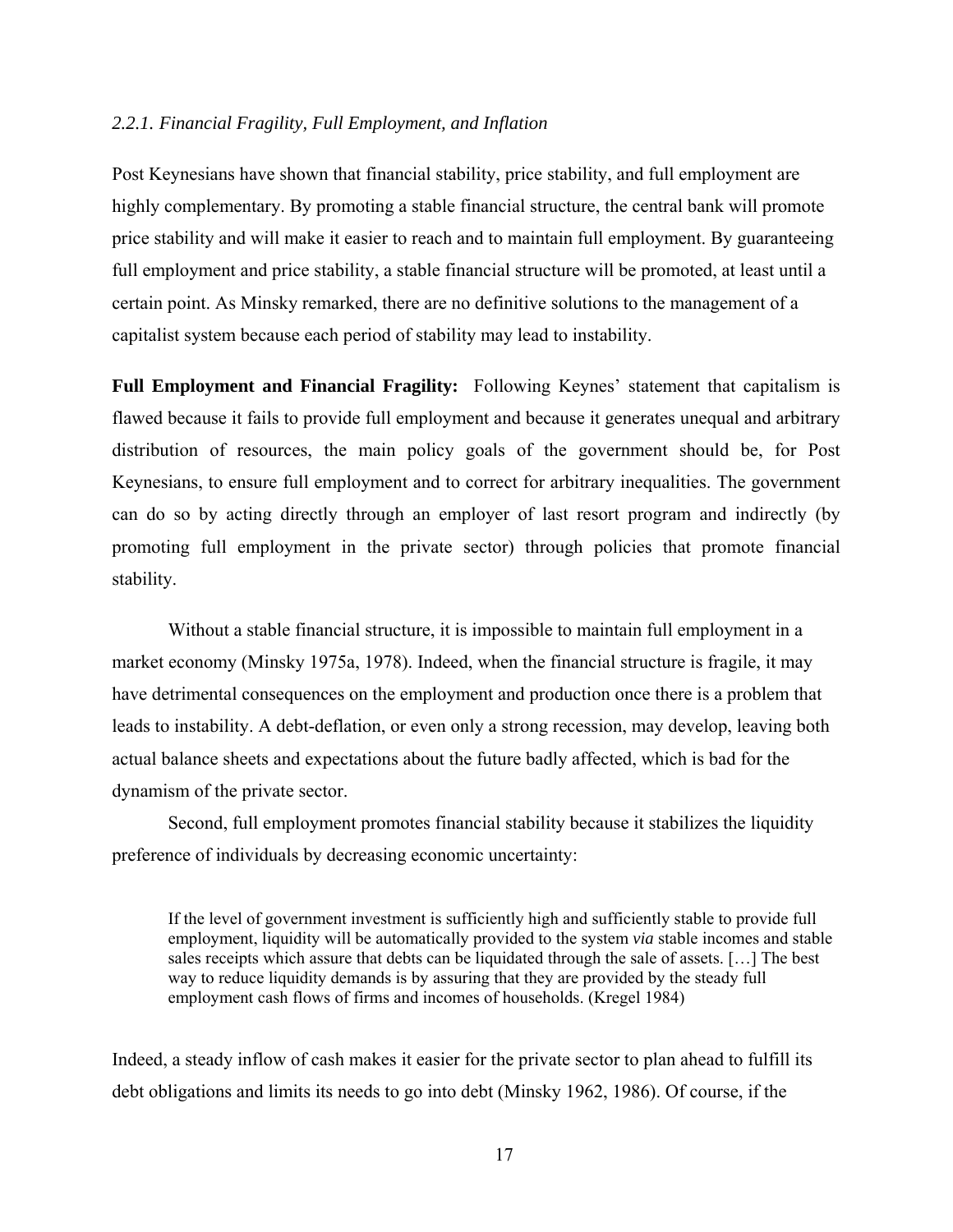private sector becomes too confident, its liquidity preference can decrease dangerously and this may lead to financial fragility, so a central bank should always be preemptive to guarantee financial stability. Full employment does not guarantee financial stability. In being preemptive, it should stay flexible in its approach to deal with innovations that emerge in the economic system:

The only universal rule for Federal Reserve policy is that it cannot be dictated by any universal rule. (Minsky 1977).

**Financial Fragility and Inflation:** Minsky (1975a) showed that a fragile financial structure is based on expectations of price rises built in to financial positions and necessitates lender of last resort interventions to prevent financial instability. This may promote inflation under specific conditions. First, the private sector may have an incentive to fulfill its expectations by raising prices. Second, by acting as lender of last resort, the central bank makes balance sheets more liquid and, if liquidity preferences are unchanged, this will tend to promote lending activities and spending. If the productive system is in a sluggish state, inflationary pressures will be generated. Indeed, the income approach to the GDP identity is:

$$
PQ \equiv W + \Pi \Rightarrow P \equiv wN/Q + \Pi/Q \Rightarrow P \equiv w/AP_L + \Pi/Q
$$

Thus, assuming that aggregate prices are causally determined by the average wage rate (*w*), the average productivity of labor  $AP<sub>L</sub>$ ) and the aggregate mark up  $(\Pi/Q)$ , we have:

$$
\pi = (g_w - g_{AP_L}) + (g_{\Pi} - q)
$$

with  $\pi$  the inflation rate,  $g_w$  the growth rate of the wage rate,  $g_{AP_L}$  the growth rate of average productivity of labor, and *g*Π the growth rate of aggregate profit (determined by the Kalecki equation of profit). Prices can go up and down as  $g_{\Pi}$  and  $g_w$  go up and down, but their effect will be mitigated by changes in productivity growth and output growth. Only when the last two are fixed or sluggish relative to  $g_{\Pi}$  and  $g_w$  may inflation permanently take place; this is a state of true inflation. One economic condition during which this can occur is full employment, but this is not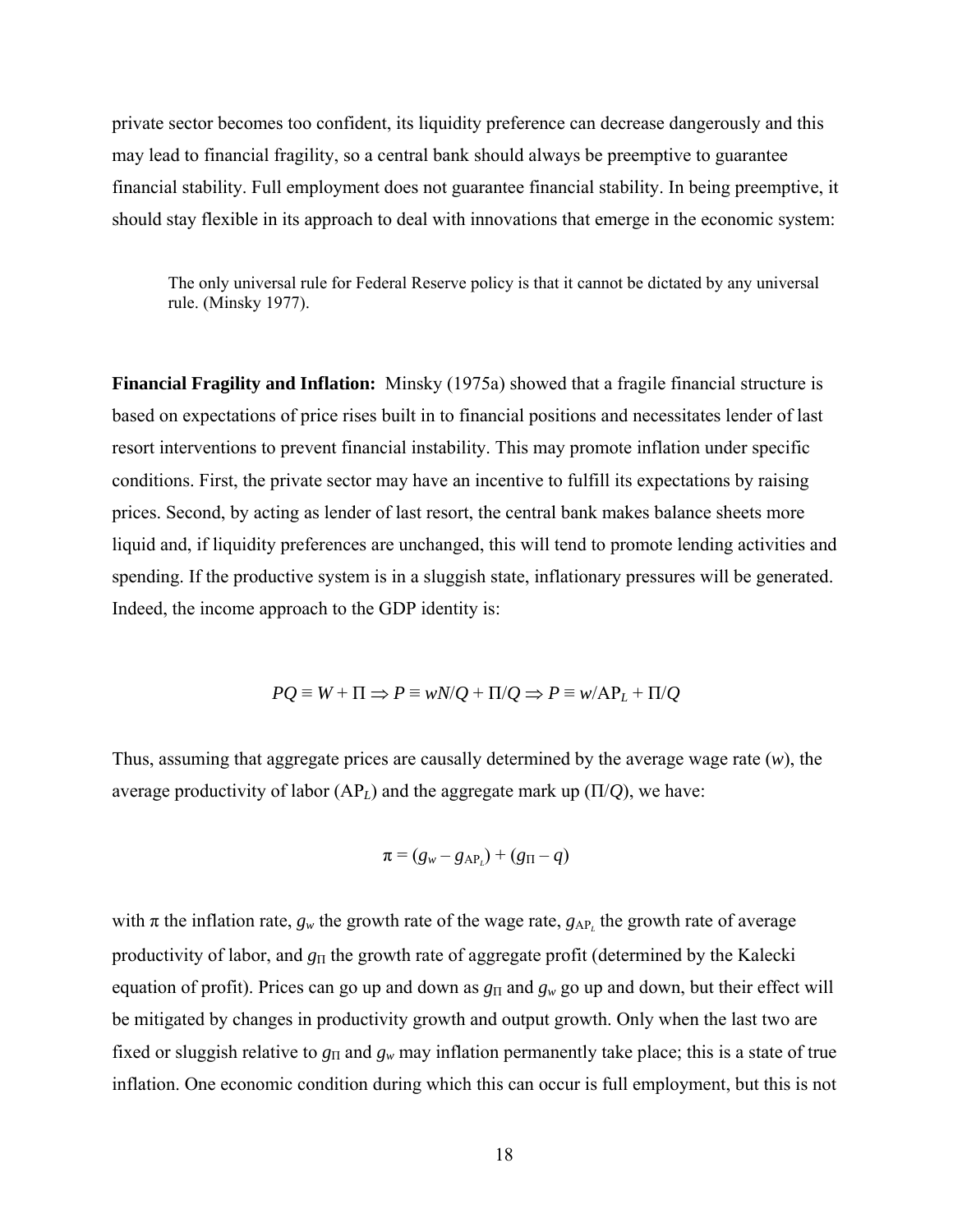the only one. This can admittedly happen even below full employment because of uncontrolled wage-inflation spiral or because of a rise in cost not controlled by residents (like oil price in the 1970s).

Thus, financial strength and anti-inflation policies are complementary. In addition, because financial strength and full employment are compatible, full employment and price stability are also compatible:

A full-employment economy, where full employment is guaranteed by government employment programs for both youth and adults, in the context of competitive markets and stable money wages, is a possible offset to the inflationary pressures which follow from the way threats of a deep depression are offset. (Minsky 1983)

Finally, price stability may also promote financial strength by making it easier for the private sector to realize its expectations. As the Schwartz Hypothesis claims, price stability is good for financial stability. However, contrary to this hypothesis, Post Keynesians share the idea that the causality runs both ways. In addition, the simple fact that agents can realize their inflation expectations does not guarantee that their financial position is strong. Their expectations may include refinancing needs and so, promote financial fragility.

# *2.2.2. Asset Prices, Financial Fragility, and Central Banking*

The role of monetary policy is, thus, to participate in a policy that promotes stable full employment, which is done by promoting financial stability and so, financial strength:

The maintenance of a robust financial structure is a precondition for effective anti-inflation and full employment policies without a need to hazard deep depressions. (Minsky 1978)

In terms of asset prices, this has several implications for monetary policy. The first is that the central bank should promote interest-rate stability in both short-term and long-term maturities large variations in interest rates are disruptive (Kaldor 1982; Keynes 1936). The stability of short-term interest rates is easy to obtain because the central bank controls the discount rate and can closely target the federal funds rate, whether financial system is an asset-based or an overdraft system (Lavoie 2005); bank loans are related to them through a cost function (Kaldor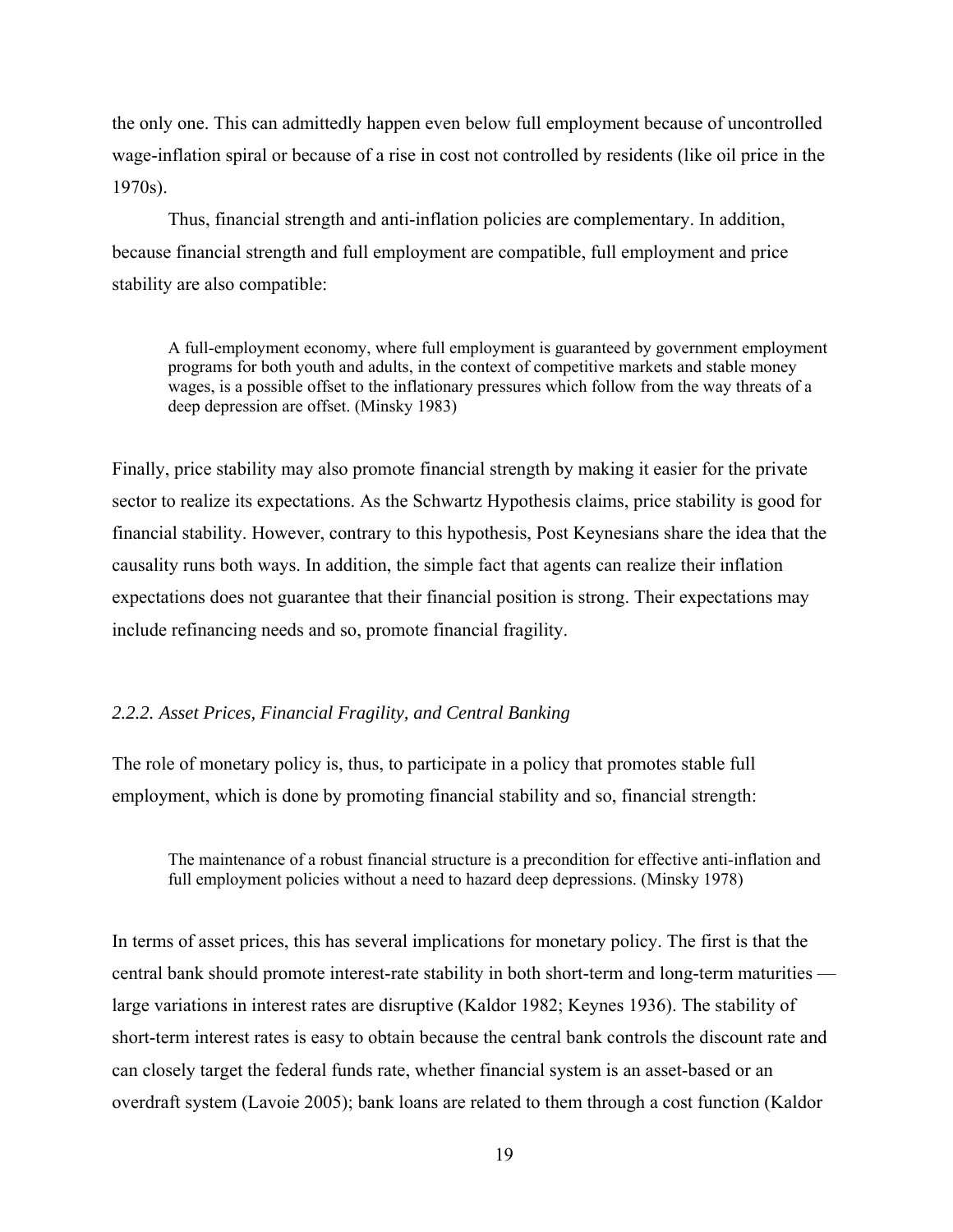1982, Moore 1988). Long-term rates could be directly targeted by the central bank but, usually, it prefers to let the financial market participants fix the long-term rates and influence them by credible policies (Keynes 1936). The expectations of the market concerning future short-term rates (Keynes 1936; Kaldor 1982; Moore 1988) *and* future long-term rates (Keynes 1936; Robinson 1953; Kahn 1954) then become important for the determination of the long-term rates of interest. If the central bank changes its interest rates often, it will raise the uncertainty over both long-term rates and short-term rates. This variability is not desirable in an economy for both liquidity and solvency reasons. Concerning liquidity matters, an economy in which the financing process depends on short-term external funds, and in which the two sides of balance sheets have different maturity, is sensitive to changes in interest rates. In terms of insolvency, too high variations in the long-term rates will affect the value of assets and liabilities (Hannsgen 2005).

The second implication is that, during a period of capital-market inflation, the capacity of the central bank to influence the economy *via* interest rates is low and ineffective (Toporowski 1999, 2000). Indeed, high variations in interest rates are necessary to compensate for the expectations of capital gains and high increases in the rate of interest may stop speculation, but they will also stop economic growth. Here, one finds the conclusions reached by the New Consensus about bubbles — the bubble must be interest sensitive and new (so that financial positions do not depend on it) to justify a popping by the central bank.

Concerning the targeting of asset prices, Post Keynesians are against it. This is so because either it is not possible to define an equilibrium, or fundamental, value (Davidson 2002), or because the central bank already provides a cushion by acting as lender of last resort (Minsky 1986). The main role of the central bank is, then, to guide the system by providing an anchor for the valuation of asset prices and by guiding the system toward the most reliable source of refinancing (Minsky 1986; Kregel 1992a). First, the central bank can provide an anchor in the valuation of asset prices by an extended use of the Discount Window available to a wide range of assets: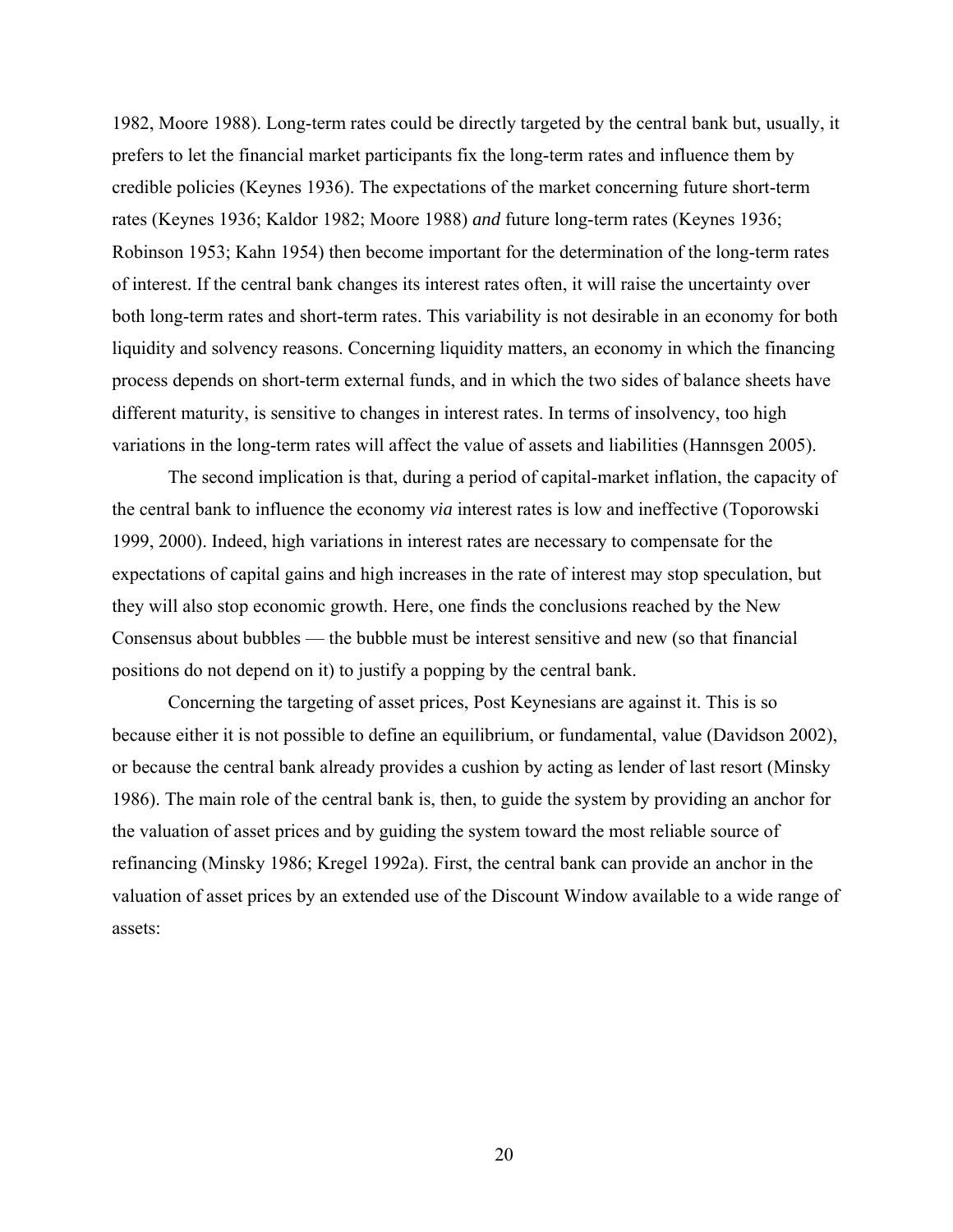Minsky's support of discount policy is an attempt to introduce monetary policy at the beginning rather than at the end, of the process which determines capital asset prices, i.e. at the moment when banks and firms evaluate the future profitability of investment in drawing up lending agreements. […] If the Fed were to return to creating reserves by discounting against bank's commercial lending, it would be 'cofinancing business' and be 'participating in and encouraging hedge financing.' [...] Indeed, such a policy would find the Central Bank situating itself at the interface between firms' anticipations of future profits and bank's anticipations of ability to pay interest; the point at which the price of capital assets is determined. […] It is clear that […] [an] increased use of discount policy would involve making a wider range of assets eligible for discount. Indeed, Minsky suggests that asset eligibility be part of policy discretion. (Kregel 1992a)

By providing an anchor *via* the discount rate, the central bank can guide the expectations of the private sector and so, their liquidity preference (Kregel 1984). Second, by having the discretion to select and to change the securities acceptable at the Discount Window, the central bank can influence the method of (re)financing of the private sector.

# **3. FINANCIAL STABILITY AND CENTRAL BANKING**

We have seen that the New Consensus concludes that financial matters, either through asset prices or financial fragility, do not matter as long as they do not help to improve price stability. In the Post Keynesian approach, the role of financial matters is put forward, even though many authors still focus only on real analysis. Minsky was a leading proponent of concentrating on the financial side of the economy, leaving the productive side for other institutions. However, some Post Keynesians are still convinced that interest rates are a good operating tool for a central bank. We have already provided a criticism of the interest-rate rule followed by the New Consensus (Tymoigne 2005, 2006). In this last part, we criticize the use of interest rates from the Post Keynesian point of view and sketch the implications of taking financial stability as main goal for the central bank.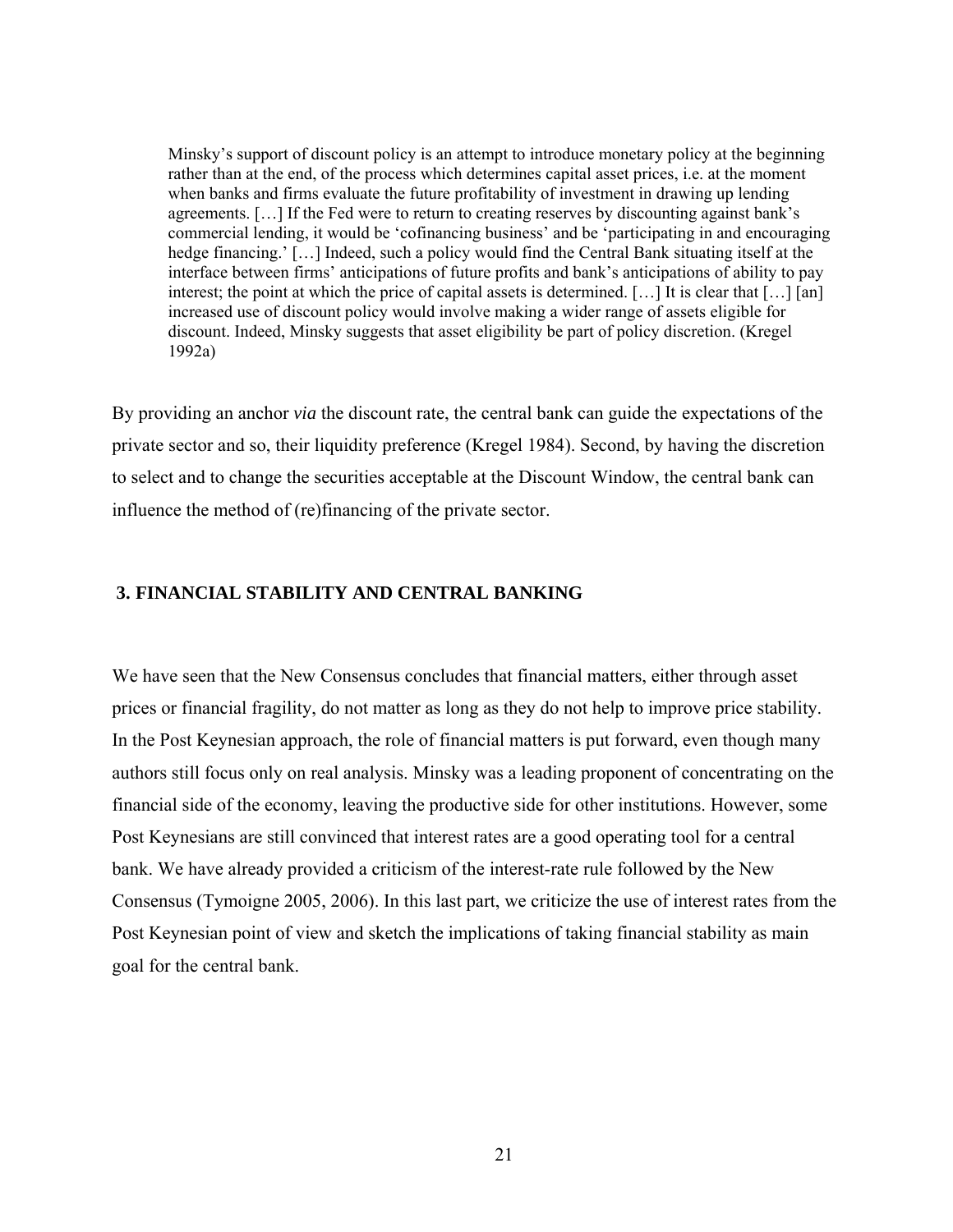### **3.1. Using Interest Rates to Manage the Economy**

The use of interest rates by the central bank to manage the economy comes in different forms in the Post Keynesian analysis. Some authors, by relying on Kaldor (1982) and Moore (1988), like Dalziel (1999, 2002) or Fontana and Palacio-Vera (2005), have proposed to use interest rates (either real or nominal) as an effective tool of monetary management:

The central bank might seek to encourage growth (expansionism) by reducing its base interest rate, while at the same time announcing a strict commitment to raising interest rates again if inflationary pressure should emerge […]. (Dalziel 2001)

By decreasing interest rates, a central bank should be able to promote economic activity because lower interest rates means higher demand for loans. On the other side, by increasing its interest rates, a central bank should be able to give some incentives to borrowers to reduce their demand for loans. Other authors, looking at the distributive consequences of interest-rate policy, have proposed to have a policy rule based on the "fair" rate (Pasinetti 1981; Lavoie 1996a, 1997; Lavoie and Seccareccia 1989, 2000) or on a given small, positive, real rate of interest (Smithin 2003, 2004). Recently, Moore proposed to fix policy rates at a stable low level to counteract the speculative forces in financial markets. The following critically examines each position by looking at the relationship between loan demand and interest rates and by reviewing the importance of distributive effects.

#### *3.1.1. Interest Rates and Demand for Loans*

The Horizontalist approach, initiated by Kaldor (1982) and Moore (1988), is a dominant theoretical framework in the Post Keynesian school of thought. Its main contribution is to show that the central bank does not have any quantitative control over the supply of reserves and to take into account seriously the fact that loans create deposits, which create a need for reserves (Lavoie 1992). However, the Horizontalist approach also assumes that the demand for loans is downward sloped, meaning that decreasing (increasing) interest rates will *automatically* lead to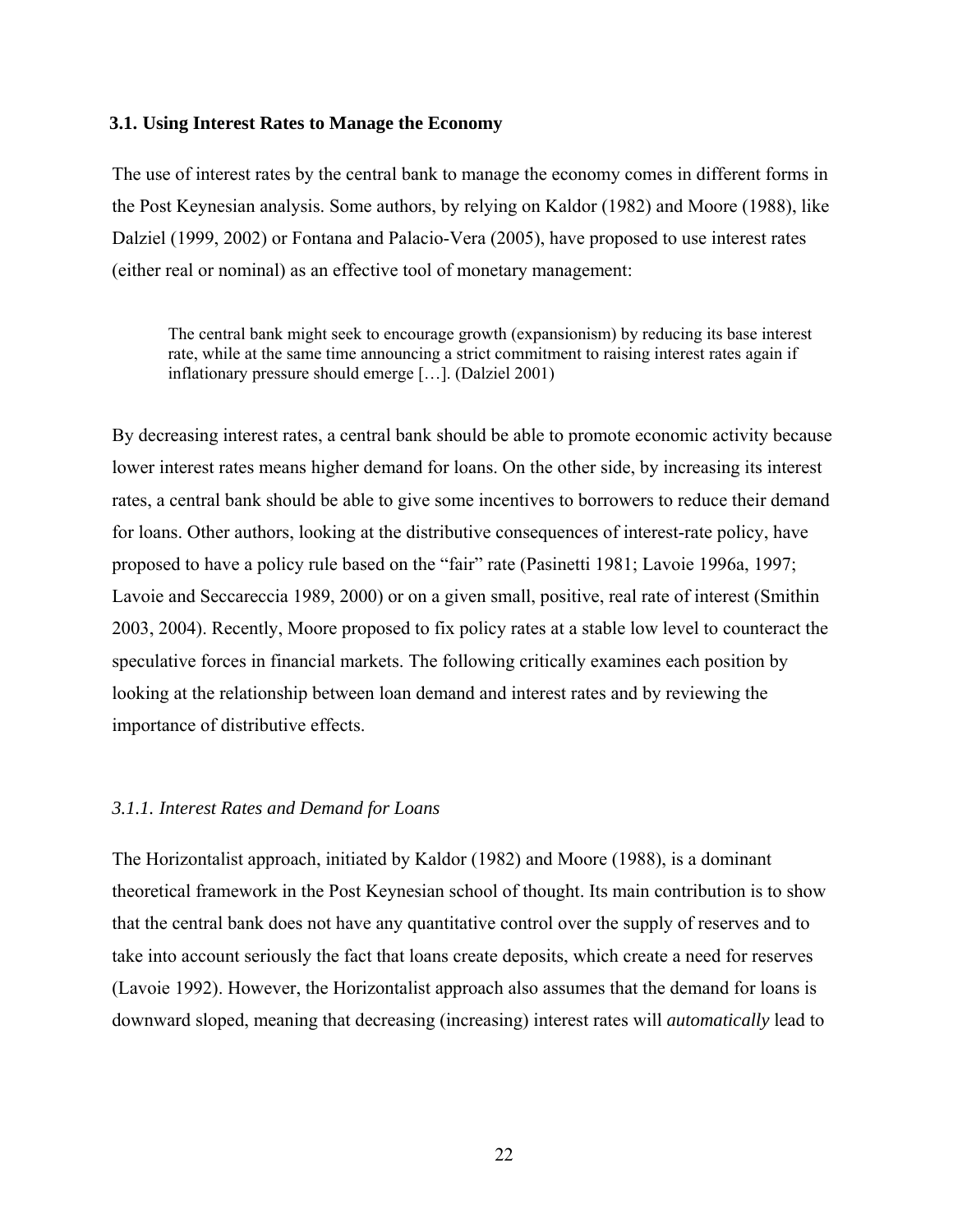an increase (decrease) in the demand for loans. Depending on the elasticity of demand for loans,<sup>4</sup> the absolute effect is more or less high but, even if the elasticity is low, a large decrease in interest rates should be able to promote economic activity.

This automatic downward relationship is, however, problematic from three points of view. First, as Figure 8 shows, the recent Japanese experience runs counter to this idea. Since 1991, nominal and real interest rates have been mainly decreasing below 3%. However, despite very low interest rates, the central bank failed to promote durable economic expansion and the rate of growth of loans has been negative since 1998. Unemployment continuously grew after 1991 from 2.1% to 5.4% in 2003, and the GDP oscillated between positive and negative growth. Today, banks are filled with excess reserves<sup>5</sup> and government bonds, but bank loans are low because there is no demand for loans. The problem is not one of demand elasticity; there are no bank loans because there are no profitable activities to implement.

A second problem with the downward sloping curve is that it does not take into account the implications of the financing and refinancing process:

Thus when an investment boom takes place in the context of an enlarged need to refinance maturing debt, the demand 'curve' for short-term debt increases (shifts to the right) and becomes steeper (less elastic). (Minsky 1982)

Firms have to face some financial commitments, whatever the level of interest rates, in order to avoid default and its consequences (higher risk category, loss of reputation, and ultimately bankruptcy). Therefore, the slope of the curve, assuming there is a curve in the first place, may be positive depending on the degree of indebtedness of firms. Indeed, higher interest rates mean higher financial commitments and so the need to borrow more money to face commitments.

 $\overline{a}$ 

<sup>&</sup>lt;sup>4</sup> Arestis and Howells (1992) have shown that the emergence of substitutes to bank loans has decreased this elasticity.

 $<sup>5</sup>$  In 1994, the average amount of excess reserves was 2.7 billions of yens and this amount grew dramatically in 1998</sup> to reach 699.2 billions of yens. In 2004, the average amount of excess reserves reached 22.8 trillions of yens according to the Bank of Japan.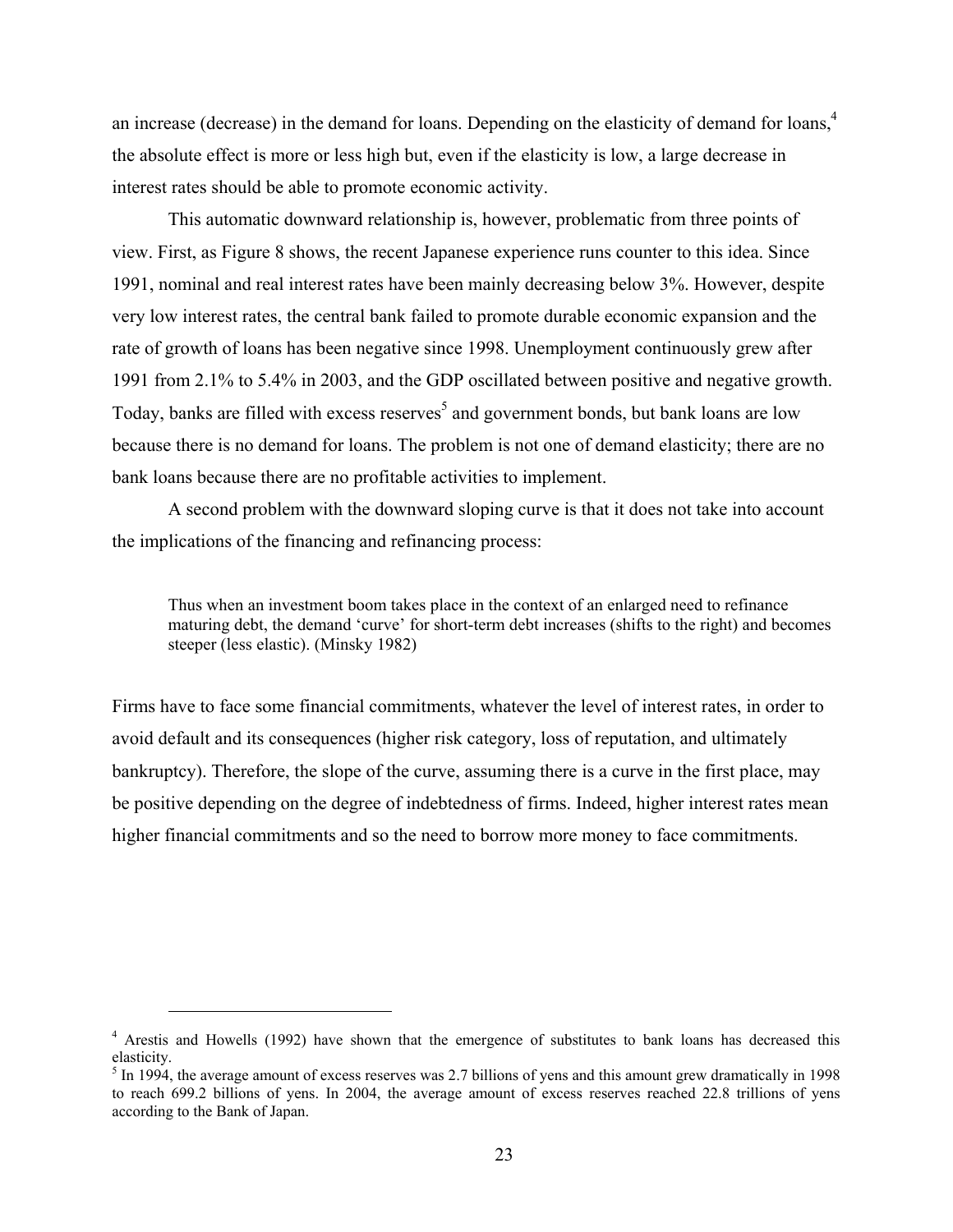

# **Figure 1: Real and Nominal Rates of Interest and Growth of Bank Loans in Japan:1984- 2003**

Source: Bank of Japan.

Notes: Real rates of interest are calculated by subtracting by the CPI inflation. Data for bank loans by domestically licensed banks are not available for 1986 and 1993.

Third, if one is interested in capital-market inflation, Galbraith (1961) and, more recently, Rousseas (1994) or Toporowski (2000), have shown that a central bank may be ineffective in managing this type of inflation because it must compensate for expectations of capital gains. Therefore, unless the central bank increases its interest rates to levels that are harmful for economic activity, this tool is not effective in controlling speculation. Moore recently proposed to set a central bank rate at a low (but positive) interest rate in order to minimize the effect on the real economy and to constrain speculation:

 $i_{ch} = b > 0$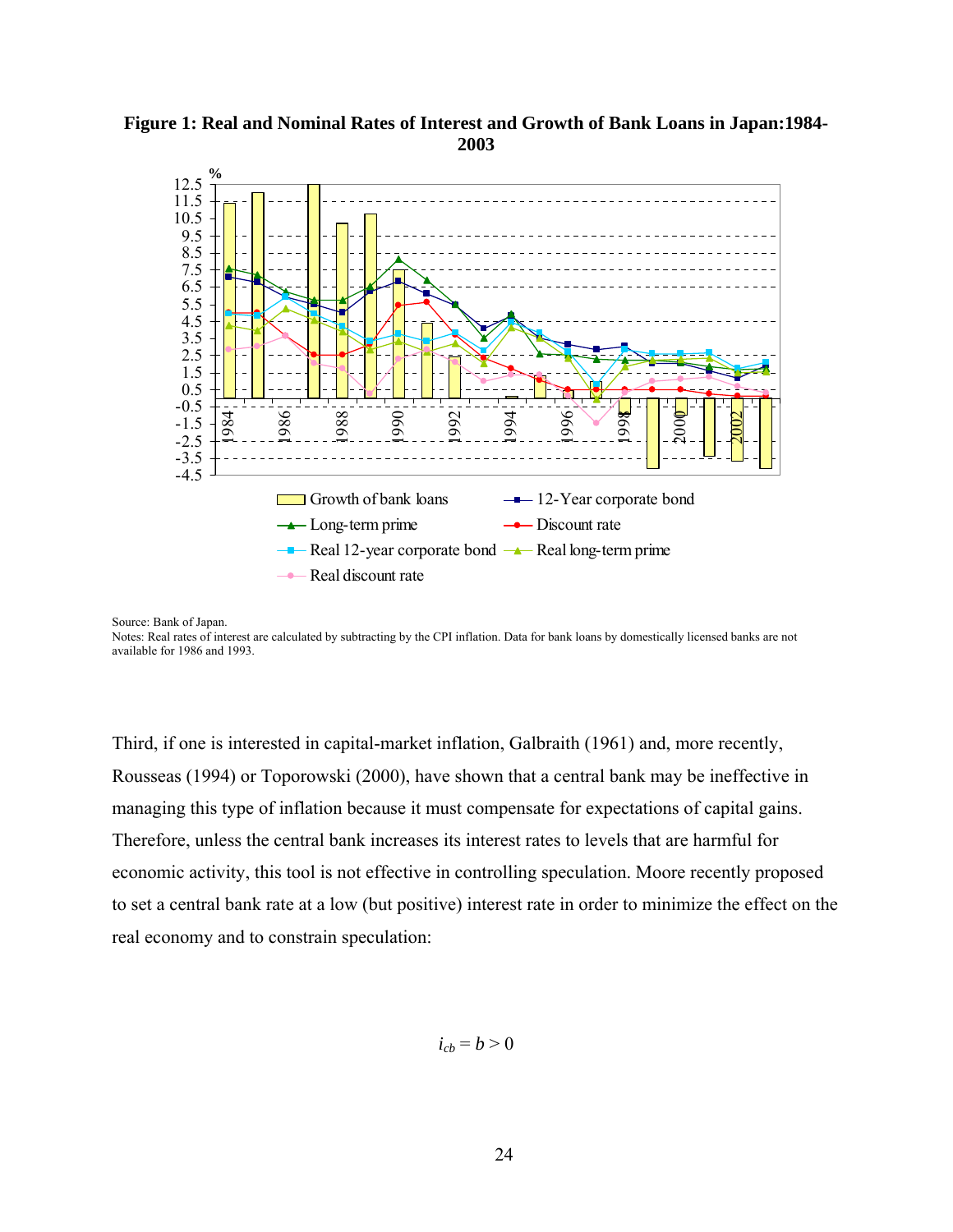Two remarks can be made. First, in itself, low interest rates are not a source of financial speculation (Japan, again, is the most recent counter-example) (Galbraith 1961). Second, even if the central bank rate is low, other rates are higher and already provide a break to the emergence of speculation.

# *3.1.2. Interest Rate, Inflation, and Distribution*

Interest-rate changes also have some inflationary and redistributive effects that are usually ignored in the New Neoclassical Synthesis literature, but have been well-developed by economists like Brockway (2001), Graziani (1990, 2003a), Arestis and Howells (1992, 1994), Niggle (1989), Moore (1989), Lavoie (1996a), Sawyer (2002), and Fontana and Palacio-Vera (2002), Smithin (2003), Lavoie and Seccareccia (1989).

Indeed, interest payments are a cost for firms that need to borrow to maintain their activities, therefore, they may just pass their financial cost to their prices, depending on "the magnitude and the expected permanence of interest rate changes" (Moore 1989). In the end, higher interest rates may promote inflation, especially when firms are heavily indebted. Actually, Minsky (1975a) already stated that a fragile financial system tends to be inflationary. The 1979- 1980 period provides an example of this phenomenon (Tymoigne 2006).

The other direct effect of monetary policy is distributive effects. The effect of higher interest rates is, then, not so much to decrease bank loans, but to increase the income received by the financial sector at the expense of the indebted sector. This "raise[s] moral questions of equity as well as technical questions about the effectiveness of monetary policy in influencing aggregate demand" (Arestis and Howells 1994). In order to answer these questions, Smithin, Pasinetti, Lavoie and Seccareccia have put forward the need to fix the central-bank rate at a level that is neutral. This neutrality is different depending on these authors. For Smithin, the central bank rate should be fixed at level that is consistent with inflation expectations so that a small positive expected real rate of interest is set (and optimally this expected rate should be zero) (Smithin 2004):

 $i_{ch} \approx E(\pi)$  with  $i_{ch} \ge E(\pi)$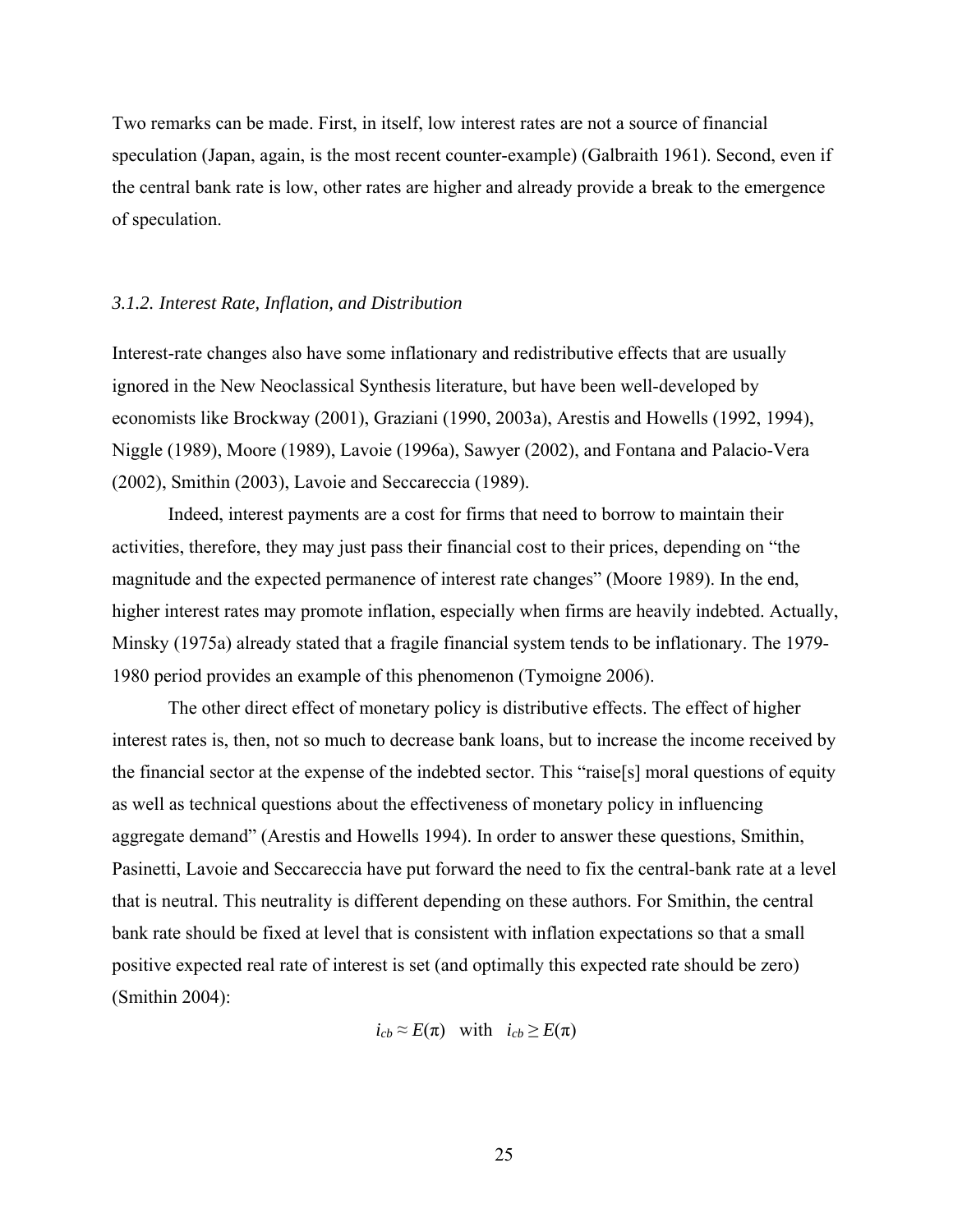By following this rule, a central bank would preserve the purchasing power of interest-income earners while limiting the compounding effects of interest rates on debts and so, economic growth. Lavoie and Seccareccia, however, prefer to follow Pasinetti and have an interest-rate rule that is more related to the fair rate. Following Pasinetti (1981), Lavoie (1996a, 1997) states that the central bank rate should be fixed so that:

$$
i_{cb} = g_{AP} + E(\pi)
$$

with *g<sub>AP</sub>* the rate of growth of average multifactor productivity. There are, however, several problems with each of those rules. The most obvious is that interest rates and inflation are not independent variables as stated earlier, so a positive feedback effect may emerge from these types of policy rules. Second, these types of policy have to determine the relevant time frame that should be used for inflation expectations. This may lead central bankers to become paranoid about the possible emergence of inflation and to try to justify an increase in interest rate when there is actually no sign of any potential increase in price in the future. Greenspan's policy of preemptively raising the policy rates is a perfect example of this, and a perfect example of how this promotes low growth and instable financial markets (Papadimitriou and Wray 1994; Wray 1997b; Tymoigne 2006). Third, the preceding rules assume a relatively stable rate of inflation and rate of growth of productivity overtime. If this is not the case, a central bank may have to move its interest rates widely, promoting financial instability in financial markets and the indebted economic sectors.

### **3.2. Financial Stability as a Goal: Implications**

Central banks have been created to deal with the financial side of the economic system and should concentrate on this exclusively. There are already several devices that exist to promote, check, and solve the liquidity of the economy — lender of last resort policy and supervision. However, these devices have been used or framed inadequately because they do not take into account the broad picture of aggregate financial fragility. Thus, by not taking into account systemic risk, the lender of last resort leads to moral hazard, and supervision has been practiced by assuming that failure was due to the bad behavior of financial institutions (Shull 1993;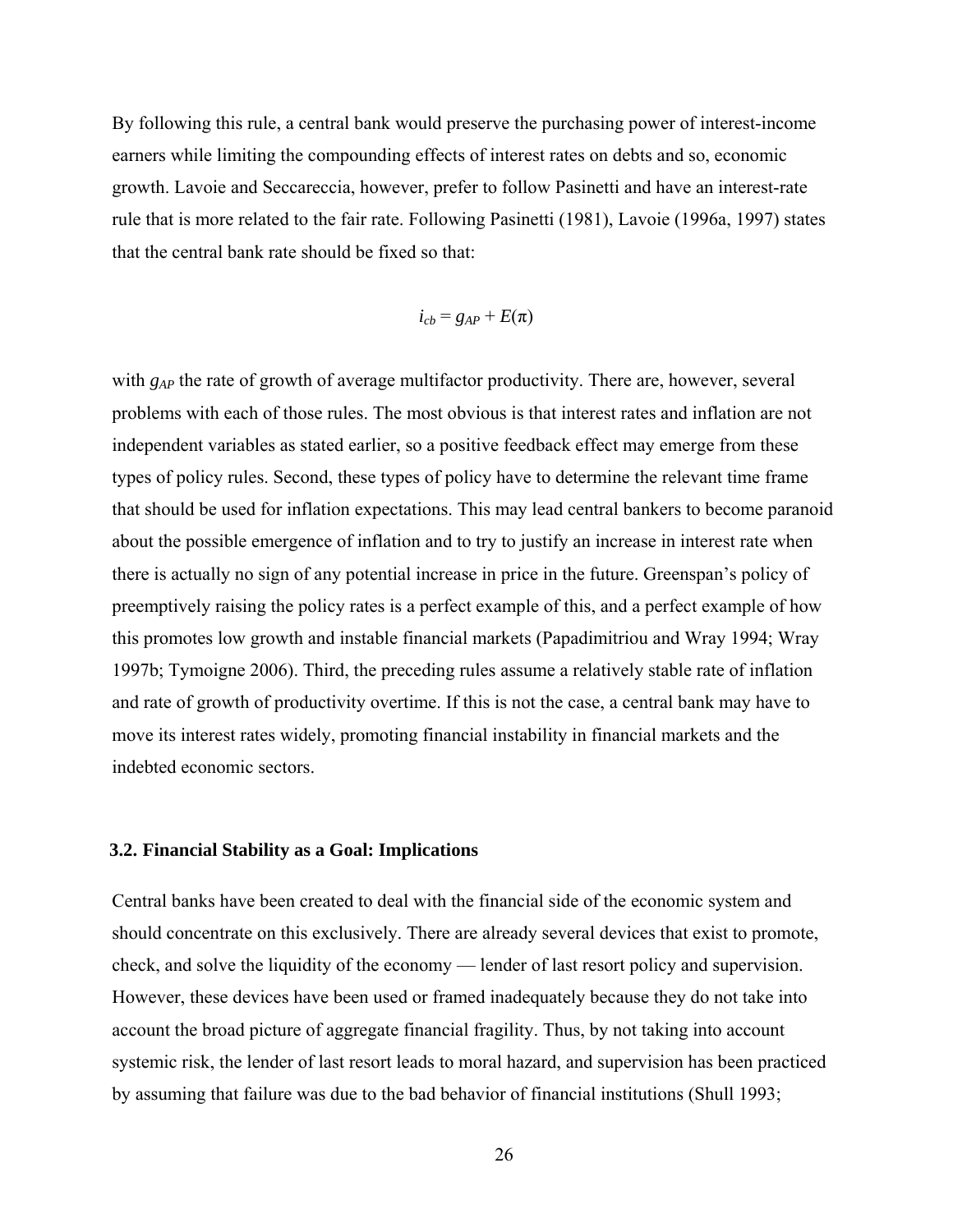Guttentag and Herring 1988). Taking into account financial fragility would improve these devices, but other things can be developed. Besides, the central bank can also intervene via other means.

### *3.2.1. The Role of Guidance of the Central Bank*

While concentrating their attention on the financial side of the economic system, central bankers should then understand that the rationality of economic agents is different from the economic rationality that is traditionally assumed — individual rationality is social, not individualistic. This idea is reinforced by the competitive pressure existing in the financial system. As Wojnilower notes about bankers:

In the 1960s, commercial bank clients frequently inquired how far they could prudently go in breaching traditional standards of liquidity and capitalization that were clearly obsolescent. My advice was always the same—to stick with the majority. Anyone out front risked drawing the lightning of the Federal Reserve or other regulatory retribution. Anyone who lagged behind would lose their market share. But those in the middle had safety in numbers; they could not all be punished, for fear of the repercussion of the economy as a whole. […] And if the problem grew too big for the Federal Reserve and the banking system were swamped, well then the world would be at an end anyhow and even the most cautious of banks would likely be dragged down with the rest. (Wojnilower 1977)

This implies that the role of convention becomes central for economic decisions, which has several implications for the conduct of central banking.

First, a central bank should be a central anchor for *financial* decisions by trying to influence the existing financial convention about the appropriate way to leverage expectations of cash flows (Minsky 1975a). The central bank should be at the center of a financial policy that guides the practices of financial institutions — portfolio strategy and methods of granting loans.

Second, this role of guidance is essential because private economic agents are driven by a profit-motive that prevents them from recognizing, or acknowledging, the potential social disruptions and inefficiencies induced by the combination of *individual* search for accumulation and *social* base of justification. Without this guiding role, a central bank is condemned to be a follower in the game of letting gains be privatized and losses socially sustained *via* economic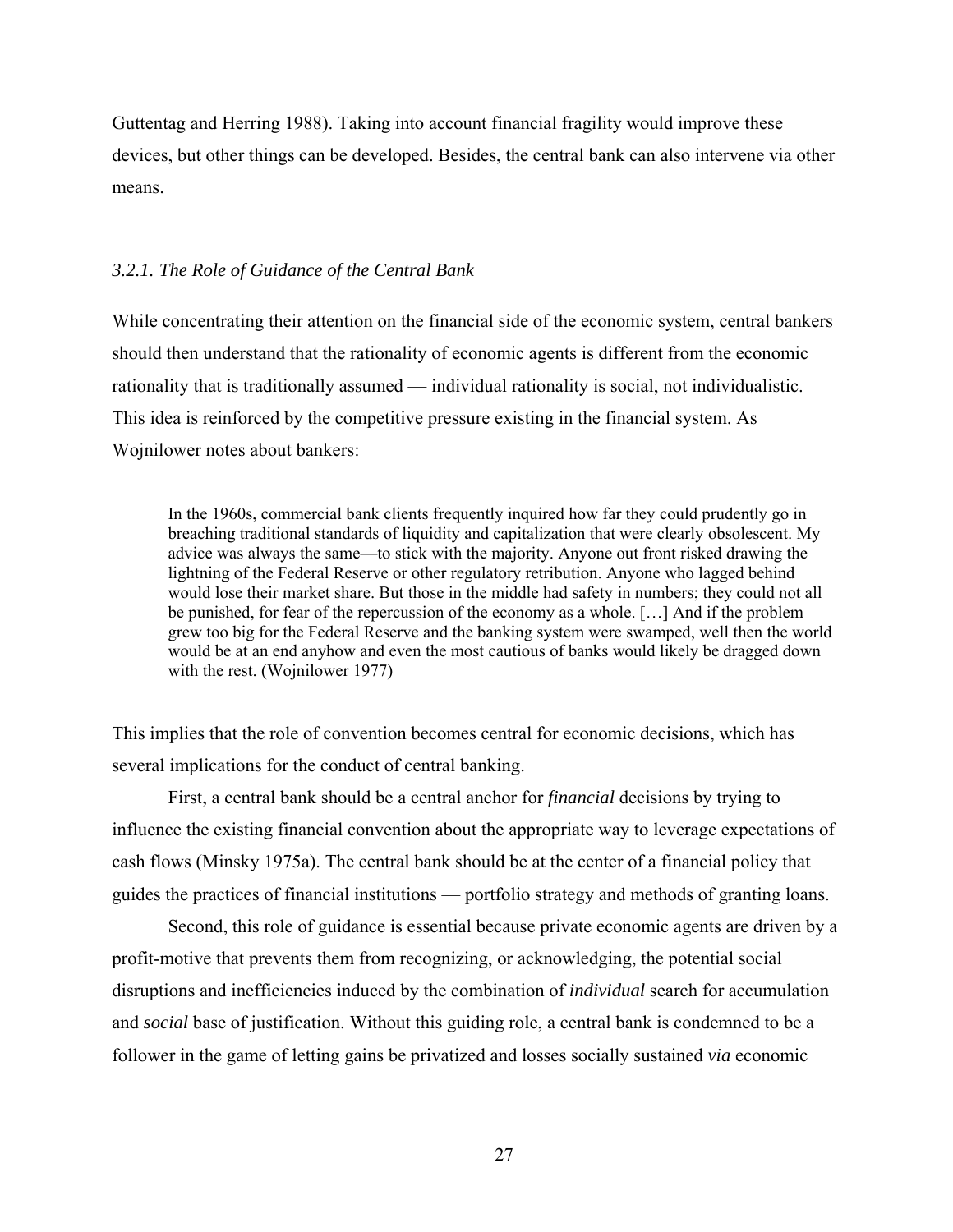disruptions leading to inflation, unemployment, and a prolonged recession. As lender of last resort, the central bank should be the one that writes the rule of this game.

Third, because a convention is arbitrary in nature, even if the justification process that sustains them is well grounded and may lead to economic decisions that realize of the future envisioned by the convention, the level of asset prices is not what matters. There is no *a priori* fundamental value and the notion of a bubble is not a relevant practical concept for a central bank. Indeed, by claiming that financial-market participants are irrational, the central bank will create both social discontent and point at the wrong problem. It will create social discontent and disbelief because it is always possible to justify, *ex post,* any level of asset price. This sense of rationalization and denial is especially strong for those who are heavily involved in the segments of the financial market where the path of growth seems unsustainable for the central bank. The latter will point at the wrong problem and provide wrong guidance because even if prices are believed by everybody, including the central bank and the most conservative financial analysts, to be at their appropriate level, financial disruptions can still occur. This goes *via* the sensitivity of balance-sheet positions, cash-flow positions, and sources of position-making activities, to a change in asset prices. Very small changes in asset prices may lead to large problems if the economic system is financially fragile; asset prices matter for monetary policy, but not through their level.

A central bank is not the "dumb" or "ignorant" guy in the valuation of what lies ahead. On the contrary, a central bank should be viewed as holding a key position because of its capacity to look far into the past, because of its experience in dealing with macroeconomic problems, and because of its role as lender of last resort. The central bank knows something because it knows more than the CEOs or any other financial analysts about what happened in the past and that human nature pushes toward ignoring lessons from the past. What is needed is a productive cooperation between financial institutions and central banks, each providing their own experience for a better financial policy. This cooperation, however, may be difficult because of the profit motive that drives the private financial institutions. As Wojnilower noted recently:

The Fed wants a smoothly growing economy, but the securities industry thrives on volatility that generates trading volume and profits. The Fed and financial markets are adversaries, not allies. (Wojnilower 2005)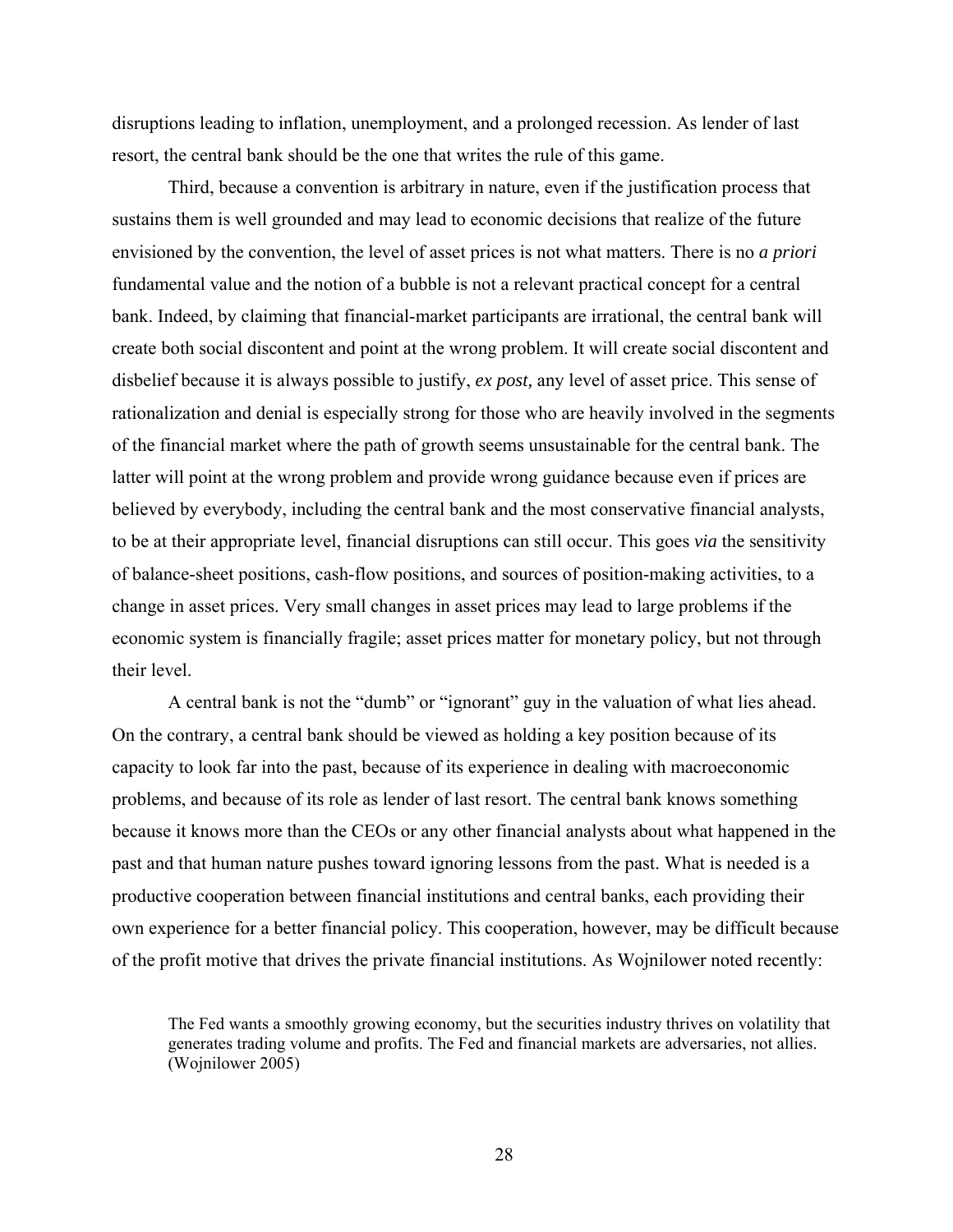In this case, central bankers should have the nerve to use the vast regulatory and supervisory power given to them. They will only have the strength to do so if they have the right tool to argue their point of view and if they have the will to go against the strong social and political pressures that promote short-term wealth accumulation against long-term financial stability.

### *3.2.2. How to Do It*

The problem, then, becomes to figure out the way central banks can implement a financial policy that promotes financial stability by guiding the financial system toward behaviors that are more socially responsible. Central banks can do this in several ways. One has to recognize that part of this guiding principle already exists. For example, pension funds cannot place their funds in more than a certain proportion in different types of securities and clearer information has been made available to individual agents about the risk of placing in the stock market. However, cases like Enron and the new economy bubble show that this is not enough and individuals are ready to bet their future savings on arbitrary convention without checking for the implications of their choices.

The first thing that a central bank should do is to devote most of its research to the understanding of the aggregate financial frame and the financial interactions that exist between different sectors of the economy. This requires a change of economic paradigm and so, a change in the methodological tools used to analyze economic activity; a monetary economy is fundamentally different from a barter economy with money. What we want are models with more realistic hypotheses and detailed institutional frame, and models that grasp the complexity of economic mechanisms. Stock and flow tables, combined with System Dynamics, provide methodological tools that seem potentially useful in the search for a comprehensive understanding of the interactions and dynamics of an economic system (Tymoigne 2006).

Once this research has been developed, a better understanding of how and where systemic risk could emerge would be available. This could allow the central bank to develop an aggregate stress test to study the sensitivity of balance-sheets, cash-flow positions, and positionmaking sources, to changes in asset prices, output prices, income, interest rates, foreign exchange rates, criteria of creditworthiness, and other types of crucial factors for the cash inflows and cash outflows of economic units. This would also give the central bank a better understanding of the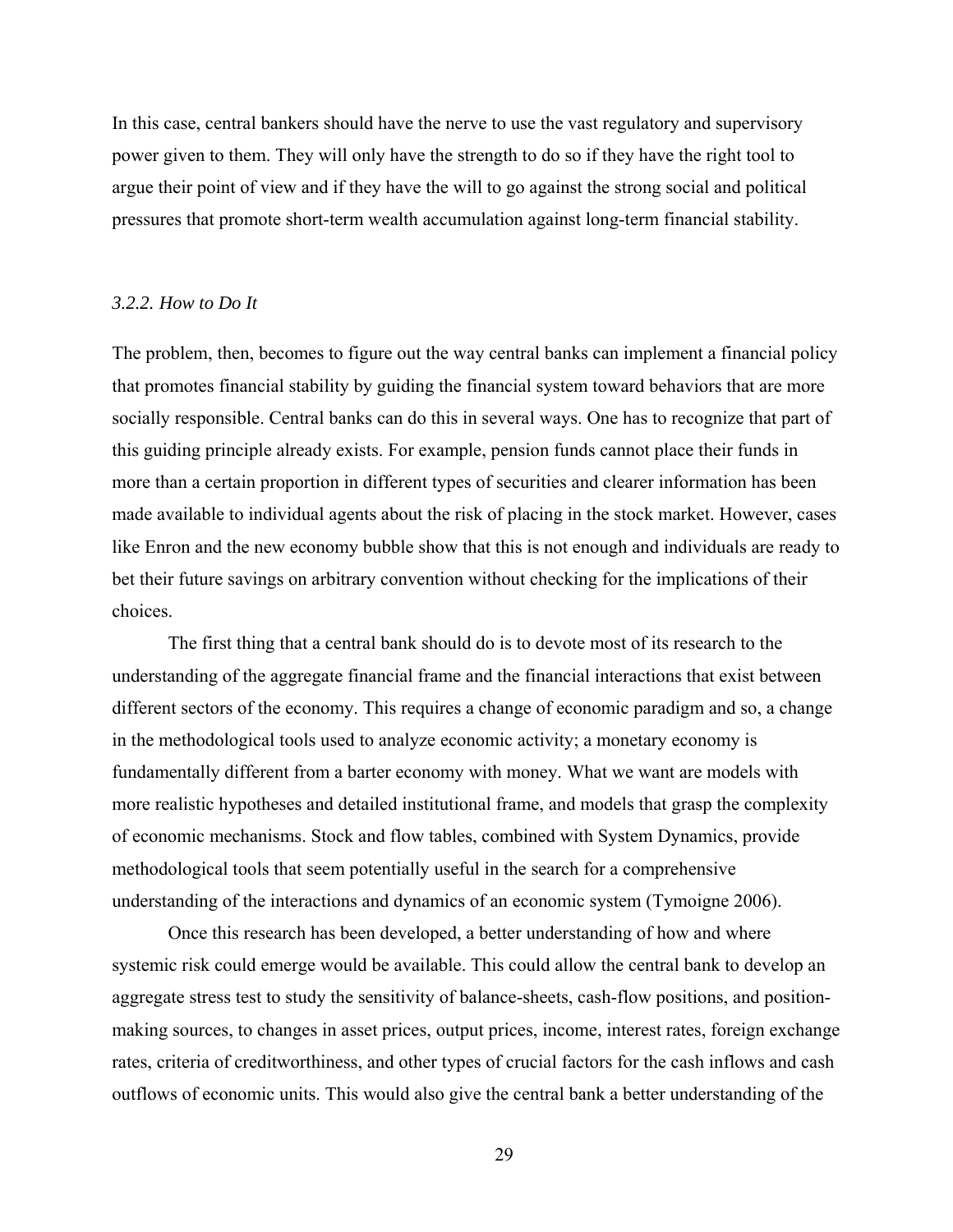refinancing sources that are used, and potentially useable, by the private sectors. In the end, a central bank would have a comprehensive understanding of the risk of illiquidity and insolvency for the economy or a particular sector of the economy.

The next step would then be to use this tool — to establish rules in the game of private gain/social loss. The central bank could do this in several ways. First, moral suasion, if thought appropriate, would be based on a stronger argument than just "there is bubble" or "irrational exuberance." Second, the supervision process should be forward looking and include the importance of aggregate financial fragility. Individual supervision should, then, have the goal of putting forward to individual agents the social consequences of their choices and the potential negative impacts of their own activities on the rest of the world. This type of supervision should replace the "bad bank" approach to supervision, which assumes there is necessarily something wrong with the managers of financial institutions. In a world in which competition is a driving force, conformism, even toward dangerous behaviors, is inherent. Third, the lender of last resort policy of the central bank would be greatly improved because it would be easier to understand the state of financial fragility of an economic system and so to improve the timing of a lender of last resort intervention. The central bank could let asset prices go down more easily if the fragility is not too high. Private agents would then understand that a bailing out would not be immediate and that they could face substantial losses before the central bank intervenes. This should promote more prudent financial behavior by all economic agents. At the same time, once a central bank has decided to lend, it should also help the simplification process by having a broad lender of last resort policy. Fourth, the central bank would also be involved in the resolution of financial problems by guiding the restructuring toward more financially responsible economic behaviors. Finally, a comprehensive model of financial interlinkages would help a central bank in promoting financial reforms that make the financial system more stable. One part of this financial reform would be to orient research toward financial instruments that allow a smooth financing and funding of economic activities without promoting financial fragility. Instruments that have income and capital components that are indexed to the main cash inflows of borrowers would help to achieve that goal. Thus, financial instruments with a maturity adapted to that of main cash-flow generating activities and an income component that may or may not be *due,* depending on the cash inflows of the borrowers, would greatly improve the stability of the system by limiting refinancing needs.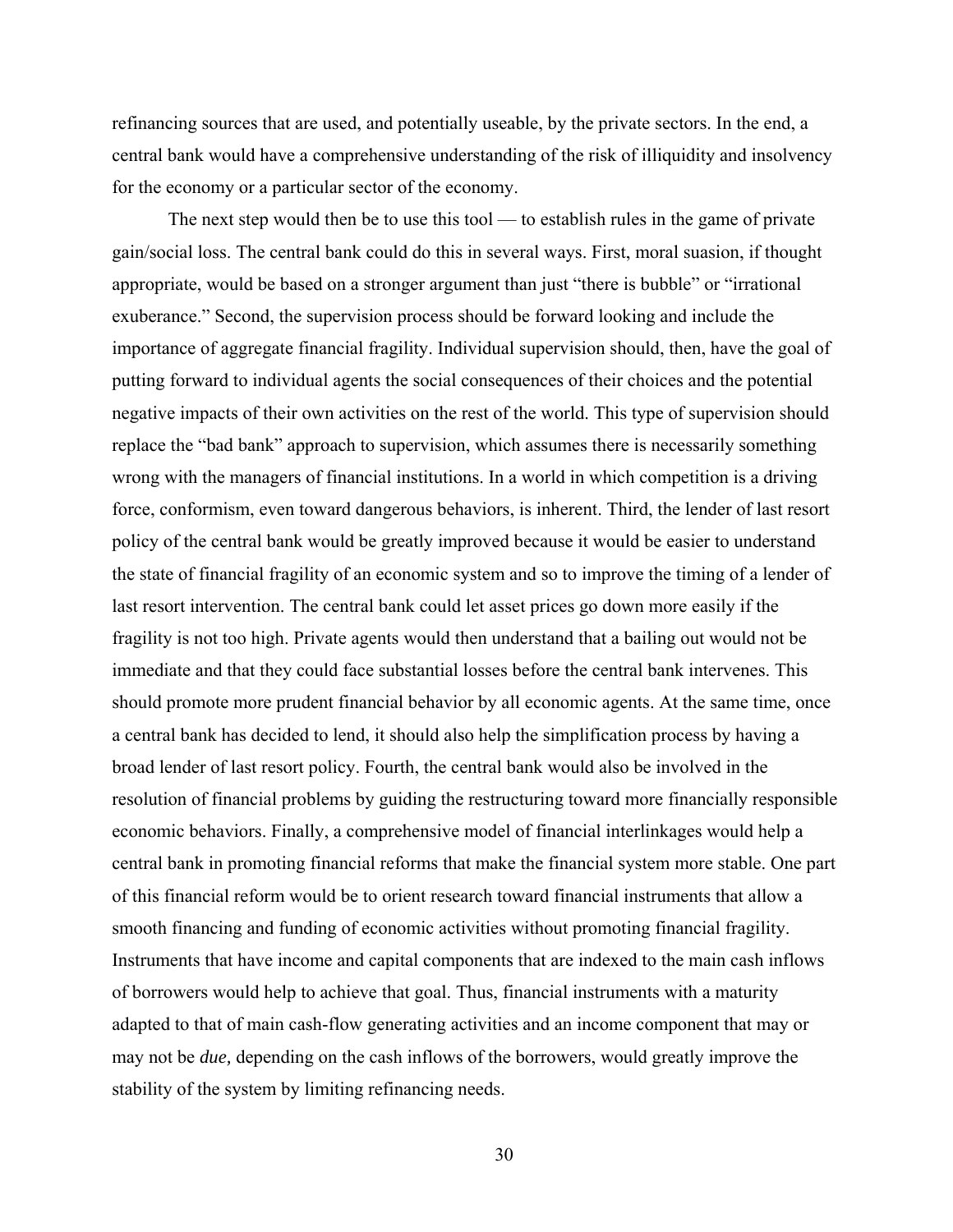In total, a central bank has to work at both the expectation level and the actual level of the financial side of the economy. At the expectation level, it should take part in the formation and guidance of financial conventions, guiding financial decisions by reminding actors about the past, showing how sensitive positions are to changes or non-realizations of expectations, and by not having a premature lender of last resort policy if it knows that the system can sustain some financial loss. At the actual level, it should check and manage the fragility of the financial frame of the economy, both at the aggregate and individual levels. The central bank can also have an impact on the actual level by promoting smooth financial instrument for borrowers, by guiding the refinancing practices through the acceptance of certain types of assets at the Discount Window, and by making the simplification process smoother once it has decided to intervene as lender of last resort. Finally, in order to promote stability, the central bank should take part in the restructuring process that takes place following a general or local financial instability if the intervention of a central bank is required.

### *3.2.3. Limits*

There are, however, limits on what a central bank can do. Indeed, putting a floor policy will be effective only as long as the crisis occurs in markets in which the central bank is willing to intervene and as long as the crisis is a liquidity crisis. First, if the crisis concerns assets with a low degree of liquidity, like houses and land, the central bank intervention to put a floor will not be effective unless the central bank is ready to buy those assets. This seems improbable. Central bankers are not ready to encumber themselves with assets that they know are hard to sell and that are not useful to them. Even if the central bank does not intervene directly, but through market makers or private banks, the latter will be very reluctant to buy, unless their liquidity preference is really low, which is doubtful during a period of crisis. Second, if the crisis is not a liquidity crisis but a solvency crisis in which expectations of all private market participants (included market makers) are shifted downward, the floor policy of the central bank will work only if the central bank intervenes directly (and not through intermediaries by providing advance at the Window) in the market to buy the assets. However, central banks are usually not fit to deal with a massive solvency crisis (they will not buy non-performing assets).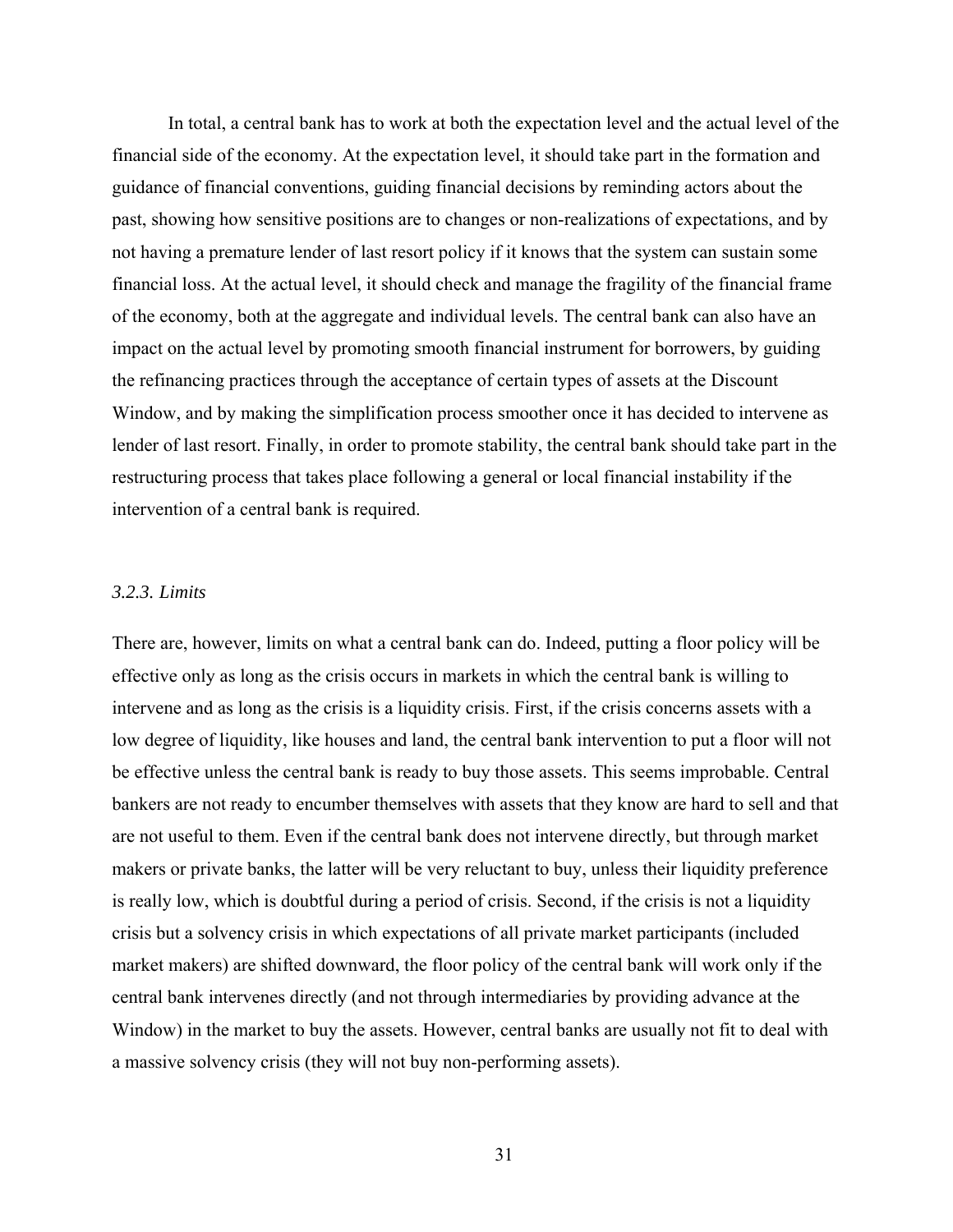If central bankers do not feel that they should do this directly, they could create an institution specialized in the smoothing of the simplification process and work closely with this institution. The point is that there is an institution that is able to deal with liquidity crisis (the central bank), but no institution exists to deal with solvency crisis. A complementary institution, like a government investment bank (like the Reconstruction Finance Corporation of the 1930s), would be necessary. Another solution would be for the central bank to extend its responsibilities toward this area — canceling debts in a constructive manner (by also being involved in the restructuring process) is the best way to promote recovery. The Hunt crisis is the perfect example of what a central bank should not do and the hole left by the inexistence of an institution to deal with solvency problems — no participation in the discussion of private bail out, no strict imposition of conditions, or restriction on the future behavior of banks and Hunt (Greider 1987)

### **4. CONCLUSION**

In the end, therefore, we have reached a central bank that has a central role in the management of the economic system, but it is not the role that is attributed to it today. The central bank should be more involved in financial matters, both as a guide (to influence the conventions and so expectations of private agents) and as a reformer (to promote the emergence of institutions that promote financial stability). Central banks should change their current way of operating by changing their goal and their instruments of intervention. Its main objective should not be price stability but financial stability; and its main tool should not be interest rates but an analysis of systemic risk. Policy interest rates should be set at zero for an undetermined period. Interest rates, as an operating tool, are grossly ineffective for managing the economic system and may promote economic fragility, inflation, misdistribution of income, and recession. Financial policy should replace a monetary policy and should be included in a broader goal of permanent stable full employment.

The central bank has a role of contrarian, but this should not be done by fine tuning the economy by using interest — a rather ineffective tool because of its passivity, cumulative effects, and *ex post* response to the problem — but by intervening dynamically in the credit and financial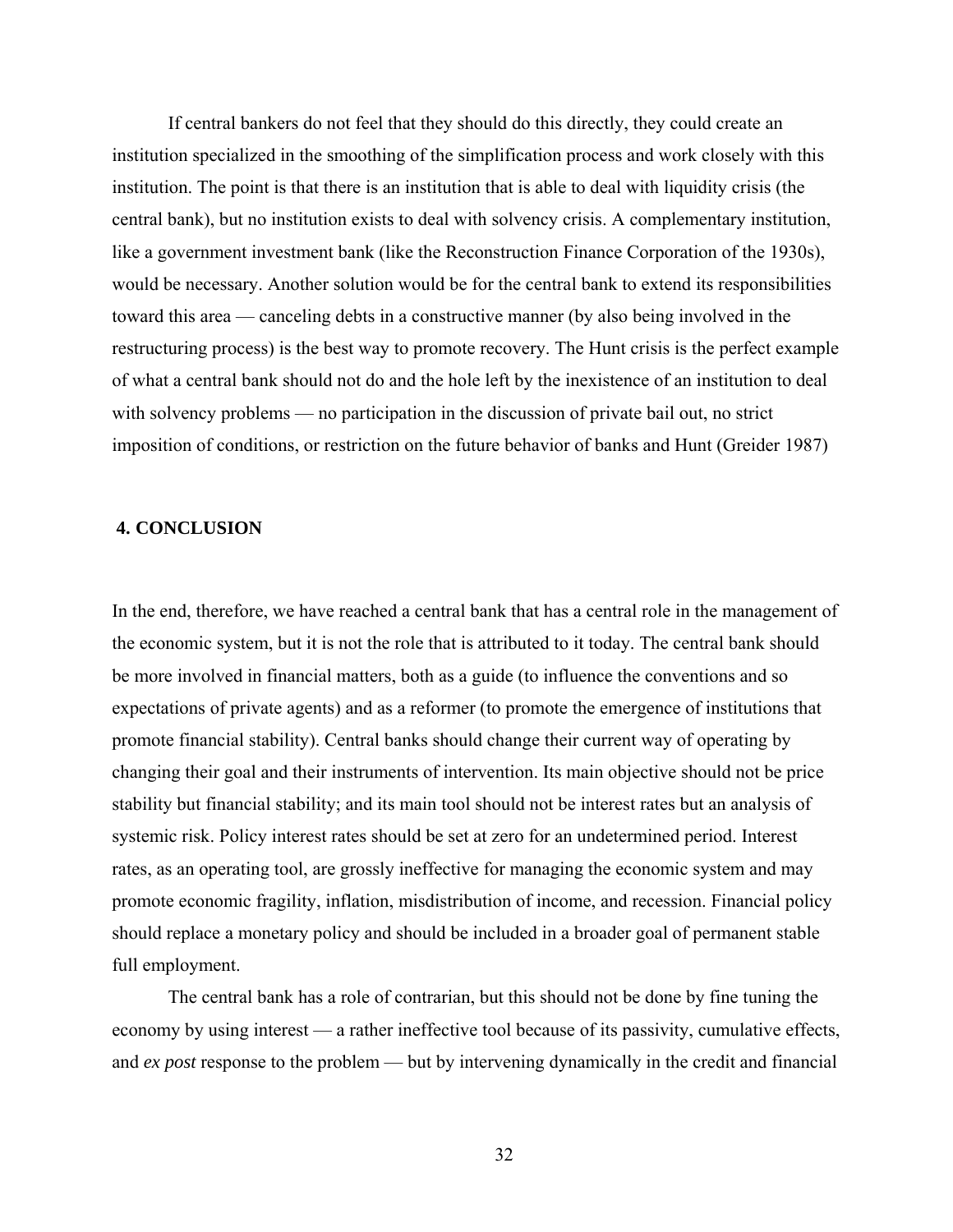policies of the financial system. The interest rate is passive because the main factors affecting decisions are expectations as Greenspan himself recognized:

Prolonged periods of expansion promote a greater *rational* willingness to take risks, a pattern very difficult to avert by a modest tightening of monetary policy. (Greenspan, Speech, August, 30 2002)

The interest rate is an *ex post* tool because once decisions have been implemented and affect the economic system (*via* inflation, employment, speculation, or any other ways), those decisions are irreversible and have to be financed and funded. It is cumulative because higher interest rates lead to more borrowing when agents are already indebted. The central bank would then go from a passive to a dynamic approach to central banking and avoid using interest rate, a poor instrument of management. The dynamic approach would consist in checking, avoiding, and managing liquidity problems, as well as taking part in the resolution process of insolvency cases.

This vision of the role of a central bank is completely opposed to the New Neoclassical Synthesis conclusion for several reasons. First, we do not assume that inflation has only, or even principally, a monetary origin. Second, interest rates are mainly guided by monetary forces and there is no real anchor. Third, we live in a monetary production economy in which agents care only about nominal values and compare only nominal values. Fourth, the world is uncertain and the future is not written but created by current economic decisions. Fifth, there are other public institutions that are better suited for the goal of price stability and to affect the productive side of the economic system.

Finally, financial policy should be included in a broader policy that promotes full employment and price stability. Socialization of investment, employer of last resort policy, and income policy should all complement the financial policy of the central bank by providing productive guidance and distributive guidance. The central bank would be also part of the socialization of investment via its credit control policy. All in all, the central bank would have a more active and effective role in the management of the economy.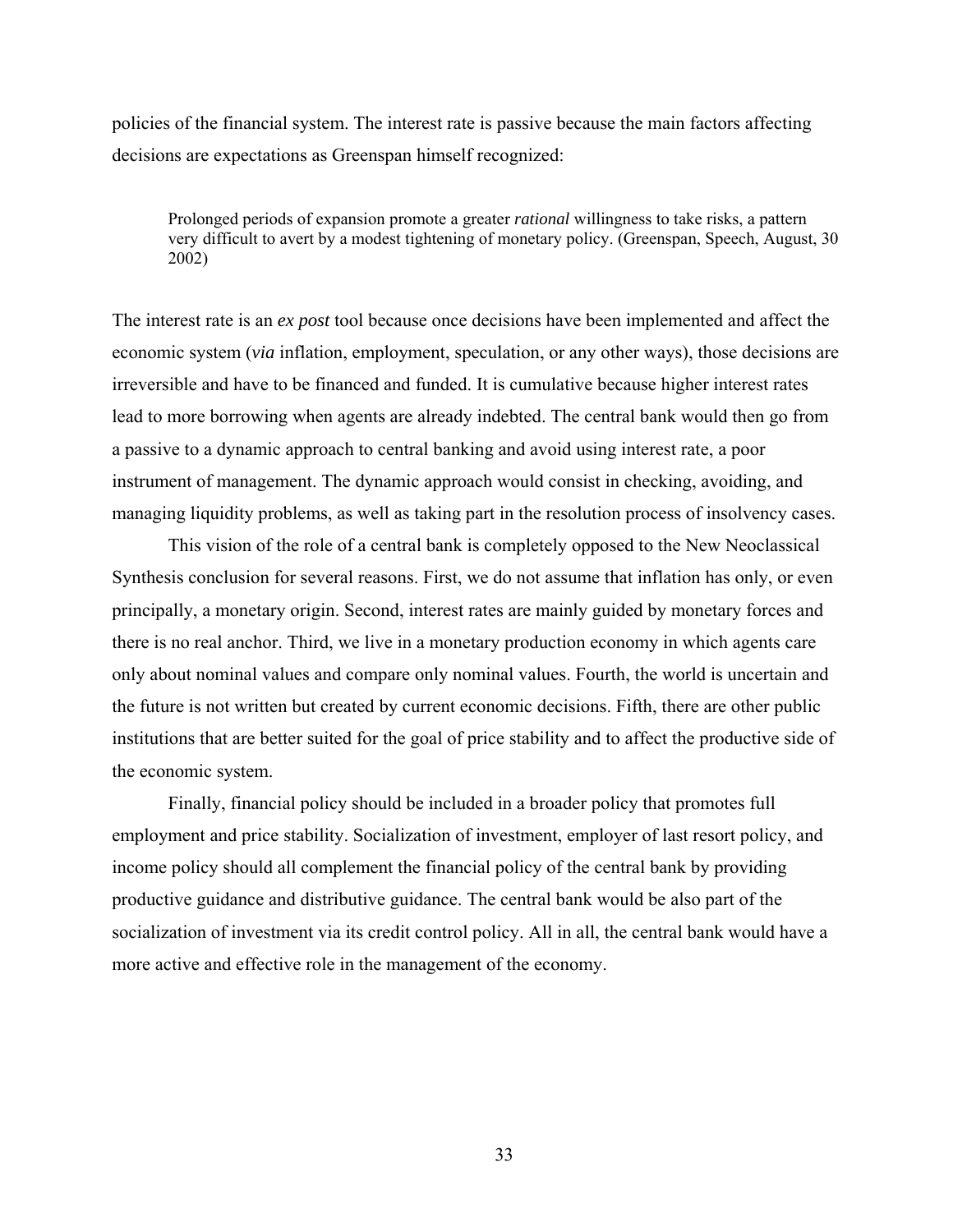# **BIBLIOGRAPHY**

- Alchian, A. A. and B. Klein. 1973. "On a correct measure of inflation." *Journal of Money, Credit and Banking*, 5 (1): 173-199.
- Arestis, P. and P. Howells. 1992. "Institutional developments and the effectiveness of monetary policy." *Journal of Economic Issues*, 26 (1): 135-157.

\_\_\_\_\_\_\_\_\_. 1994. "Monetary policy and income distribution." *Review of Radical Political Economics*, 26 (3): 56-65.

- Artus, P. 2000. "Faut-il introduire les prix d'actifs dans la fonction de réaction des banques centrales ?" *Revue d'Economie Politique*, 110 (6): 787-807.
- Bank of International Settlements. 1997.  $67<sup>th</sup>$  Annual Report. Geneva: Bank of International Settlements.
- Bean, C. 2003. "Asset prices, financial imbalances and monetary policy: Are inflation targets enough?" Bank of International Settlements, working paper 140.
- Bernanke, B. S. 2002. "Asset-price 'bubbles' and monetary policy." *Bank of International Settlements Review*, 59: 1-8.
- Bernanke, B. S. and M. Gertler. 1990. "Financial fragility and economic performance." Quarterly Journal of Economics 105(1): 87-114.

\_\_\_\_\_\_\_\_\_. 1999. "Monetary policy and asset price volatility." Federal Reserve Bank of Kansas City *Economic Review*, fourth quarter: 18-51.

\_\_\_\_\_\_\_\_\_. 2001. "Should central banks respond to movements in asset prices?" *American Economic Review*, 91 (2): 253-257.

- Bernanke, B. S., M. Gertler, and S. Gilchrist. 1999. "The financial accelerator in a quantitative business cycle framework." In Taylor, J. B. and M. Woodford (eds.) *Handbook of Macroeconomics*, , 1341-1393. New York: Elsevier.
- Bernanke, B. S. and F. S. Mishkin. 1997. "Inflation targeting: A new framework for monetary policy?" *Journal of Economic Perspectives*, 11 (2): 97-116.
- Bordo, M. D, M. J. Dueker, and D. C. Wheelock. 2000. "Aggregate price shocks and financial instability: A historical analysis." The Federal Reserve Bank of St. Louis, working paper 2000-005B.
- Bordo, M. D. and O. Jeanne. 2002. "Monetary policy and asset prices: Does 'benign neglect' make sense?" *International Finance*, 5 (2): 139-164.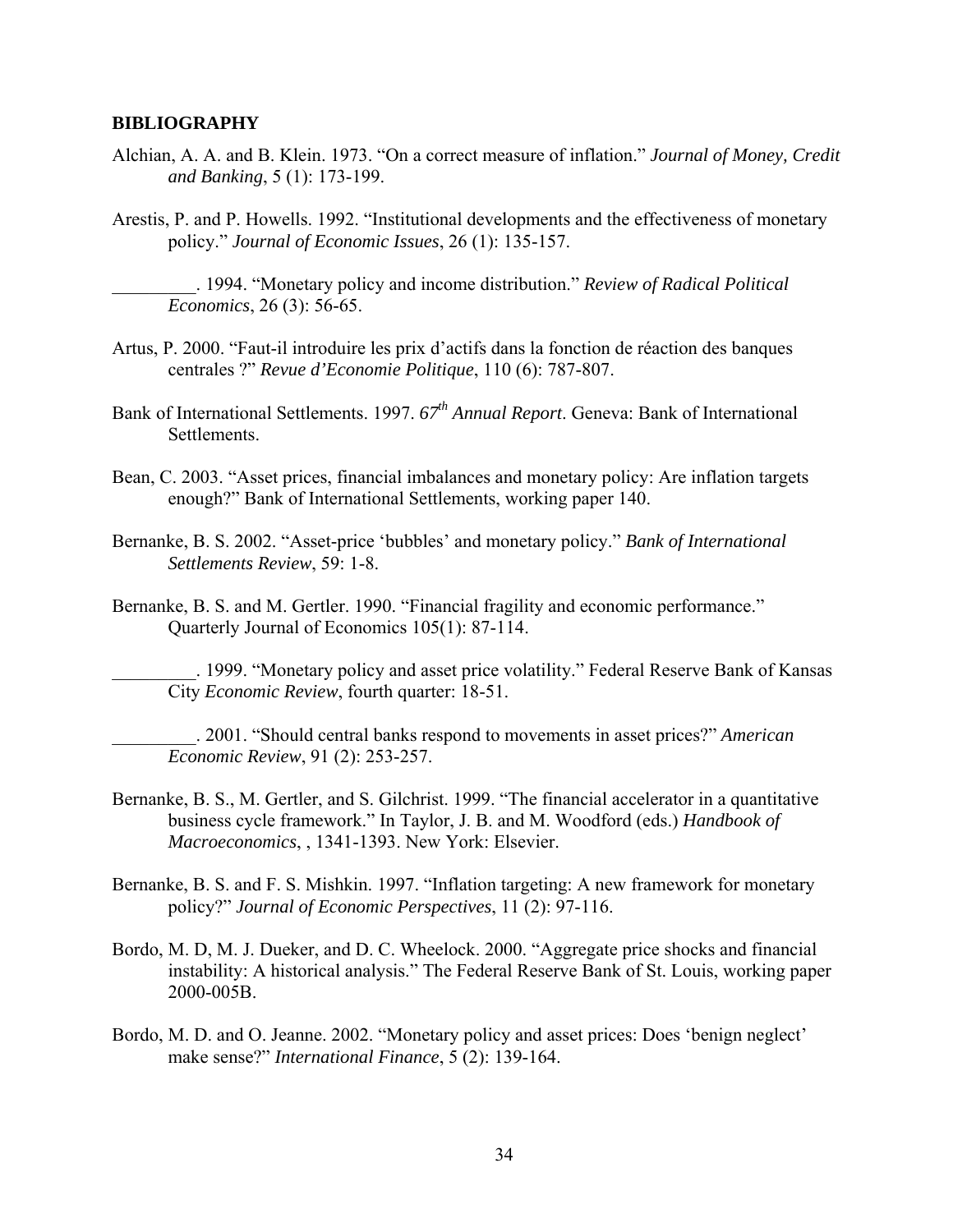- Bordo, M. D. and D. C. Wheelock. 1998. "Price stability and financial stability: The historical record." *FRBSL Review*, September/October: 41-62.
- Borio, C. E. V., N. Kennedy, and S. D. Prowse. 1994. "Exploring aggregate asset price fluctuations across countries: Measurement, determinants and monetary policy implications." Bank of International Settlements, Economic paper 40.
- Borio, C. E. V. and P. Lowe. 2002. "Asset prices, financial and monetary stability: Exploring the nexus." Bank of International Settlements, working paper 114.

\_\_\_\_\_\_\_\_\_. 2003. "Imbalance or 'bubbles'? Implications for monetary and financial stability." In Hunter, W. C., G. G. Kaufman, and M. Pomerleano (eds.) *Asset Price Bubbles*, 247- 270. Cambridge: MIT Press.

- Brockway, G. P. 2001. *The End of Economic Man*. New York: W. W. Norton & Company.
- Bryan M.F., S. G. Cecchetti, and R. O'Sullivan. 2002. "Asset prices and the measurement of inflation." National Bureau of Economic Research, working paper 8700.
- Bullard, J. B. and E. Schaling. 2002. "Why the Fed should ignore the stock market." *FRBSL Review*, March/April: 35-41.
- Cecchetti, S. G. 2003. "What the FOMC says and does when the stock market booms." In Richards A. and T. Robinson (eds.) *Asset Prices and Monetary Policy*,. Australia: Reserve Bank of Australia.
- Cecchetti, S. G., H. Genberg, and S. Wadhwani. 2003. "Asset prices in a flexible inflation targeting framework." In Hunter W. C., G. G. Kaufman, and M. Pomerleano (eds.) *Asset Price Bubbles*, 427-444. Cambridge: MIT Press.
- Cecchetti, S. G., H. Genberg, J. Lipsky, and S. Wadhwani. 2000. *Asset Prices and Central Bank Policy*. London: Centre for Economic Policy Research
- Cogley, T. 1999. "Should the Fed take deliberate steps to deflate asset price bubbles?" *FRBSF Economic Review*, No. 1: 42-52.
- Dalziel, P. 1996. "Central banks and monetary control when credit-money finances investment." *Economies et Sociétés*, 30 (2-3), MP 10: 117-135.
	- \_\_\_\_\_\_\_\_\_. 1999. "A Post Keynesian theory of asset inflation with endogenous money." Journal of Post Keynesian Economics, 22 (2): 227-245.
	- \_\_\_\_\_\_\_\_\_. 2001. *Money, Credit, and Price Stability*. London: Routledge.
	- \_\_\_\_\_\_\_\_\_. 2002. "The triumph of Keynes: What now for monetary policy research?" *Journal of Post Keynesian Economics*, 24 (4): 511-527.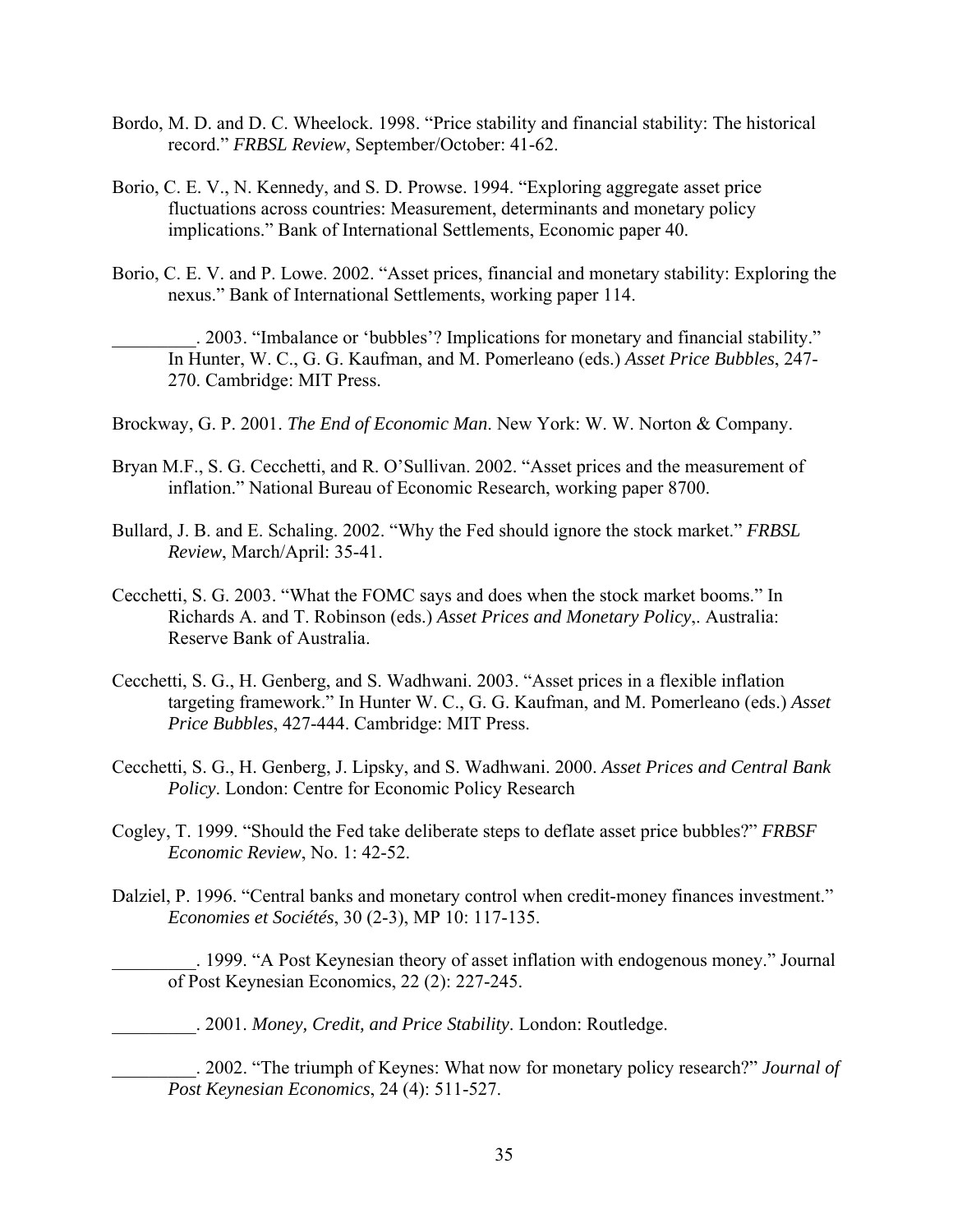Davidson, P. 1968. "The role of monetary policy in the overall economic policy." Reprinted in Davidson, L. (ed.) *The Collected Writings of Paul Davidson*, vol. 1, 95-109. New York: New York University Press, 1991.

\_\_\_\_\_\_\_\_\_. 1985. "Policies for prices and incomes." In Barrère A. (ed.) *Money, Credit and Prices in Keynesian Perspective*, 182-188. Reprinted in Davidson, L. (ed.) *The Collected Writings of Paul Davidson*, vol. 2, 87-93. New York: New York University Press, 1991.

\_\_\_\_\_\_\_\_\_. 1993. "Asset deflation and financial fragility." In Arestis, P. (ed.) *Money and Banking*. London: Macmillan. Reprinted in Davidson, L. (ed.) *The Collected Writings of Paul Davidson*, vol. 3, 232-245. London: Macmillan, 1999.

\_\_\_\_\_\_\_\_\_. 2002. *Financial Markets, Money, and the Real World*. Northampton: Edward Elgar.

- Fazzari, S., R. G. Hubbard, and B. Petersen. 1988. " Financing constraints and corporate investment." *Brookings Papers on Economic Activity*, 1: 141-195.
- Ferguson, R. W., Jr. 2000. "The new economy: Unanswered questions for 2000." Remarks before the Downtown Economists Club, New York. February 17, 2000.

\_\_\_\_\_\_\_\_\_\_. 2005. "Recession and recoveries associated with asset-price movements: What do we know?" Remarks at the Stanford Institute for Economic Policy Research, Stanford. January 12, 2005.

- Filardo, A. J. 2000. "Monetary policy and asset prices." *FRBKC Economic Review*, third quarter: 11-37.
- Fontana, G. and A. Palacio-Vera. 2002. "Monetary policy rules: What are we learning?" *Journal of Post Keynesian Economics*, 24 (4): 547-568.

\_\_\_\_\_\_\_\_\_. 2005. "Are long-run price stability and short-run output stabilization all that monetary policy can aim for?" mimeograph.

- Fortune, P. 2000. "Margin requirements, margin loans, and margin rates: Practice and principles." *New England Economic Review*, September/October: 20-44.
- Friedman, M. and A. J. Schwartz. 1963. *A Monetary History of the United States, 1867-1960*. Princeton: Princeton University Press.
- Fuhrer, J. and G. Moore. 1992. "Monetary policy rules and the indicator properties of asset prices." *Journal of Monetary Economics*, 29: 303-336.

Galbraith, J. K. 1961. *The Great Crash*. 3rd edition. Cambridge, USA: The Riverside Press.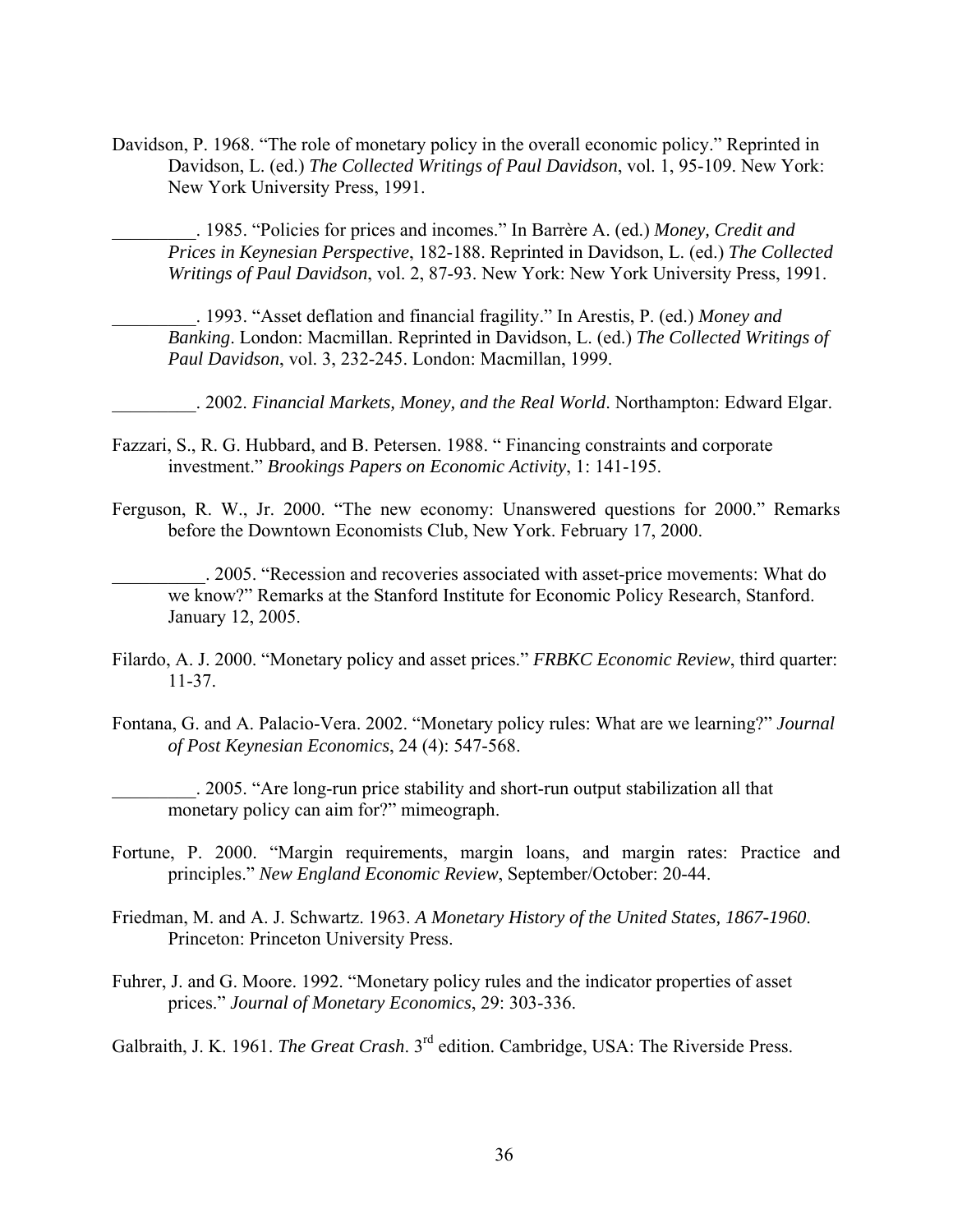- Gertler, M. 1998. In Centre for Economic Policy Research (ed.) *Asset Prices and Monetary Policy: Four Views*, 2-9. London: Centre for Economic Policy Research.
- Gilchrist, S. and J. V. Leahy. 2002. "Monetary policy and asset prices." *Journal of Monetary Economics*, 49: 75-97.
- Goodfriend, M. 1998a. In Centre for Economic Policy Research (ed.) *Asset Prices and Monetary Policy: Four Views*, 10-19. London: Centre for Economic Policy Research.

\_\_\_\_\_\_\_\_\_. 1998b. "Using the term structure of interest rates for monetary policy." Federal Reserve Bank of Richmond *Economic Quarterly*, 84 (3): 13-30.

\_\_\_\_\_\_\_\_\_. 2000. "Financial stability, deflation, and monetary policy." Bank of Japan's Institute for Monetary and Economic Studies, Discussion Paper 2000-E-27.

\_\_\_\_\_\_\_\_\_. 2003. "Interest rate policy should not react directly to asset prices." In Hunter, W. C., G. G. Kaufman, and M. Pomerleano (eds.) *Asset Price Bubbles*, 445-457. Cambridge: MIT Press.

Goodhart, C. A. E. 1988. *The Evolution of Central Banks*. Cambridge: MIT Press.

\_\_\_\_\_\_\_\_\_. 1992. "The objectives for, and conduct of, monetary policy in the 1990s." In *Inflation, Disinflation and Monetary Policy*, Sydney: Reserve Bank of Australia. Reprinted in Goodhart, C. A. E. (ed.) *The Central Bank and the Financial System*, 216- 235. Cambridge: MIT Press, 1995.

\_\_\_\_\_\_\_\_\_. 1993. "Price stability and financial fragility." In *Financial Stability in a Changing Environment*. London: Macmillan. Reprinted in Goodhart, C. A. E. (ed.) *The Central Bank and the Financial System*, 263-302. Cambridge: MIT Press, 1995.

- Goodhart, C. A. E. and B. Hofmann. 2000. "Do asset prices help to predict consumer price inflation?" *Manchester School*, Supplement: 122-140.
- \_\_\_\_\_\_\_\_\_. 2001. "Asset prices, financial conditions, and the transmission of monetary policy." Mimeo.

Graziani, A. 1990. "The theory of monetary circuit." Economies et Sociétés, 24(6), MP7: 7-36.

\_\_\_\_\_\_\_\_\_. 2003. *The Monetary Theory of Production*. Cambridge: Cambridge University Press.

Greenspan, A. 1996. "The challenge of central banking in a democratic society." Remarks at the Annual Dinner and Francis Boyer Lecture of The American Enterprise Institute for Public Policy Research, Washington, D.C., December 5, 1996.

\_\_\_\_\_\_\_\_\_. 2002. "Economic volatility." Remarks at a symposium sponsored by the Federal Reserve Bank of Kansas City, Jackson Hole. August 30, 2002.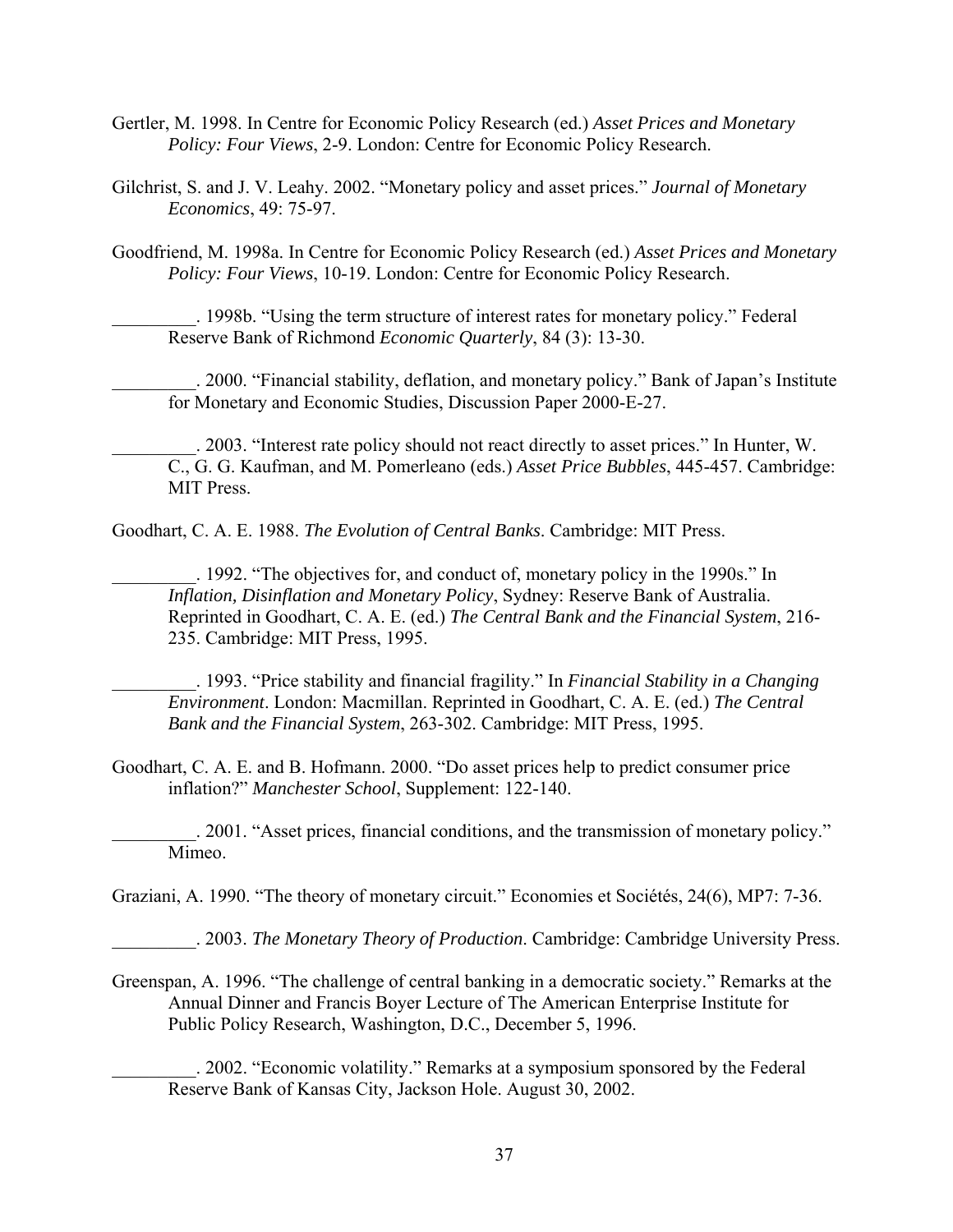Greider, W. 1987. *Secrets of the Temple*. New York: Simon and Schuster.

- Gruen, D., M. Plumb, and A. Stone. 2003. "How should monetary policy respond to asset-price bubbles?" In Richards, A. and T. Robinson (eds.) *Asset Prices and Monetary Policy*, 260- 280. Australia: Reserve Bank of Australia.
- Guttentag, J. and R. Herring. 1988. "Prudential supervision to manage systemic vulnerability." *Proceedings of a Conference on Bank Structure and Competition*, 602-633. Chicago: Federal Reserve Bank of Chicago.
- Hannsgen, G. 2005. "Minsky's acceleration channel and the role of money." *Journal of Post Keynesian Economics*, 27 (3): 474-489.
- Illing, G. 2001. "Financial fragility, bubbles and monetary policy." Center for Economic Studies and Ifo Institute for Economic Research, Working Paper No. 449.
- International Monetary Fund. 2000. *World Economic Outlook*. Washington D. C.: International Monetary Fund.
- Issing, O. 1998. In Centre for Economic Policy Research (ed.) *Asset Prices and Monetary Policy: Four Views*, 20-22. London: Centre for Economic Policy Research.
- Kahn, R. F. 1954. " Some notes of liquidity preference." Manchester School of Economic and Social Studies, 22 (3): 229-257. Reprinted in Kahn, R. (ed.) *Essays of Employment and Growth*, 72-93. Cambridge: Cambridge University Press, 1972.
- Kaldor, N. 1982. *The Scourge of Monetarism*. Oxford: Oxford University Press.
- Kent, C. and P. Lowe. 1997. "Asset-price bubbles and monetary policy." Reserve Bank of Australia, Research Discussion Paper 9709.
- Keynes, J. M. 1936. *The General Theory of Employment, Interest, and Money*. New York: Harcourt Brace. Reprinted in Moggridge D. (ed.) *The Collected Writings of John Maynard Keynes*, vol. 7. London: Macmillan, 1971.

\_\_\_\_\_\_\_\_\_. 1943. Letter to J. Wedgwood, 7 July 1943. Reprinted in Moggridge D. (ed.), *The Collected Writings of John Maynard Keynes*, vol. 27, 350-351. London: Macmillan, 1979.

Kregel, J. A. 1984. "Monetary production economics and monetary policy." *Economies et Sociétés*, 18 (4), MP1: 221-232.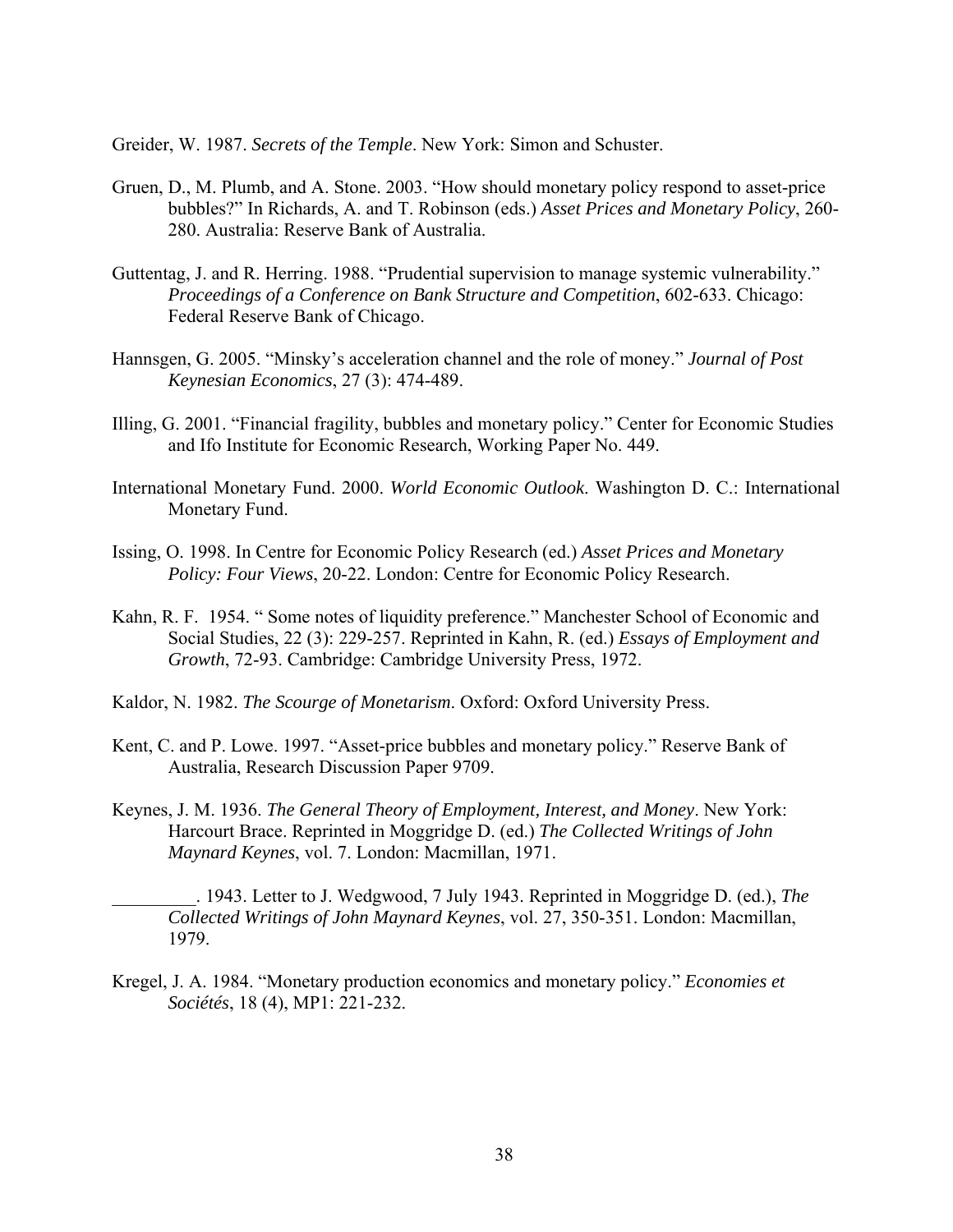\_\_\_\_\_\_\_\_\_. 1992a "Minsky's 'two price' theory of financial instability and monetary policy: Discounting vs. open market intervention." In Fazzari, S. and D. Papadimitriou (eds.) *Financial Conditions and Macroeconomic Performance*, 85-103. Armonk, N.Y.: M. E. Sharpe.

Lavoie, M. 1992. *Foundations of Post Keynesian Economic Analysis*. Aldershot: Edward Elgar.

\_\_\_\_\_\_\_\_\_. 1996a. "Monetary policy in an economy with endogenous credit money." In Deleplace, G. and E. J. Nell (eds.), *Money in Motion*, 532-545. London: Macmillan.

\_\_\_\_\_\_\_\_\_. 1996b. "Horizontalism, structuralism, liquidity preference and the principle of increasing risk." *Scottish Journal of Political Economy*, 43 (3): 275-300.

\_\_\_\_\_\_\_\_\_. 1997. "Fair rates of interest in Post-Keynesian political economy." In Teixeira, J. (ed.) *Issues in Modern Political Economy*, 123-137. Brasilia: University of Brasilia Press.

\_\_\_\_\_\_\_\_\_. 2004. "The New Consensus on monetary policy seen from a Post-Keynesian perspective." In Lavoie, M. and M. Seccareccia (eds.) *Central Banking in the Modern World*, 15-34. Northampton: Edward Elgar.

\_\_\_\_\_\_\_\_\_. 2005. "Monetary base endogeneity and the new procedures of the asset-based Canadian and American monetary systems." *Journal of Post Keynesian Economics* 27 (4): 689-709.

Lavoie, M. and M. Seccareccia. 1989. "Les idées révolutionnaires de Keynes en politique économique et le déclin du capitalisme rentier." *Economie Appliquée*, 42 (1): 47-70.

\_\_\_\_\_\_\_\_\_. 2000. "Interest rate: Fair." In O'Hara, P. (ed.) *Encyclopedia of Political Economy*, 543-545. London: Routledge, and New York.

\_\_\_\_\_\_\_\_\_. 2004. *Central Banking in the Modern World*. Northampton: Edward Elgar.

McGee, R. 2000. "What should a central bank do?" Mimeograph.

Minsky, H. P. 1962. "Financial constraints upon decisions, an aggregate view." *Proceedings of the Business and Economic Statistics Section*, 256-267. Washington D. C.: American Statistical Association.

\_\_\_\_\_\_\_\_\_. 1975a. *John Maynard Keynes*. Cambridge: Cambridge University Press.

\_\_\_\_\_\_\_\_\_. 1975b. "Financial instability, the current dilemma, and the structure of banking and finance." In *Compendium of Major Issues in Bank Regulation*, 310-353. Washington, D.C.: U.S. Government Printing Office.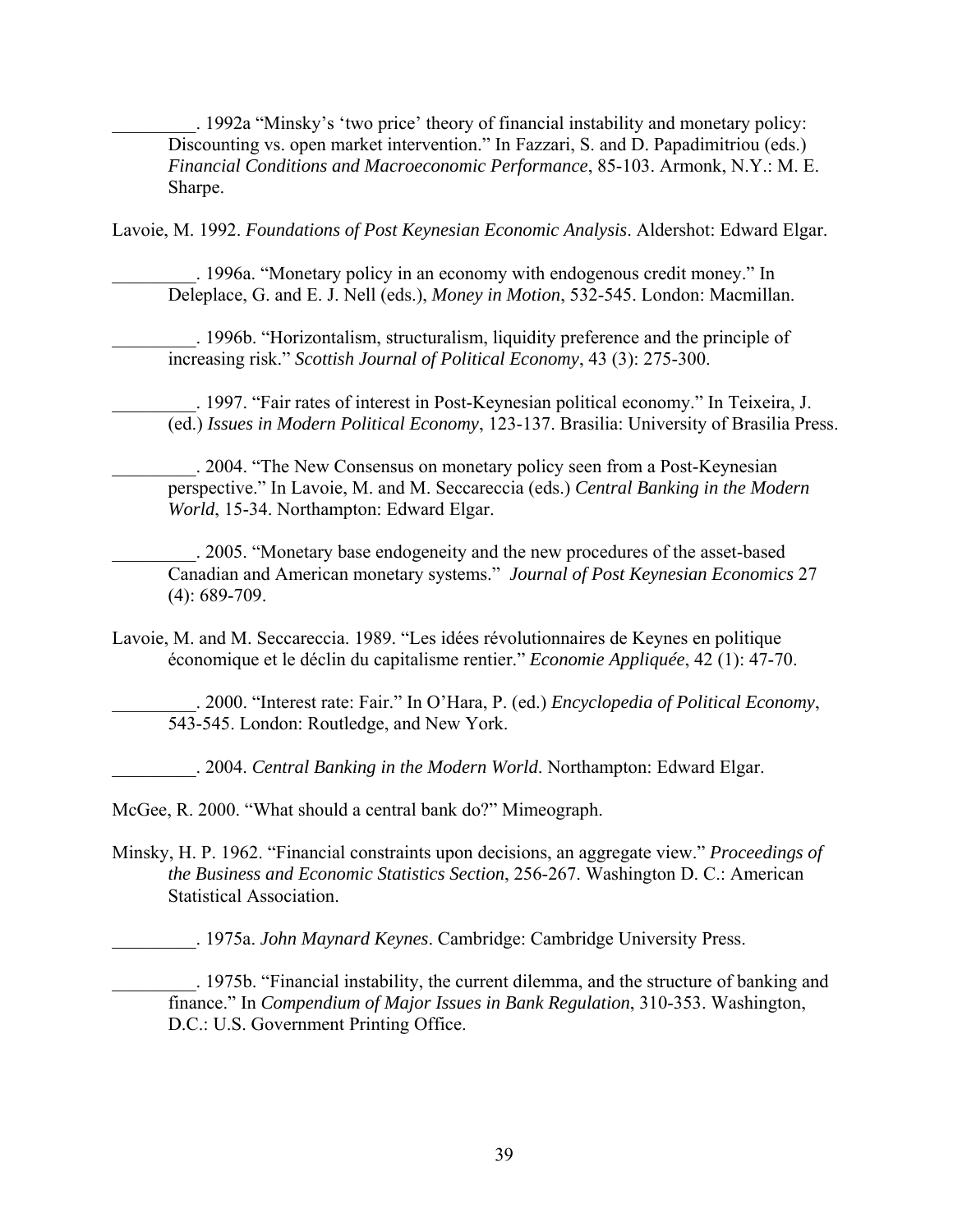\_\_\_\_\_\_\_\_\_. 1975c. "Suggestion for a cash flow-oriented bank examination." *Proceedings of a Conference on Bank Structure and Competition*, 150-184. Chicago: Federal Reserve Bank of Chicago.

\_\_\_\_\_\_\_\_\_. 1977. "A theory of systemic fragility." In Altman, E. I. and A. W. Sametz (eds.) *Financial Crises*, 138-152. New York: Wiley.

\_\_\_\_\_\_\_\_\_. 1978. "The financial instability hypothesis: A restatement." *Thames Papers in Political Economy*, Autumn. Reprinted in Arestis, P. and T. Skouras (eds.) *Post Keynesian Economic Theory*, 24-55. New York: M. E. Sharpe, 1985.

\_\_\_\_\_\_\_\_\_. 1982. "Can 'It' happen again? A Reprise." *Challenge*, July-August: 5-13.

\_\_\_\_\_\_\_\_\_. 1983. "Institutional roots of American inflation." In Schmukler, N. and E. Marcus (eds.) *Inflation Through the Ages: Economic, Social, Psychological and Historical Aspects*, 266-277. New York: Brooklyn College Press.

\_\_\_\_\_\_\_\_\_. 1986. *Stabilizing an Unstable Economy*. New Haven: Yale University Press.

- Mishkin, F. S. 1988. "Commentary on causes of changing financial market volatility." In Federal Reserve Bank of Kansas City (ed.) *Financial Market Volatility*, 23-32. Kansas City: Federal Reserve Bank of Kansas City.
	- \_\_\_\_\_\_\_\_\_. 1991. "Asymmetric information and financial crises: A historical perspective." In Hubbard, R. G. (ed.) *Financial Markets and Financial Crises,* 69-108. Chicago: University of Chicago Press.
- Mishkin, F. S. and E. White. 2002. "U.S. stock market crashes and their aftermath implication for monetary policy." National Bureau of Economic Research, working paper 8992.

\_\_\_\_\_\_\_\_\_. 2003. "U.S. stock market crashes and their aftermath implication for monetary policy." In Hunter, W. C., G. G. Kaufman, and M. Pomerleano (eds.) *Asset Price Bubbles*, 53-79. Cambridge: MIT Press.

Moore, B. J. 1988. *Horizontalists and Verticalists: The Macroeconomics of Credit Money*. Cambridge: Cambridge University Press.

\_\_\_\_\_\_\_\_\_. 1989. "The effects of monetary policy on income distribution." In Davidson, P. and J. A. Kregel (eds.) *Macroeconomic Problems and Policies of Income Distribution*, 18-41. Aldershot: Edward Elgar.

1991. "Contemporaneous reserve accounting: Can reserves be quantity constrained?" *Journal of Post Keynesian Economics*, 7 (1): 103-113.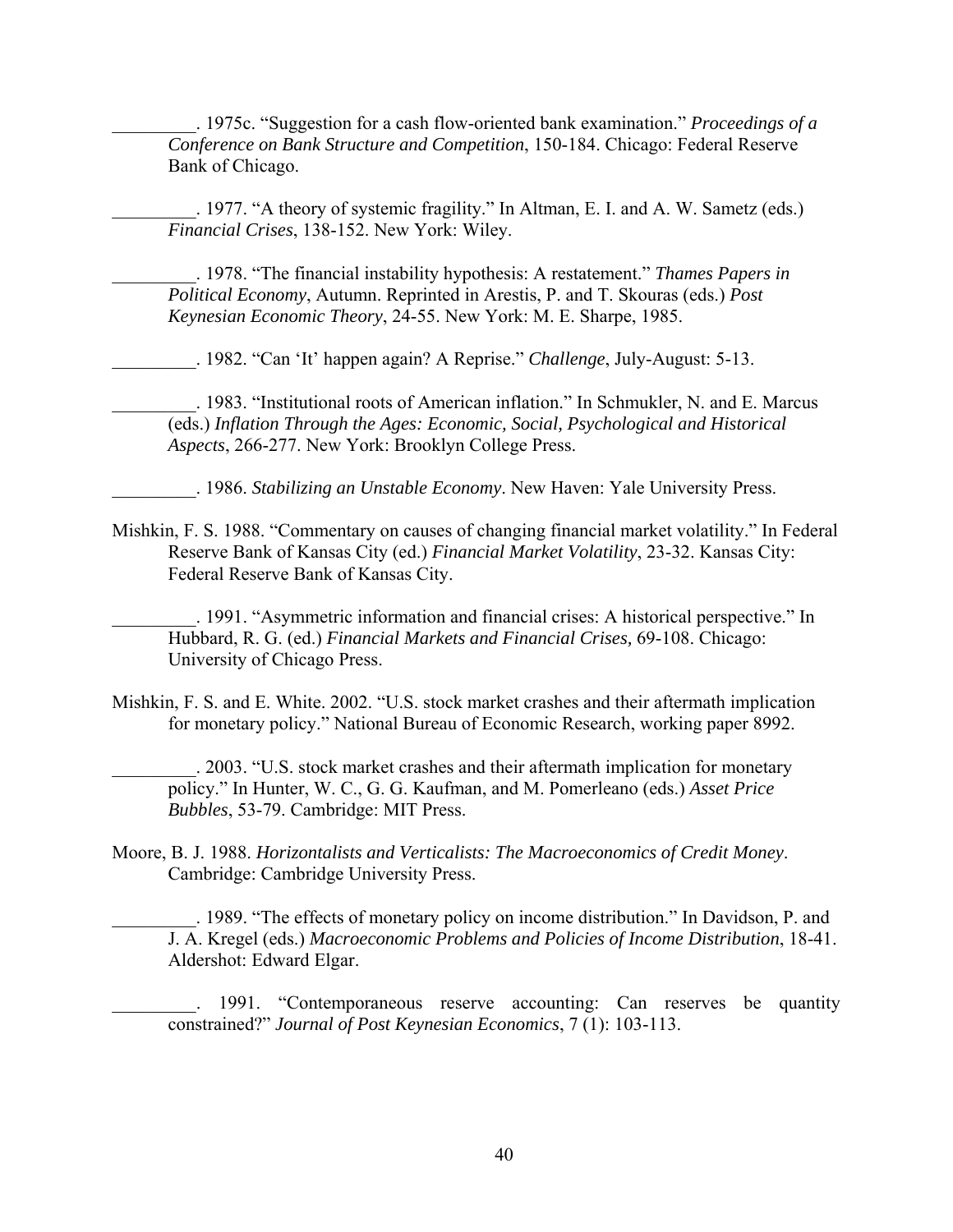- Mussa, M. 2003. "Asset prices and monetary policy." In Hunter, W. C., G. G. Kaufman, and M. Pomerleano (eds.) *Asset Price Bubbles*, 41-50. Cambridge: MIT Press.
- Niggle, C. 1989. "Monetary policy and changes in income distribution." *Journal of Economic Issues*, 23 (3): 809-822.
- Palley, T.I. 2000. "Stabilizing finance: The case for asset-based reserve requirements." *Financial Market and Society*, Augus. Philomont: Financial Market Center.

\_\_\_\_\_\_\_\_\_. 2003. "Asset price bubbles and the cases for asset-based reserve requirement." *Challenge*, May-June: 1-21.

\_\_\_\_\_\_\_\_\_. 2004. "Asset-based reserve requirements: Reasserting domestic monetary control in an era of financial innovation and instability." *Review of Political Economy*, 16 (1): 43- 58.

Papadimitriou, D. B. and L. R. Wray. 1994. "Monetary policy uncovered." Jerome Levy Economics Institute of Bard College, public policy brief 15/1994.

\_\_\_\_\_\_\_\_\_. 1996. "Targeting inflation." Jerome Levy Economics Institute of Bard College, public policy brief 27/1996.

Pasinetti, L. 1981. *Structural Change and Economic Growth*. Cambridge: Cambridge University Press.

Robinson, J. V. 1953. *The Rate of Interest and Other Essays.* London: Macmillian.

- Rousseas, S. 1994. "The sphere of industrial and financial circulation revisited." *Economies et Sociétés*, 28 (1-2), MP 9: 315-328. Reprinted in Deleplace, G. and E. J. Nell (eds.) *Money in Motion*, 672-683. London: Macmillan.
- Sawyer, M. 2002. "Economic policy with endogenous money." In Arestis, P., M. Desai, and S. Dow (eds.) *Money, Macroeconomics, and Keynes*, 35-44. London: Routledge.
- Schwartz, A. J. 1988. "Financial stability and the federal safety net." In Haraf, W. S. and R. M. Kushmeider (eds.) *Restructuring Banking and Financial Services in America*, 34-62. Washington, D.C.: American Enterprise Institute For Public Policy And Research.

\_\_\_\_\_\_\_\_\_. 1998. "Why financial stability depends on price stability." In Wood G. (ed.) *Money, Prices and the Real Economy*, 34-41. Northampton: Edward Elgar.

\_\_\_\_\_\_\_\_\_. 2003. "Asset price inflation and monetary policy." *Atlantic Economic Journal*, 31  $(1): 1-14.$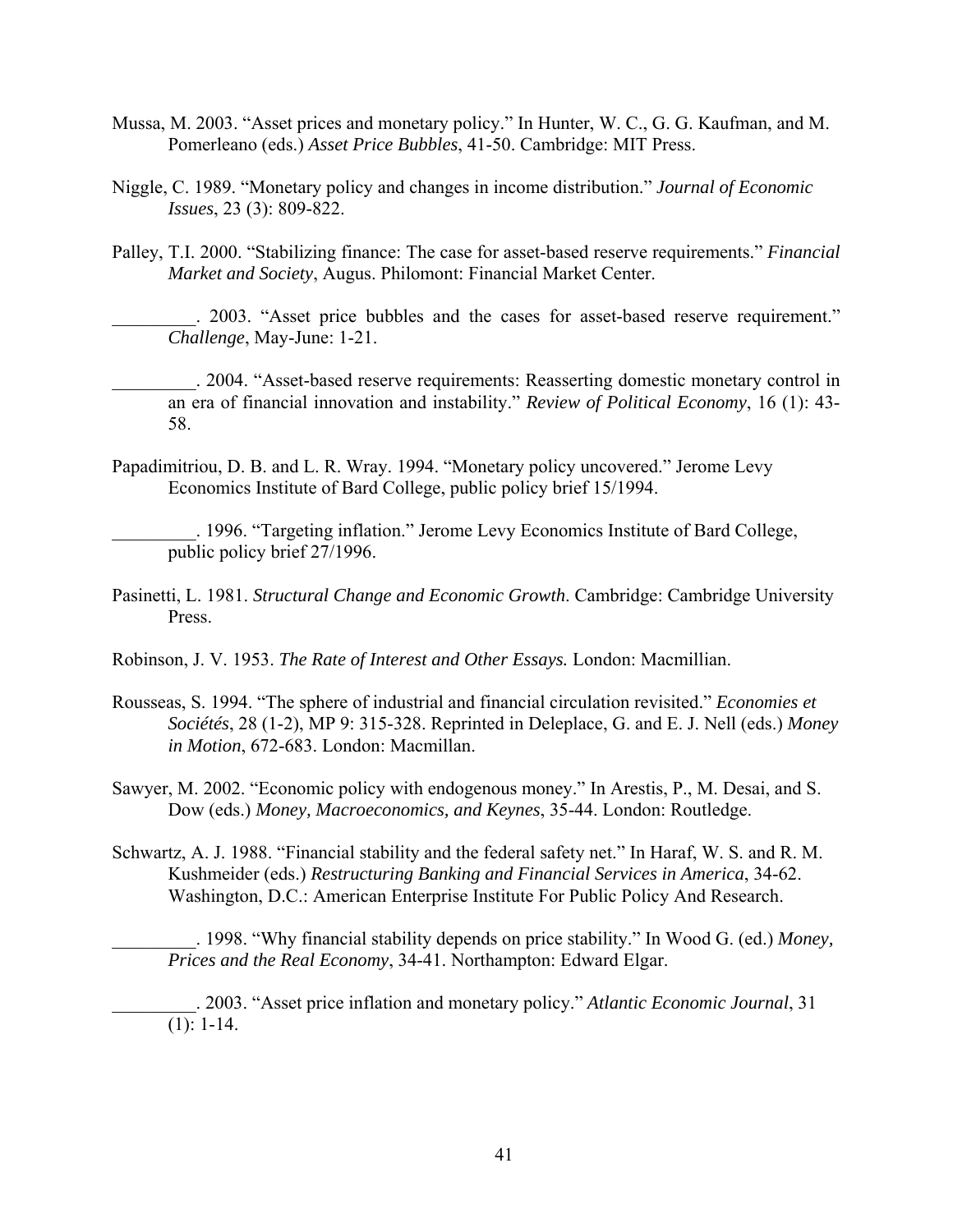Smithin, J. 2003. *Controversies in Monetary Economics*. Northampton: Edward Elgar.

\_\_\_\_\_\_\_\_\_. 2004. "Interest rate operating procedures and income distribution." In Lavoie, M. and M. Seccareccia (eds.) *Central Banking in the Modern World*, 57-69. Northampton: Edward Elgar.

- Shiratsuka, S. 1999. "Asset price fluctuation and price indices." Bank of Japan's *Monetary and Economic Studies*, 17 (3): 103-128.
- Shull, B. 1993. "The limits of prudential supervision." The Jerome levy Economics Institute of Bard College, public policy brief 5/1993.
- Smet, F. 1997. "Financial asset prices and monetary policy: Theory and evidence." Bank of International Settlements, working paper 47.
- Spaventa, L. 1998. . In Centre for Economic Policy Research (ed.), *Asset Prices and Monetary Policy: Four views*, 23-27. London: Centre for Economic Policy Research.
- Stock, J. H. and M. W. Watson. 2000. "Forecasting output and inflation: The role of asset prices." Mimeograph.
- Toporowski, J. 1999. "Monetary policy in an era of capital market inflation." Jerome Levy Economics Institute of Bard College, working paper 279.

\_\_\_\_\_\_\_\_\_. 2000. *The End of Finance*. London: Routledge.

Tymoigne, É. 2005. "Fisher's Real Interest Rate: A Critic." Mimeograph

- \_\_\_\_\_\_\_\_\_. 2006. *Central Bank, Financial Fragility and Asset Prices: What Role for a Central Bank?* Ph.D. Dissertation.
- Wojnilower, A. M. 1977. "L'envoi." In Altman, E. I. and A. W. Sametz (eds.) *Financial Crises*, 234-237. New York: Wiley.
	- \_\_\_\_\_\_\_\_\_. 2005. "Why monetary policy?" Mimeograph.
- Wray, L. R. 1990. *Money and Credit in Capitalist Economies: The Endogenous Money Approach*. Aldershot: Edward Elgar.
	- \_\_\_\_\_\_\_\_\_. 1991. "Savings, profits, and speculation in capitalist economies." *Journal of Economic Issues*, 25 (4): 951-975.